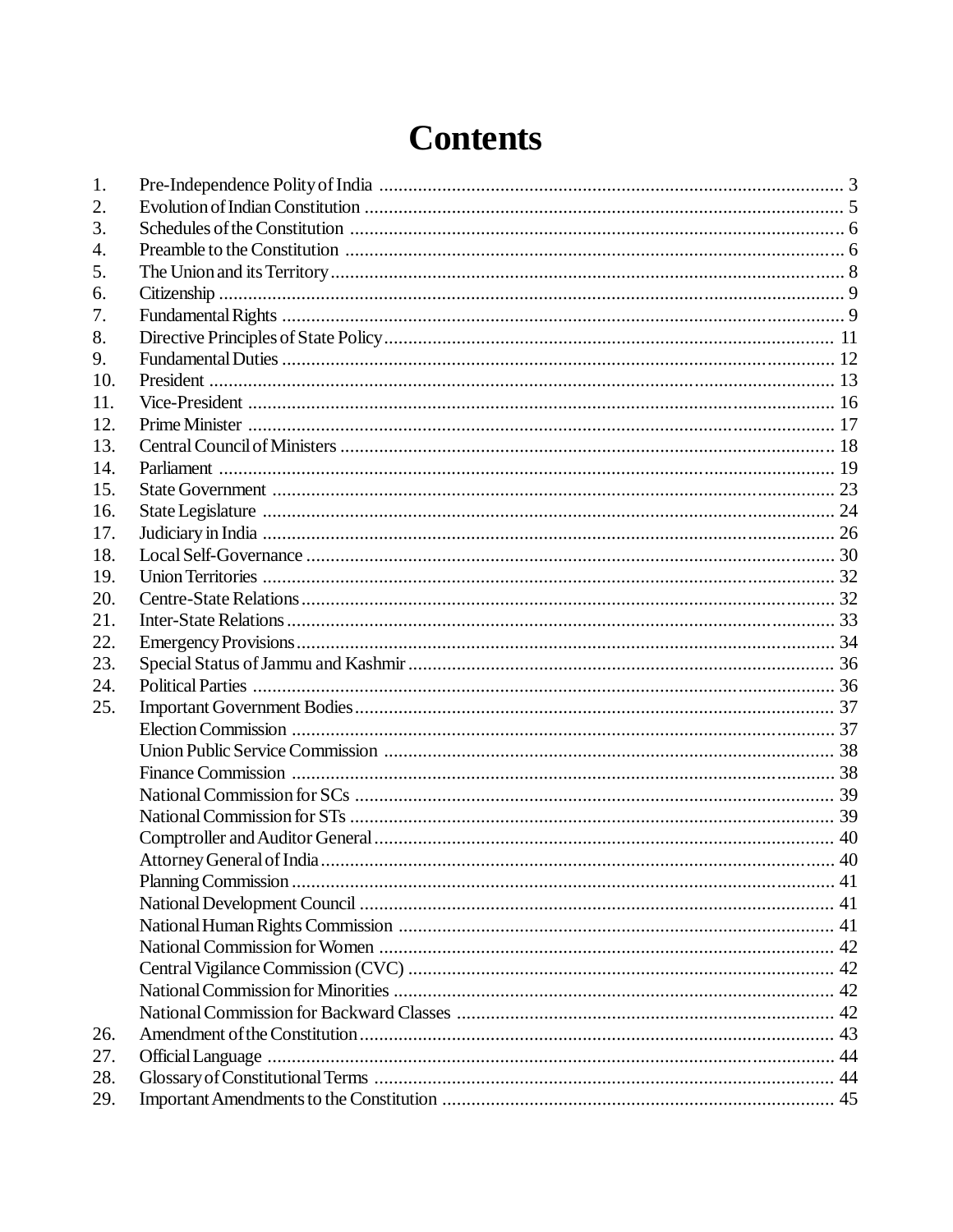# K KUNDAN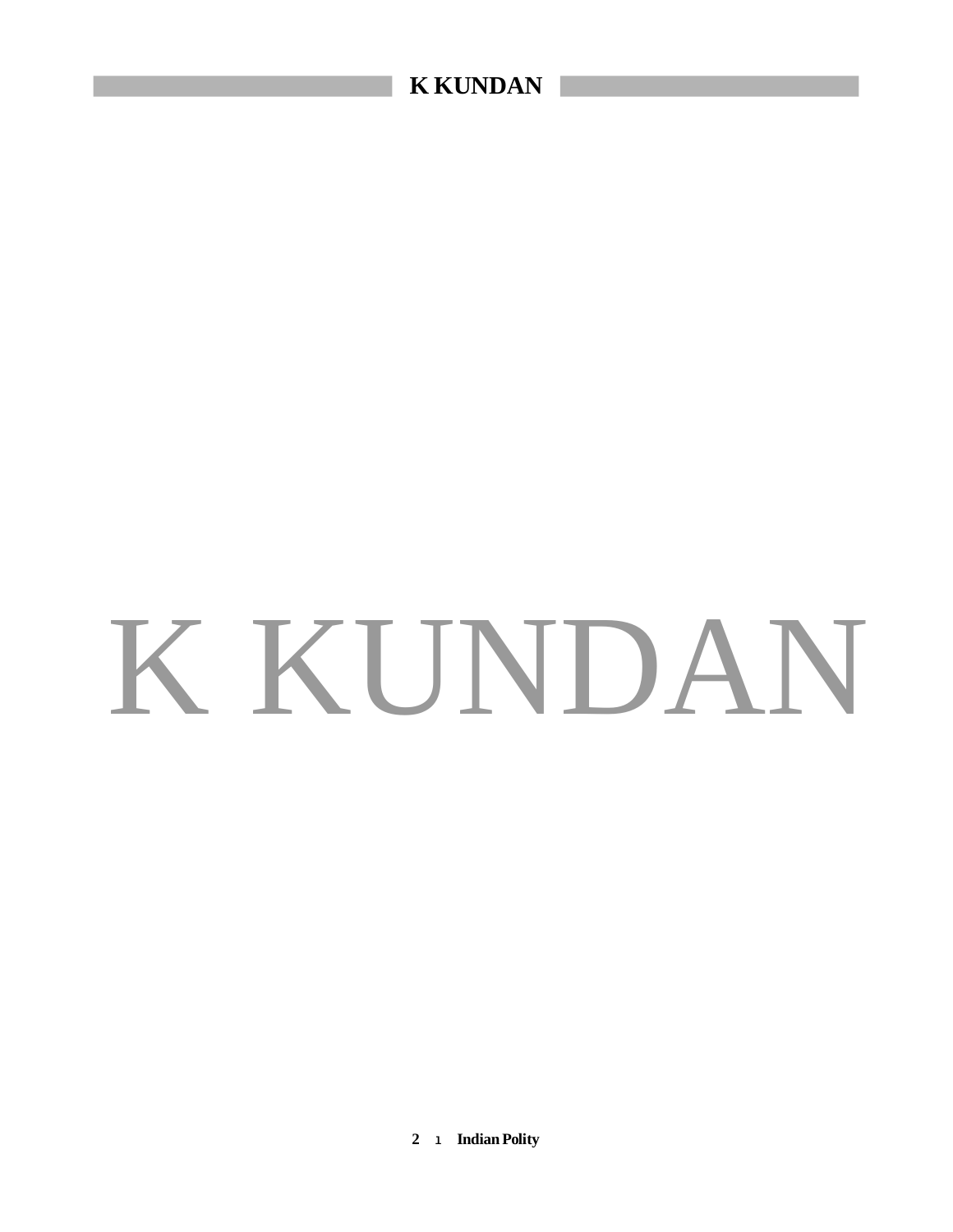## **Pre-Independence Polity of India**

The political history before Independence, especially before the promulgation of the Constitution on  $26<sup>th</sup>$  January, 1950, can broadly be divided into two parts: The rule of the British East India Company and direct British rule.

#### **I. The rule of the East India Company**

#### **Regulating Act, 1773**

- This act was the first step taken by the British Government to control the Company rule in India.
- The Act designated the Governor of Bengal as the 'Governor-General of Bengal' and created an Executive Council of four members to assist him.
- The governors of Bombay and Madras presidencies were made subordinate to the Governor-General of Bengal.
- It provided for the establishment of a Supreme Court at Calcutta.

#### **Pitt's India Act, 1784**

- The Act established dual system in India by distinguishing between commercial and political functions of the Company.
- It allowed the Court of Directors to manage the commercial affairs but created a new body called Board of Control to manage the political affairs.
- The Act gave the British Government supreme control over Company's affairs and its administration in India.

#### **Charter Act, 1833**

- It made the Governor-General of Bengal the Governor-General of India.
- It ended the activities of the East India Company as a commercial body; it became a purely administrative body.

#### Charter Act, 1853

- The legislative and executive functions of the Governor-General's council were separated.
- It established a six-member Governor-General's legislative council which came to be known as the Central Legislative Council.
- It introduced an open competition system of selection for civil servants on the recommendations of the Macaulay Committee and threw open the competition for Indians also.
- It introduced local representation in the Central Legislative Council.

#### **II. Direct British rule**

After the 'sepoy mutiny' of 1857, the British Government assumed direct charge of the administration of India and India started to be ruled in the name of Her Majesty, the Queen of England.

#### **Government of India Act, 1858**

- This landmark Act abolished the rule of the East India Company, and transferred the powers of government to the British Crown.
- It changed the designation of Governor-General of India to Viceroy of India as the direct representative of the British Crown in India.
- It ended the system of double government by abolishing the Board of Control and Court of Directors.
- It created a new office, Secretary of State for India, vested with complete control over Indian administration. The secretary of state was a member of the British cabinet and was responsible ultimately to the British Parliament.

#### **Indian Councils Act, 1861**

Functions of the Company.<br>
The Rout of Directors to manage the<br>
commercial affairs but created a new body called Board<br>
of Control to manage the political affairs.<br>
The Act gave the British Government supreme control<br>
over It provided for the nomination of some Indians as nonofficial members of his expanded council by the Viceroy. It empowered the Viceroy to issue ordinances, without the concurrence of the legislative council, during an emergency. The life of such an ordinance was six months.

#### **Indian Council Act, 1892**

- It increased the number of additional (non-official) members in the Central and provincial legislative councils, but maintained the official majority in them.
- It increased the functions of legislative councils and gave them the powers of discussing the budget and addressing questions to the executive.
- It provided for the nomination of some non-official members of the (a) Central Legislative Council by the viceroy on the recommendation of the provincial legislative councils and the Bengal Chamber of Commerce, and (b) Provincial legislative councils by the Governors on the recommendation of the district boards, municipalities, universities, trade associations, *zamindars* and chambers.

#### **Indian Council Act, 1909**

- The Act is also known as Morley-Minto Reforms.
- It considerably increased the size of the legislative councils, both Central and provincial. The number of members in the Central Legislative Council was raised from 16 to 60.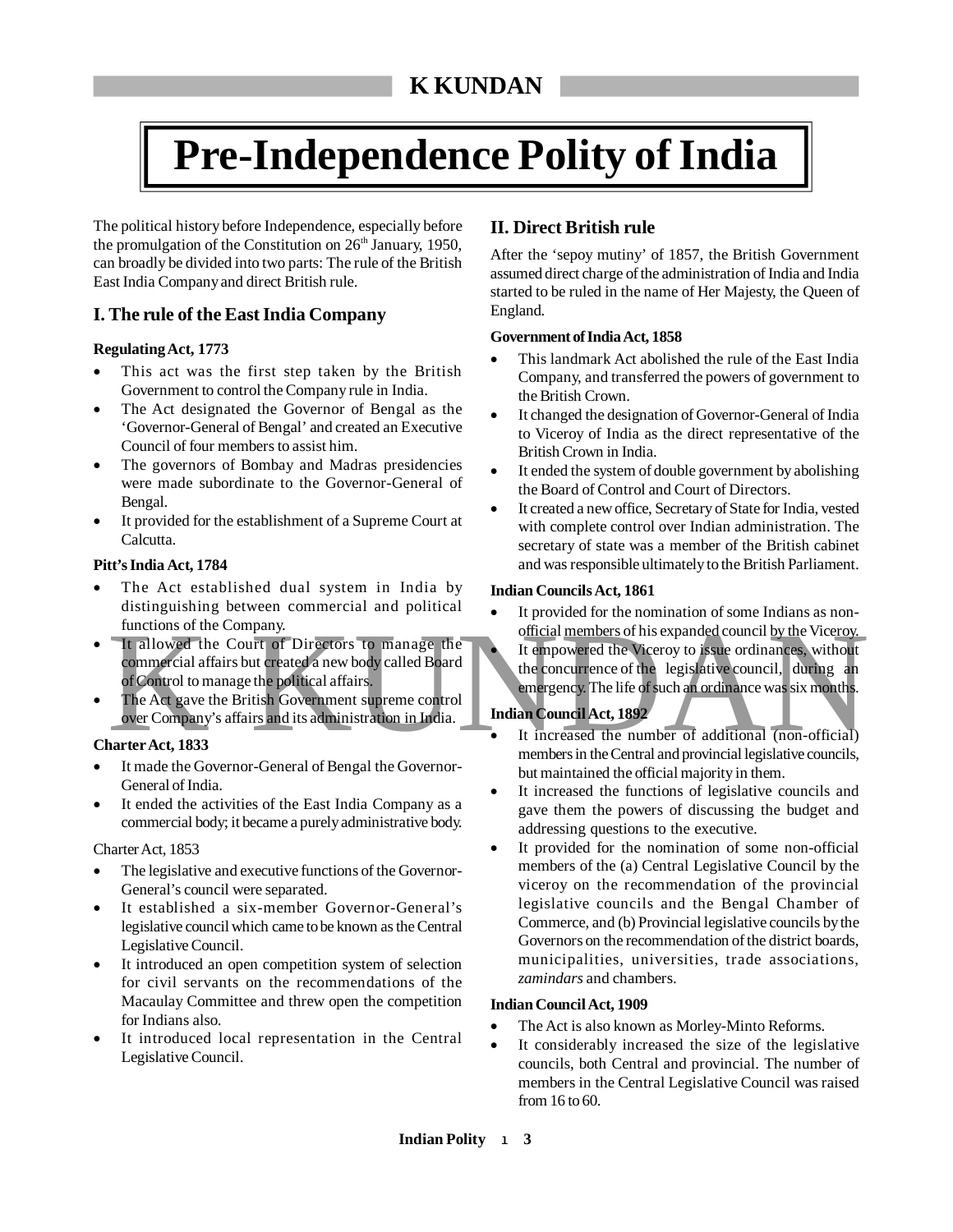- It provided for the first time for the association of Indians with the Executive Councils of the Viceroy and Governors. **Satyendra Prasad Sinha** became the first Indian to join the Viceroy's Executive Council.
- It introduced a system of communal representation for Muslims by accepting the concept of 'separate electorate'. Under this, the Muslim members were to be elected only by Muslim voters.

#### **Government of India Act of 1919**

- This Act is also known as Montagu-Chelmsford Reforms.
- It relaxed the central control over the provinces by demarcating and separating the central and provincial subjects.
- It further divided the provincial subjects into two parts transferred and reserved. The **transferred subjects** were to be administered by the governor with the aid of ministers responsible to the legislative Council. The **reserved subjects,** on the other hand, were to be administered by the governor and his executive council without being responsible to the legislative Council. This dual scheme of governance was known as **dyarchy**.
- It introduced, for the first time, **bicameralism** and **direct elections** in the country.
- It extended the principle of communal representation by providing separate electorates for Sikhs, Indian Christians, Anglo-Indians and Europeans.
- The Commission Commission. Hence, a **Central Public service**<br>
The meaning of the union could have a<br>
commission was set up in 1926 for recruiting civil<br> **EXECUTE:** Commission was set up in 1926 for recruiting civil<br>
In the • It provided for the establishment of a public service commission. Hence, a **Central Public Service Commission** was set up in 1926 for recruiting civil servants.
- It separated, for the first time, provincial budgets from the Central budget and authorised the provincial legislatures to enact their budgets.

#### **Simon Commission**

- In the spirit of the stipulation in the Act of 1919 that every 10 years the constitutional provisions will be reviewed, the British Government announced the appointment a seven-member statutory commission under the chairmanship of **Sir John Simon**.
- To consider the proposals of the commission, the British Government convened three Round Table Conferences of the representatives of the British Government, British India and Indian princely states.
- The recommendations of this committee were incorporated in the next Government of India Act of 1935.

#### **Government of India Act of 1935**

- It provided for the establishment of an All-India Federation consisting of provinces and princely states as units.
- The Act divided the powers between the Centre and units in terms of three lists—**Federal List** (59 items),

**Provincial List** (54 items) and the **Concurrent List** (36 items). Residuary powers were vested with the Viceroy.

- It abolished dyarchy in the provinces and they were allowed to act as autonomous units of administration in their defined spheres.
- It provided for the adoption of dyarchy at the Centre.
- It provided for the establishment of a Federal Court which was set up in 1937.

#### **August Offer, 1940**

During the Second World War, to get Indian support, the Viceroy announced some proposals in August, 1940. Therefore it is known as August offer. It proposed:

- Dominion status would be the objective for India.
- A constituent assembly would be set up where mainly Indians would decide the constitution.

#### **Cripps Mission, 1942**

Cripps mission was sent to India in March 1942 headed by **Stafford Cripps** with constitutional proposals to seek Indian support for the war. It proposed that:

- An Indian union of the British province, princely states and chief commissionary areas would be set up with a dominion status.
- After the war a constituent assembly would be convened to frame a new constituion but the provinces will have right to accept or reject the constitution.
- Any province not willing to join the union could have a separate constitution and form a separate union.
- In the meantime, defence of India would remain in British hands and the governor-general's powers remain intact.
- All political parties rejected it and Mahatma Gandhi called it a **'postdated cheque'**.

#### **The Cabinet Mission, 1946**

In February, 1946 the British government decided to send a high-powered mission to India to find out ways and means for a negotiated, peaceful transfer of power to India. It is known as the **Cabinet Mission**. The mission came to Delhi on March 24, 1946.

Important points regarding the Cabinet Mission:

- It rejected the demand for a full-fledged Pakistan.
- A constituent assembly to be elected by provincial assemblies through proportional representation
- This constituent assembly to be a 389-member body with provincial assemblies sending 292, chief commissiner's province sending 4, and princely states sending 93 members.
- Grouping of existing provincial assemblies into three sections: **Section A, Section B and Section C.**
- In the constituent assembly, members from groups A, B and C were to sit separately to decide the constitution for the province.
- Then the whole constituent assembly would sit together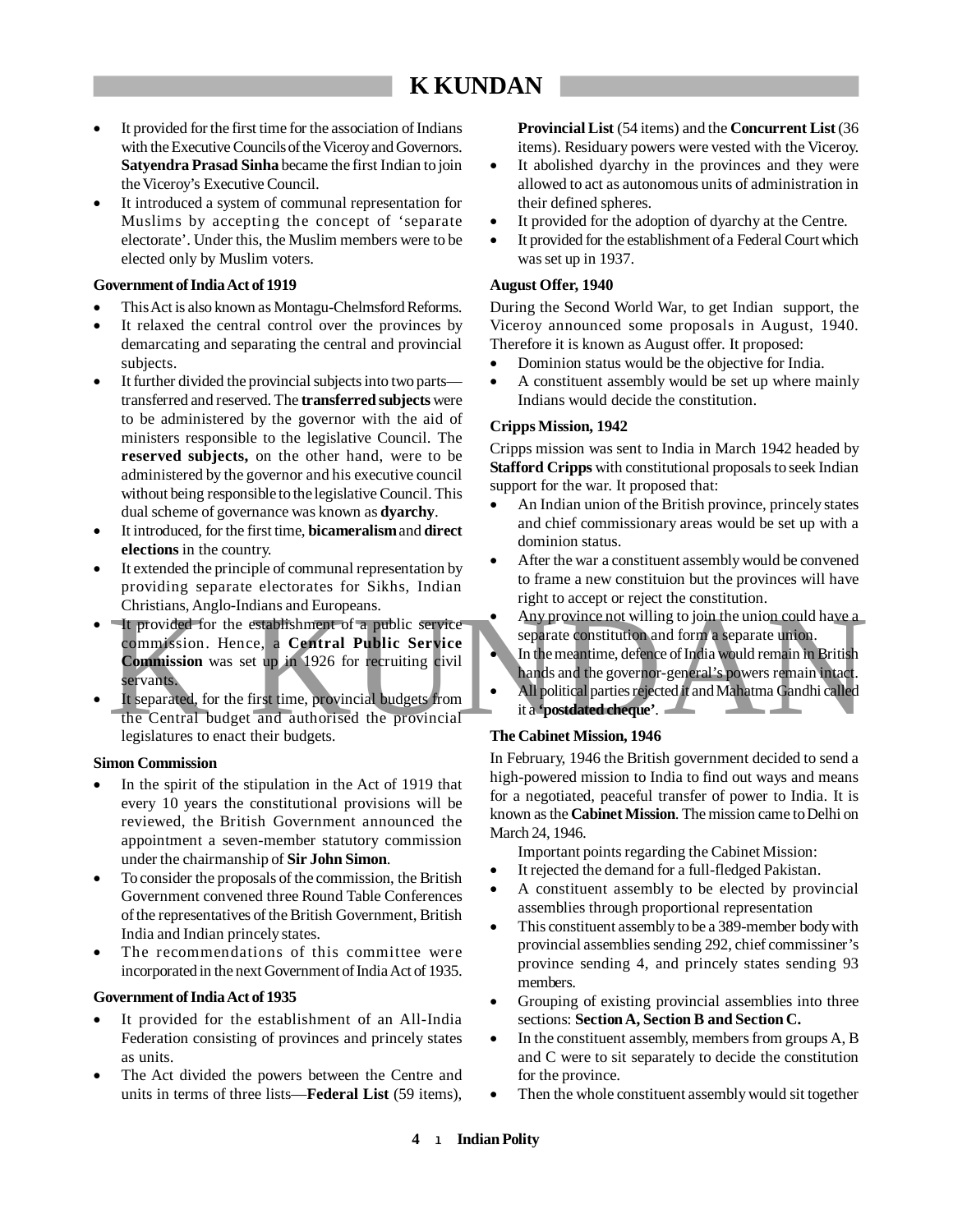to formulate the Union Constitution.

 Meanwhile, an interim government to be formed from the constituent assembly.

#### **Indian Independence Act, 1947**

On February 20, 1947, the British Prime Minister **Clement Attlee** declared that the British rule in India would end by June 30,1948. The Muslim League demanded partition of the country. Ultimately, on June 3, 1947, Lord Mountbatten, the Viceroy of India, put forth the partition plan, known as the

**Mountbatten Plan.** The plan was accepted by the Congress and the Muslim League.

- It ended the British rule in India and declared India as an independent and sovereign state.
- It provided for the partition of India and creation of two independent dominions of India and Pakistan.
- It provided for the governance of each of the dominions and the provinces by the Government of India Act of 1935, till the new Constitutions were framed.

## **Evolution of Indian Constitution**

The idea of a Constituent Assembly to frame the Constitution of India was first mooted by the Communist leader **MN Roy**. The Indian National Congress (INC) demanded a Constituent Assembly for the first time in 1935. The British Government accepted the demand in its "August Offer" in 1940. The Cripps Mission in 1942 came to India with a draft proposal but the Muslim League didn't accept it as it wanted the division of India. Finally, the Cabinet Mission came out with a compromise formula which constituted the Constituent Assembly in November, 1946.

#### **The Constituent Assembly**

- The Constituent Assembly was set up in November 1946 as per the plan of Cabinet Mission.
- Total members in the constituent assembly: 389 (292 from British Province, 4 from Chief Commissionary Areas and 93 from Princely States)
- Seats were allocated in proportion to the population: one seat was to be allotted for every million population.
- **INC won 208 seats, the Muslim League 73 seats**, and the small groups and independents got the remaining 15 seats. 93 representatives allotted to the princely states stayed away from the Constituent Assembly.
- The first meeting of the Constituent Assembly was convened on December 9, 1946 with **Sachchidanand Sinha** as the Interim President. He was the oldest member of the assembly.
- On December 11 , 1946, **Dr Rajendra Prasad** was elected as Permanent President of the Constituion Assembly.
- The Muslim League boycotted the meeting and insisted on a separate state of Pakistan.
- On December 13, 1946, Jawaharlal Nehru moved the historic **'Objectives Resolution'** in the Assembly. It pledged to make India an independent sovereign union of states.
- **Sir B.N. Rao** was appointed as the Constitutional Advisor to the Assembly.

 The Constitution Assembly formed different types of committees for framing the Constitution. Some important committees and their chiarman were as follows:

| ssembly for the first time in 1935. The British Government                                                                                              |    |                                                                                                                   |                     |
|---------------------------------------------------------------------------------------------------------------------------------------------------------|----|-------------------------------------------------------------------------------------------------------------------|---------------------|
| cepted the demand in its "August Offer" in 1940. The Cripps                                                                                             |    | <b>Committee</b>                                                                                                  | <b>Chairman</b>     |
| ission in 1942 came to India with a draft proposal but the<br>uslim League didn't accept it as it wanted the division of                                | 1. | Drafting Committee                                                                                                | Dr. B.R. Amberdkar  |
| dia. Finally, the Cabinet Mission came out with a                                                                                                       | 2. | <b>Rules and Procedure Committee</b>                                                                              | Dr. Rajendra Prasad |
| mpromise formula which constituted the Constituent                                                                                                      | 3. | Committee on National Flag                                                                                        | J.B. Kripalani      |
| ssembly in November, 1946.                                                                                                                              | 4. | Provinicial Constitution Committee Sardar Patel                                                                   |                     |
| he Constituent Assembly                                                                                                                                 | 5. | Union Constitution Committee                                                                                      | J.L. Nehru          |
| The Constituent Assembly was set up in November 1946<br>as per the plan of Cabinet Mission.<br>Total members in the constituent assembly: 389 (292 from | 6. | Committee on Fundamental Rights<br>and Minorities                                                                 | Sardar Patel        |
| British Province, 4 from Chief Commissionary Areas and<br>93 from Princely States)                                                                      |    | The final reading of the draft was completed on November<br>26, 1949 and the Constitution was declared as passed. |                     |
| Seats were allocated in proportion to the population:                                                                                                   |    | The Provisions relating to citizenship, elections and                                                             |                     |

- The final reading of the draft was completed on November 26, 1949 and the Constitution was declared as passed.
- The Provisions relating to citizenship, elections and provisional parliament etc. were implemented with immediate effect, that is from the **26th November, 1949**.
- The Constituion came into full operation with effect from **26 January 1950**.
- **Note:** During this period the Constituent Assembly acted as "Temporary Parliament" (15 August 1947 to 26 November 1949).
- The Constituent Assembly took **2 years, 11 months and 18 days** to frame the Constitution.
- Originally, the Constitution had **22 parts, 395 articles and 8 schedules**.
- Presently, it consists of **450 articles (divided into 24 parts) and 12 schedules**.

#### **Various sources of our Constitution**

The Indian Constitution is borrowed from almost all the major countries of the world but has its own unique features too. Major sources are: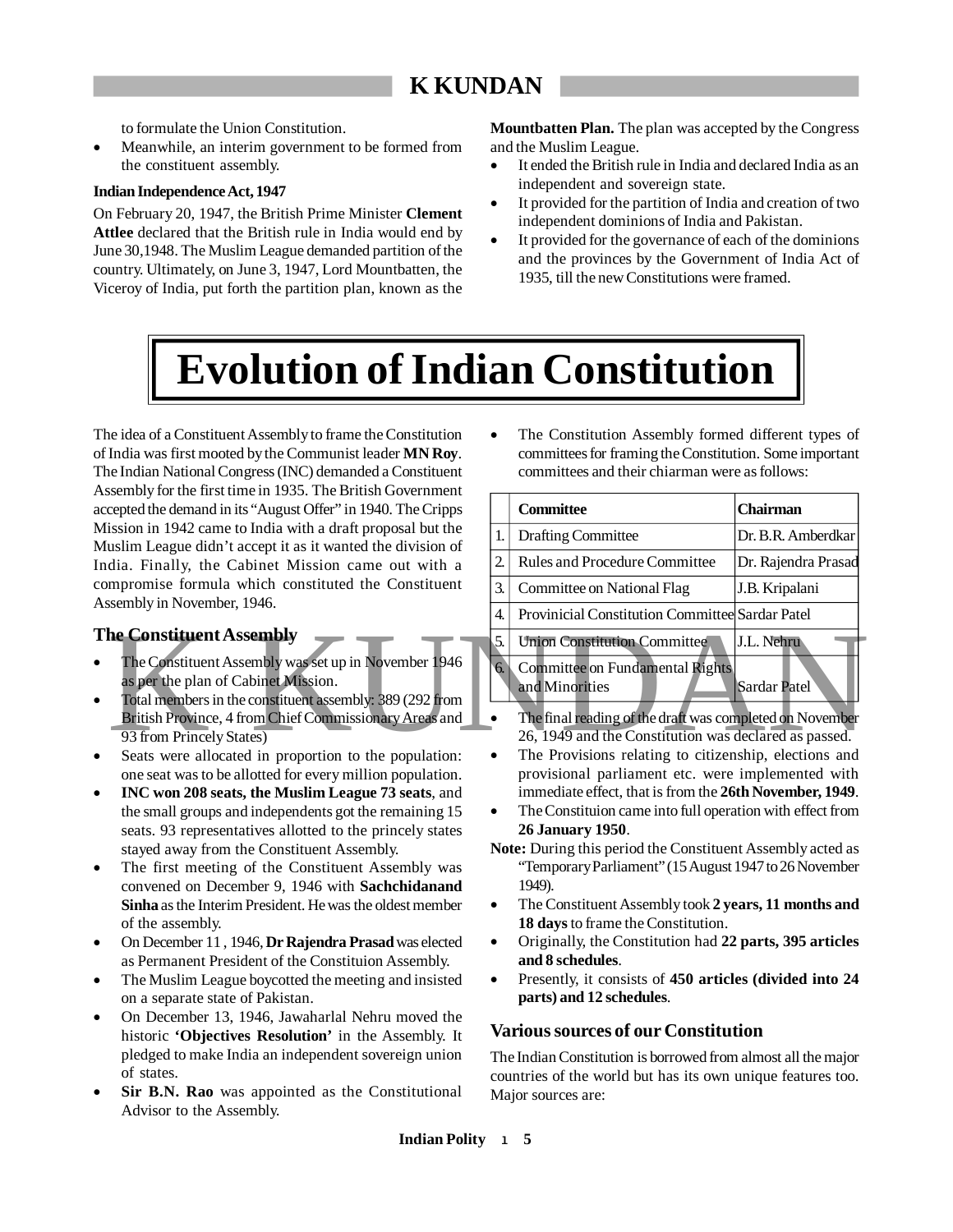- **1. Government of India Act of 1935** Federal Scheme, Office of Governor, Judiciary, Public Service Commission, Emergency provisions and administrative details.
- **2. British Constitution**  Parliamentary System, Rule of law, Lagislative Procedure, Single Citizenship, Cabinet System, Prerogative Writs, Parliamentary Privileges and Bicameralism.
- **3. US Constitution** Fundamental rights, independence of judiciary, judicial review, impeachment of president, removal of Supreme court and high court judges and post of vice president.
- **4. Irish Constitution** Directive Principles of State Policy, nomination of members of Rajya Sabha and method of election of president
- **5. Canadian Constitution** Federation with a strong centre,

vesting of residuary power in the centre, appointment of state Governor by the centre and advisory jurisdiction of Supreme Court.

- **6. Australian Constitution** Concurrent list, joint sitting of two houses of Parliament.
- **7. Constitution of Germany** Suspension of fundamental rights during emergency.
- **8. French Constitution** Republic and ideals of liberty, equality and fraternity in the Preamble.
- **9. South African Constitution** Procedure for amendment of the constitution and election of members of Rajya Sabha.
- **10. Japanese Constitution** Procedure established by Law.
- **11. Constitution of former USSR:** Procedure of five-year plan, fundamental duties, ideals of justice in Preamble.

## **Schedules of the Constitution**

- **First Schedule:** It deals with the territories of the 28 States and 7 Union Territories of the Indian Union.
- **Second Schedule:** It prescribes the salaries, allowances etc. of the President, Vice President, Speaker of the Lok Sabha, Comptroller and Auditor General, Judges of the Supreme Court and High Court.
- **Third Schedule:** Forms of oath of affirmation to be taken by the Union Ministers, candidates for election to the Parliament, Judges of the Supreme Court and High Court, Comptroller and Auditor General, Members of Parliament and State Legislature.
- **Fourth Schedule:** : Allotment of seats in the Rajya Sabha to States and Union Territories.
- **Fifth Schedule:** It deals with the administration and control of Scheduled Areas as well as of Scheduled Tribes in states other than Assam, Meghalaya, Tripura and Mizoram.
- **Sixth Schedule:** It deals with the provisions regarding administration of Tribal Areas in the states of Assam, Meghalaya, Mizoram, Tripura and Arunachal Pradesh.
- **Seventh Schedule:** This Schedule gives the details of the division of subjects into the three lists: **List I (the Union list–100 subjects), List II (the States List–61**

**subjects) and List III (the concurrent list–52subjects)**.

- **Eighth Schedule:** It gives the list of **22 languages** recognised by the Constitution. Sindhi was added by the 21st Amendment Act 1967; Konkani, Manipuri and Nepali were added by the 71st Amendment Act 1992; Bodo, Dogri, Maithili and Santhali were added by the 92nd Amendment Act 2003.
- Supreme Court and High Court.<br>
Third Schedule: Forms of oath of affirmation to be taken<br>
by the Union Ministers, candidates for election to the<br>
Parliament Act 2003.<br>
Parliament Act 2003.<br>
Supreme Court and High Court,<br>
Pa **Ninth Schedule:** It contains certain Acts and regulations of State Legislature dealing with land reforms and abolition of the Zamindari system. These Acts and regulations are protected from judicial serenity. At the end of 1995 this Schedule contained 285 such Acts [Article-3IB].
	- **Tenth Schedule:** It was added to the Constitution in 1985 by the **52nd Amendment Act** and contains provisions regarding disqualification on grounds of defection.
	- **Eleventh Schedule:** It enumerates the powers and functions of Panchayati Raj Institutions and was inserted by the **73rd Amendment Act**, 1993. It has **29** matters.
	- **Twelfth Schedule:** This Schedule lists **18** matters which are the responsibility of the municipalities. It was added by the **74th Amendment Act**.

## **Preamble to the Constitution**

The Constitution begins with the Preamble. The objective resolution proposed by Pt. Nehru ultimately became the preamble. It contains the summary or essence of the Constitution. It has been amended by the 42nd Constitutional Amendment Act (1976), which added three new words **socialist**, **secular** and **integrity**.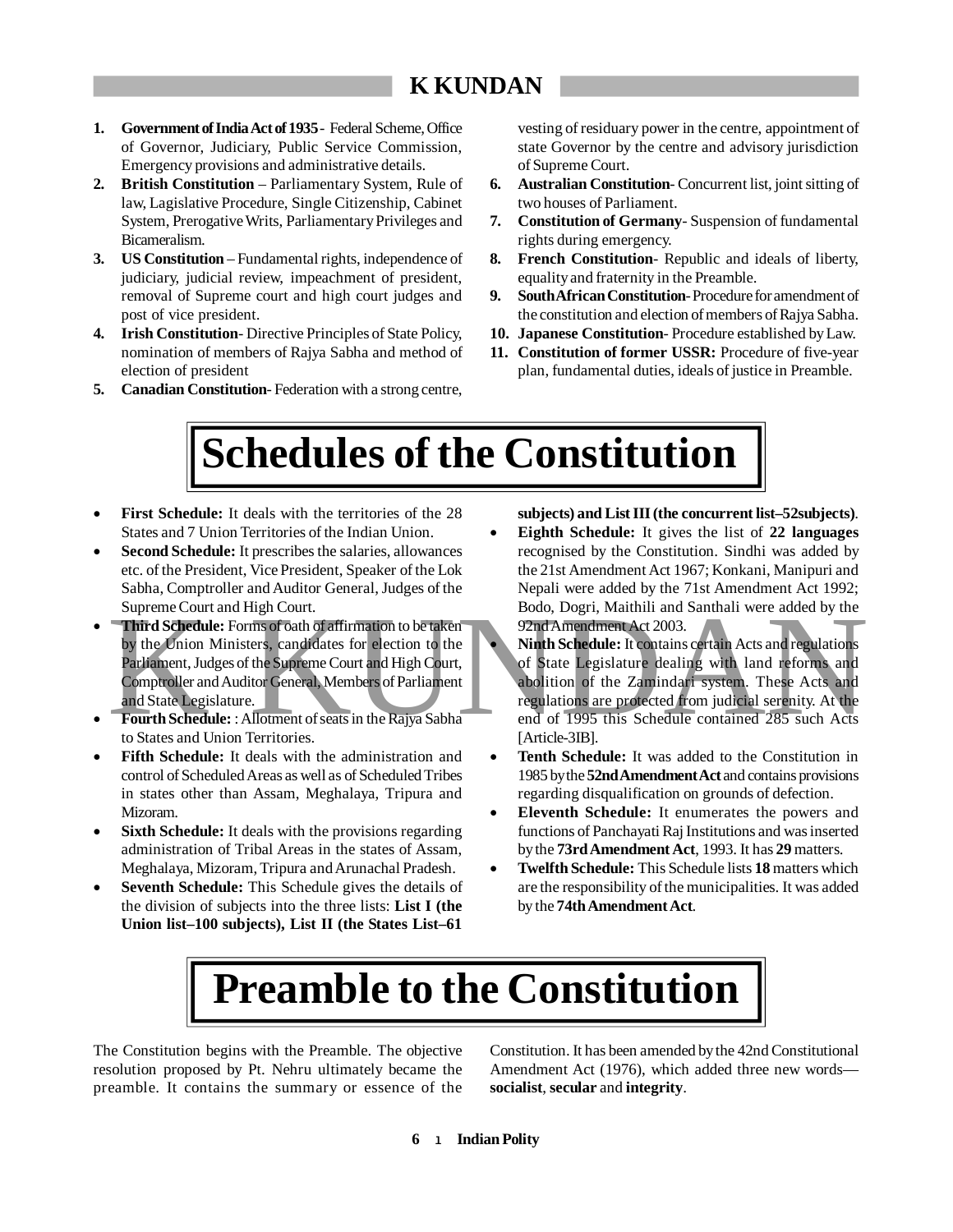The Preamble in its present form reads: "We, THE PEOPLE Of INDIA, having solemnly resolved to constitute India into a SOVEREIGN *SOCIALIST SECULAR* DEMOCRATIC REPUBLIC and to secure to all its citizens:

JUSTICE, Social, Economic and Political;

LIBERTY of thought, expression, belief, faith and worship;

EQUALITY of status and of opportunity; and to promote among them all; FRATERNITY assuring the dignity of the individual and the unity *and integrity* of the Nation; IN OUR CONSTITUENT ASSEMBLY this twenty-sixth day of November, 1949, do HEREBY ADOPT, ENACT AND GIVE TO OURSELVES THIS CONSTITUTION".

#### **Interpretation of key words**

**Sovereign:** The word 'sovereign' implies that India is neither a dependence nor a dominion of any other nation, but an independent state. There is no authority above it, and it is free to conduct its own affairs (both internal and external).

**Socialist:** It was added by the **42nd Constitution Amendment Act, 1976**. The Constitution aims to achieve socialistic pattern through democratic means, ie the Indian brand of socialism is a "Democratic Socialism and not a Communistic Socialism".

**Secular:** It was also added by the **42nd Constitution Amendment Act, 1976**. It means India is a Secular state. It does not mean that India is **non-religious or irreligious or antireligious** but simply that the state in itself is not religious and follows the ancient Indian principle of "Sarva Dharma Samabhava."

**Democratic:** A democratic polity, as stipulated in the Preamble, is based on the doctrine of popular sovereignty, that is, possession of supreme power by the people. Under this principle, the representatives elected by the people exercise the supreme power and thus carry on the government and make the laws. The term 'democratic' is used in the Preamble in the broader sense, embracing not only political democracy but also social and economic democracy.

**Republic:** Republic means that there exists no hereditary ruler in India and all the authorities of the state are directly or indirectly elected by the people.

**Justice:** The term 'justice' in the Preamble encompasses three distinct forms—social, economic and political. Social justice denotes the equal treatment of all citizens without any social distinction based on caste, colour, race, religion, sex and so on. Economic justice denotes the non-discrimination between people on the basis of economic factors. It involves the elimination of glaring inequalities in wealth, income and property. Political justice implies that all citizens should have equal political rights, equal access to all political offices and equal voice in the government.

**Liberty:** The Preamble secures to all citizens of India liberty of thought, expression, belief, faith and worship, through their Fundamental Rights, enforceable in court of law, in case of violation.

**Equality:** The Preamble secures to all citizens of India equality of status and opportunity. This provision embraces three dimensions of equality—civic, political and economic.

**Fraternity:** Fraternity means a sense of brotherhood prevailing amongst all the sections of the people. This is sought to be achieved by making the state, guaranteeing fundamental and other rights equally to people of all sections and protecting their interest.

#### **Status of Preamble in the Constitution**

One of the controversies about the Preamble is whether it is a part of the Constitution or not. In the *Berubari Union* case (1960), the Supreme Court specifically opined that the Preamble is *not* a part of the Constitution. In the *Kesavananda Bharati* case (1973), the Supreme Court rejected the earlier opinion and held that the Preamble is a part of the Constitution. However, the Preamble is not enforceable in a court of law.

#### **Can the Preamble be amended?**

**Example is the state in itself is not religious and<br>
Ilows the ancient Indian principle of "Sarva Dharma" the historic case of Kesavananda Bharati (1973). It was urged<br>
mabhava."<br>
<b>Example 2008** of the Constitution and a The question as to whether the Preamble can be amended under **Article 368** of the Constitution arose for the first time in the historic case of *Kesavananda Bharati (1973).* It was urged that the Preamble cannot be amended as it is not a part of the Constitution. But the Supreme Court held that the Preamble is a part of the Constitution. The Preamble has been amended only once so far, in 1976, by the 42nd Constitutional Amendment Act, which has added three new words—socialist, secular and integrity—to the Preamble. This amendment was held to be valid.

| Part I      | The Union and its Territory Article [1 to 4]   |                               |
|-------------|------------------------------------------------|-------------------------------|
| Part II     | Citizenship                                    | Article [5 to $11$ ]          |
| Part III    | <b>Fundamental Rights</b>                      | Article $[12 \text{ to } 35]$ |
| Part IV     | Directive Principles of<br><b>State Policy</b> | Article $[36 \text{ to } 51]$ |
| Part $V(a)$ | <b>Fundamental Duties</b>                      | Article $[51(a)]$             |
| Part V      | The Union Executive                            | Article [52 to 151]           |
| Part VI     | The State Executive                            | Article [152 to 237]          |
|             | Part XVIII Emergency Provisions                | Article [352 to 360]          |
| Part XX     | <b>Constitution Amendments</b>                 | Article [368]                 |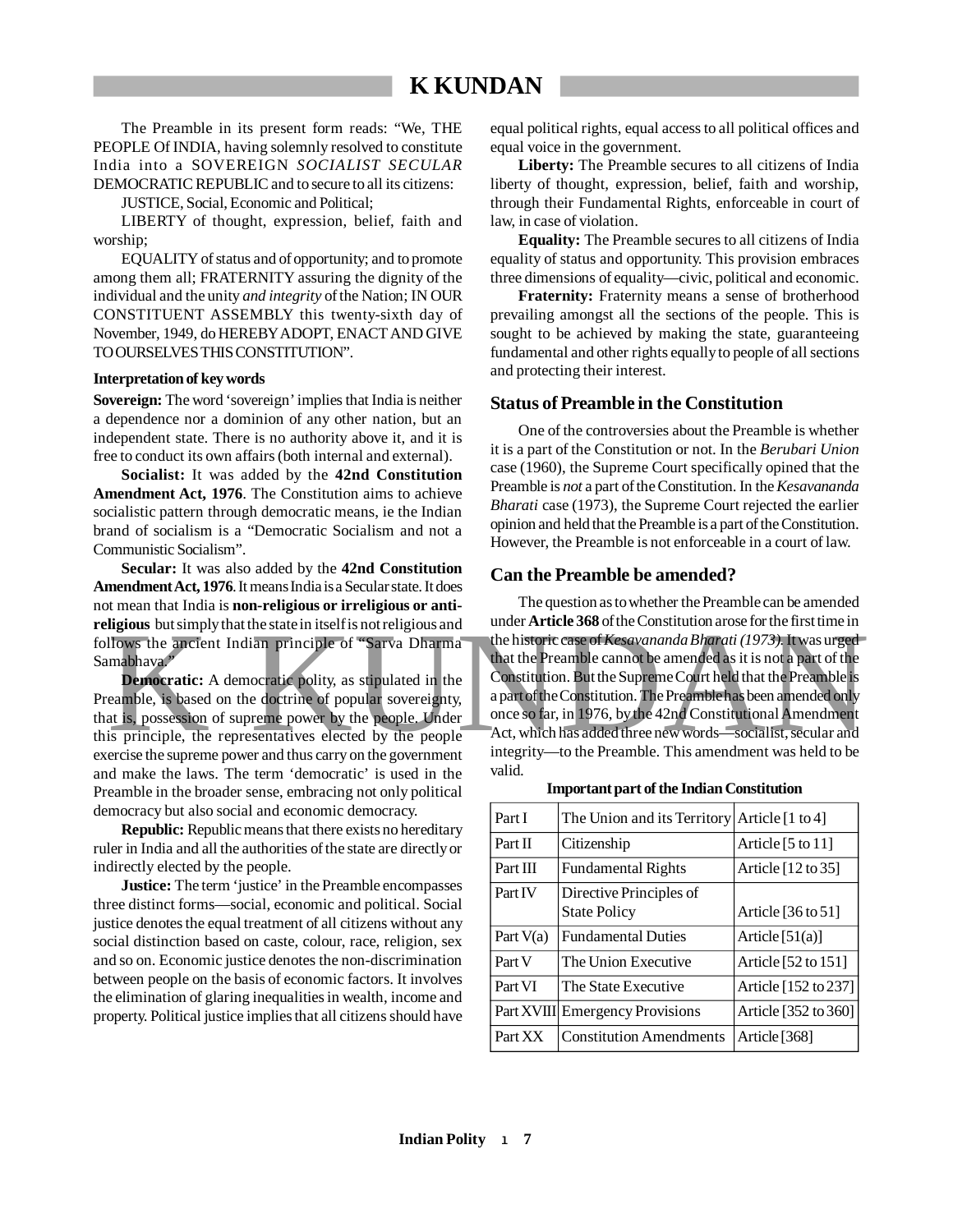## **Part-I: The Union and its Territory [Article 1 to 4]**

Articles 1 to 4 under Part-I of the Constitution deal with the Union and its territory.

**Article 1** describes India that is Bharat as a 'Union of States'. Although the Constitution is federal in structure, it describes India as 'Union'. The federation is a Union because it is indestructible.

**Article 2** gives the Parliament the power to admit into the Union of India new states and to establish new states. **Article 3** authorises the Parliament to:

 Form a new state by separation of territory from any state or by uniting two or more states or parts of states or by uniting any territory to a part of any state.

#### **Integration of Princely States**

- At the time of Independence, India comprised two categories of political units, namely the British provinces and the princely states.
- Of the 552 princely states situated within the geographical boundaries of India, 549 joined India and the remaining three (**Hyderabad, Junagarh and Kashmir**) refused to join India.
- However, in course of time, they were also integrated with India—**Hyderabad by means of police action, Junagarh by means of referendum and Kashmir by the Instrument of Accession.**

#### **Reorganisation of states**

- After Independence, the demand for the reorganisation of states on linguistic basis was raised from different regions.
- The President of the Constituent Assembly, Dr Rajendra Prasad, appointed the **S.K. Dhar Commission** in 1947 to look into the matter of reorganisation of states on linguistic basis.
- The Commission recommended, among other things, that the major consideration for the reorganisation of states should be **administrative convenience**.
- The Congress, in its **Jaipur Session** (1948), appointed a three-member committee to consider the recommendations of the Dhar Commission.
- The members of this committee (popularly know as JVP Committee) were Pt. Jawaharlal Nehru, Sardar Vallabhbhai Patel and Pattabhi Sitaramayya.
- This committee also rejected the demand for the reorganisation of states on linguistic basis.
- After the report of the JVP Committee, Telugu-speaking people in Madras started a movement under the leadership of **Potti Sriramulu**.
- Potti Sriramulu died after 56 days' hunger strike.
- After the death of Sriramulu, the state of Andhra Pradesh

was created by separating the Telugu-speaking areas from the state of Madras.

- **• Andhra Pradesh** was the first linguistic state.
- **Fazl Ali Commission:** The commission is commonly known as States Reorganisation Commission.
- The Government of India appointed a three-member state reorganisation commission in 1953 under the chairmanship of Fazl Ali. Its other two members were **KM Panikkar** and **Hriday Nath Kunzru**.
- The commission submitted its report in 1955 and broadly accepted language as the basis for the reorganisation of states.
- **The State Re-Organisation Act was passed in 1956.** As a result 14 states and 6 UTs were created on November 1, 1956.

#### **New States and Union Territories created after 1956**

- In 1960, the bilingual state of **Bombay** was divided into two separate states—Maharashtra for Marathi-speaking people and Gujarat for Gujarati-speaking people.
- The Portuguese ruled Dadra and Nagar Haveli until its liberation in 1954. Subsequently, it was converted into a union territory of India by the **10th Constitutional Amendment Act, 1961**.
- However, in course of time, they were also integrated<br>
with India—Hyderabad by means of police action,<br>
Junagarh by means of referendum and Kashmir by the<br>
Instrument of Accession.<br>
Entrument of Accession.<br>
After Independe India acquired Goa, Daman and Diu from the Portuguese by means of a police action in **1961**. They were constituted as a union territory by the 12th Constitutional Amendment Act, 1962. Later, in 1987, Goa was conferred statehood. Consequently, Daman and Diu was made a separate union territory.
	- The French handed over **Puducherry** to India in 1954. Subsequently, it was administered as an 'acquired territory' till 1962, when it was made a union territory by the 14th Constitutional Amendment Act.
	- The **22nd Constitutional Amendment Act (1969)** created Meghalaya as an 'autonomous state' or 'sub-state' within the state of Assam with its own legislature and council of ministers. The union territories of Mizoram and Arunachal Pradesh were also formed out of the territories of Assam.
	- Sikkim was made 22nd state of India under the **35th Constitutional Amendment Act (1974)**.
	- In 1987, three new States of Mizoram, Arunachal Pradesh and Goa came into being as the 23rd, 24th and 25th states of the Indian Union respectively. The Union Territory of Mizoram was conferred the status of a full state.
	- In 2000, three more new States of Chhattisgarh, Uttarakhand and Jharkhand were created out of Madhya Pradesh, Uttar Pradesh and Bihar respectively.

#### **8 <sup>l</sup> Indian Polity**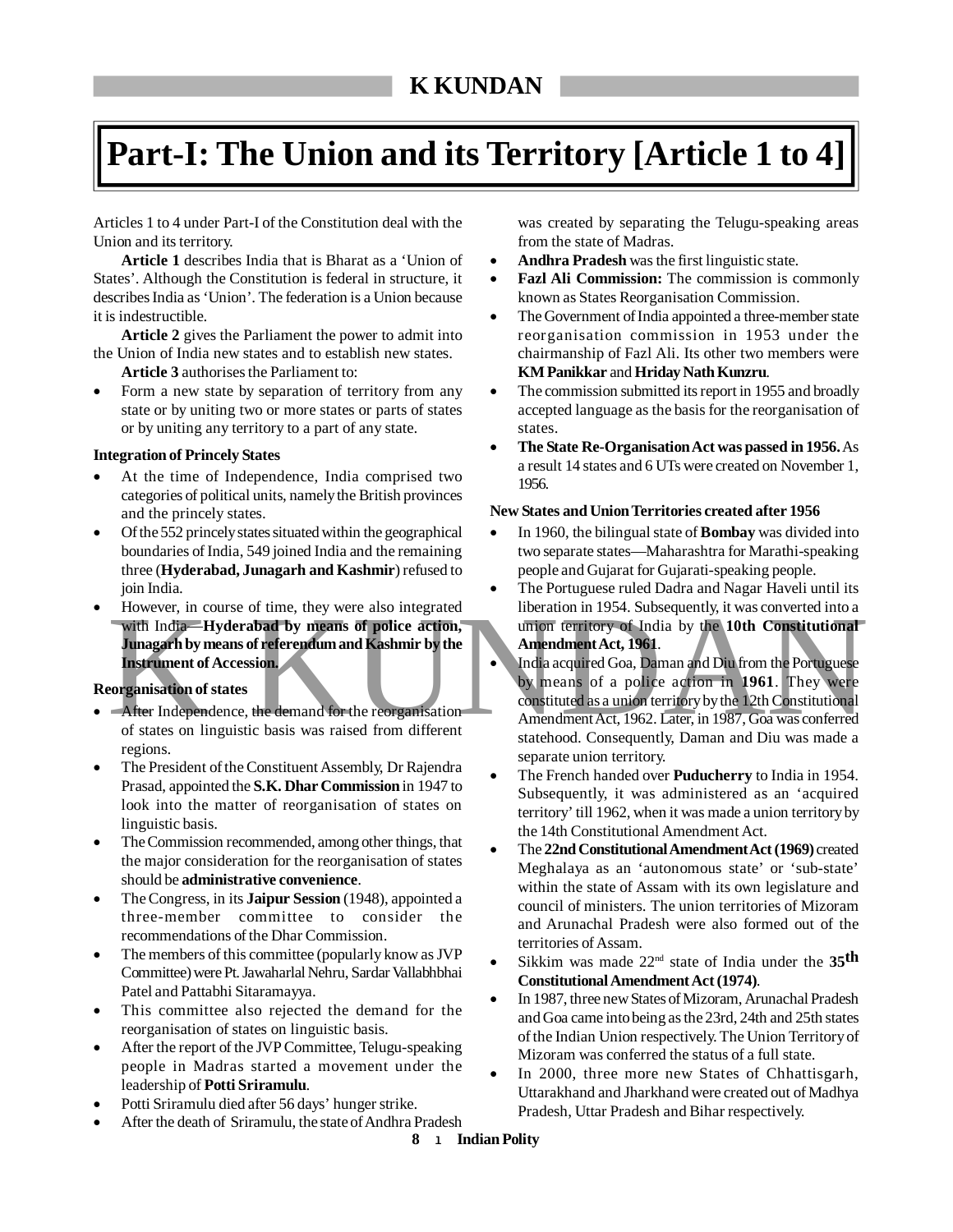## **Part-II: Citizenship [Article 5 to 11]**

The Indian Constitution provides for only a single citizenship that is Indian Citizenship. The Citizenship Act 1955 provides for the acquisition and loss of citizenship after the commencement of the Constitution.

#### **Acquisition of Citizenship**

**By Birth:** A person born in India on or after 26<sup>th</sup> January 1950 but before  $1^{\text{st}}$  July 1987 is a citizen of India by birth irrespective of the nationality of his parents. A person born in India on or after  $1^{\degree}$  July 1987 is considered as a citizen of India only if either of his parents is a citizen of India at the time of his birth.

**By Descent:** A person born outside India on or after  $26<sup>m</sup>$ January 1950 but before  $10^{th}$  December 1992 is a citizen of India by descent, if his father was a citizen of India at the time of his birth. A person born outside India on or after  $10^{\degree}$ December 1992 is considered as a citizen of India if either of his parents is a citizen of India at the time of his birth.

**By Registration:** The Central Government may, on an application, register as a citizen of India any person (not being an illegal migrant) if he belongs to any of the following categories, namely

- (a) a person of Indian origin who is ordinarily resident in India for seven years before making an application for registration;
- (b) a person of Indian origin who is ordinarily resident in any country or place outside undivided India;
- (c) a person who is married to a citizen of India and is

ordinarily resident in India for seven years before making an application for registration;

(d) minor children of persons who are citizens of India.

**By Incorporation of Territory:** If any foreign territory becomes a part of India, the Government of India specifies the persons who among the people of the territory shall be the citizens of India.

#### **Loss of Citizenship**

**By Renunciation:** Any citizen of India of full age and capacity can make a declaration renouncing his Indian citizenship. Upon the registration of that declaration, that person ceases to be a citizen of India.

**By Termination:** When an Indian citizen voluntarily acquires the citizenship of another country, his Indian citizenship automatically terminates.

**By Deprivation:** It is a compulsory termination of Indian citizenship by the Central government, if:

- The citizen has obtained the citizenship by fraud;
- The citizen has shown disloyalty to the Constitution of India;
- The citizen has unlawfully traded or communicated with the enemy during a war;
- The dialect in India for seven years before making an application<br>
the enemy during a war;<br>
The citizen has, within five years after registration or<br>
for registration;<br>
a person of India origin who is ordinarily resident<br> The citizen has, within five years after registration or naturalisation, been imprisoned in any country for two years; and
	- The citizen has been ordinarily resident out of India for seven years continuously.

## **Part-III: Fundamental Rights [Article 12 to 35]**

Part III of the Constitution is described as the **magna carta of India**. The Fundamental Rights are named so because they are guaranteed and protected by the Constitution.

#### **Major characteristics of Fundamental Rights**

- Some of them are available only to the citizens while others are available to all persons, whether citizens, foreigners or legal persons like corporations or companies.
- They are **justiciable**, allowing persons to move the courts for their enforcement, if and when they are violated.
- They are defended and guaranteed by the Supreme Court. Hence, the aggrieved person can directly go to the Supreme Court.
- They can be suspended during the operation of a National Emergency except the rights guaranteed by **Articles 20 and 21**. More, the six rights guaranteed by Article 19 can be suspended only when emergency is declared on the grounds of war or external aggression. Originally the Constitution provided for seven fundamental rights:
	- 1. Right to equality [Art. 14-18]
	- 2. Right to freedom [Art. 19-22]
	- 3. Right against exploitation [Art. 23-24].
	- 4. Right to freedom [Art. 25-28]
	- 5. Cultural and educational rights [Art. 29-30]
	- 6. Right to property [Art. 31]
	- 7. Right to constitutional remedies [Art. 32]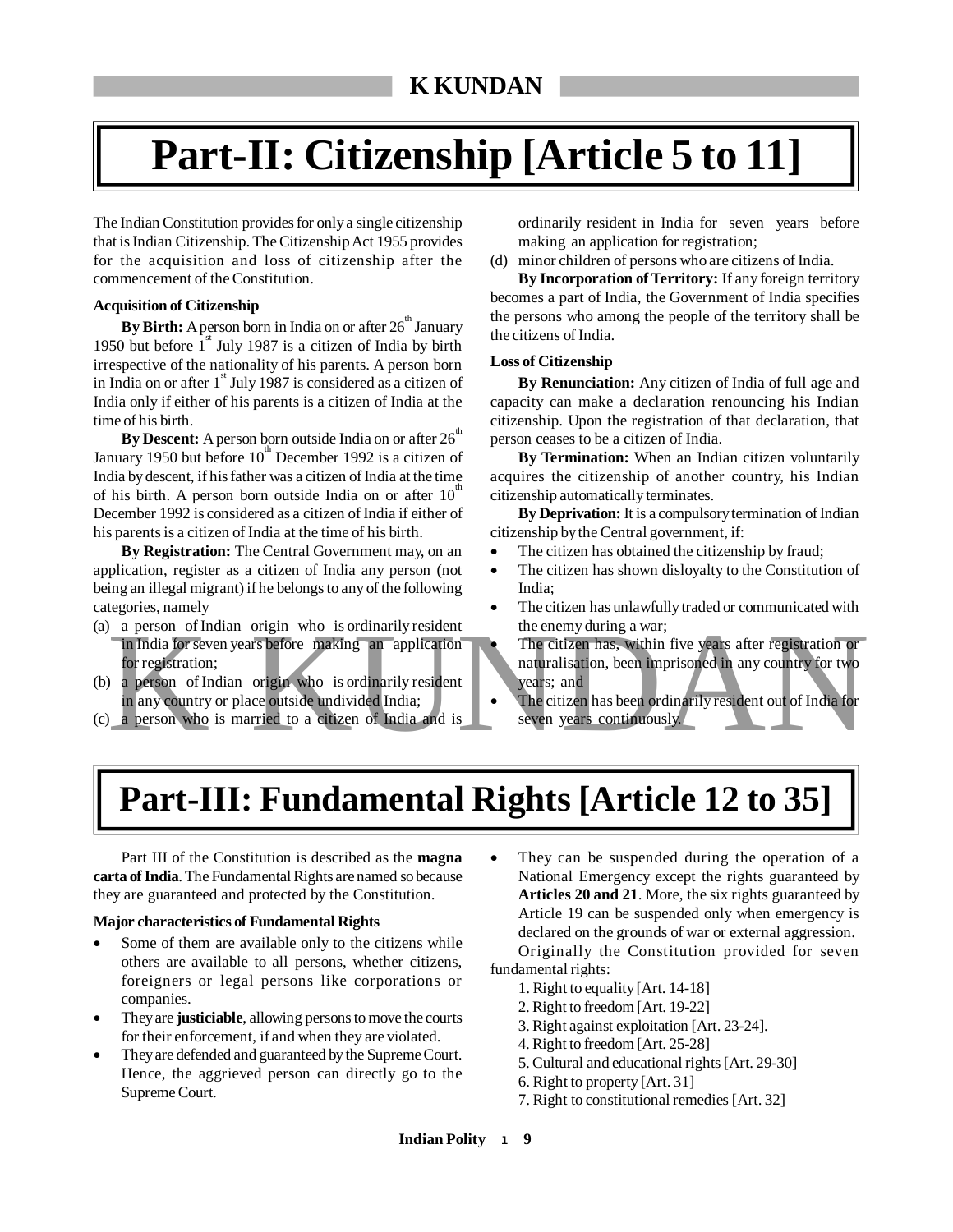However, the 'right to property' was deleted from the list of fundamental rights by the **44th Constitutional Amendment Act, 1978**. It has been made a legal right under **Article 300- A** in the Constitution. So, at present, there are only six fundamental rights.

#### **Right to equality (Article 14 to 18)**

**Article 14:** Article 14 says that the State shall not deny to any person equality before law or the equal protection of the laws within the territory of India.

**Article 15:** Article 15 provides that the State shall not discriminate against any citizen on grounds only of religion, race, caste, sex or place of birth.

**Article 16:** Article 16 provides that no citizen can be discriminated against or be ineligible for any employment or office under the State on grounds of only religion, race, caste, sex, descent, place of birth or residence.

**Article 17:** Article 17 abolishes 'untouchability' and forbids its practice in any form.

**Article 18:** Article 18 prohibits the state from conferring any title (except a military or academic distinction) on anybody, whether a citizen or a foreigner. It also prohibits a citizen of India from accepting any title from any foreign state.

#### **Right to freedom (Articles 19-22)**

**Article 19:** Article 19 guarantees six rights to all citizens. These are:

- (a) Right to freedom of speech and expression.
- (b) Right to assemble peaceably and without arms.
- (c) Right to form associations or unions.
- (d) Right to move freely throughout the territory of India.
- (e) Right to reside and settle in any part of the territory of India.
- (f) Right to practise any profession or to carry on any occupation, trade or business.
- Freedom of press comes under the freedom of speech and expression mentioned in **Article 19**. This also includes right to propagate one's views, right to telecast, right to know about the government, right against encroachment into one's privacy, right to demonstration and picketing, etc.
- **Article 20:** Article 20 grants protection against arbitrary and excessive punishment to an accused person, whether citizen or foreigner or legal person like a company or a corporation. It contains three provisions in that direction:
- *(i)* **No** *ex post facto* **law:** No person shall be convicted of any offence except for violation of a law in force at the time of the commission of the act, nor subjected to a penalty greater than that prescribed by the law in force at the time of the commission of the act.
- *(ii)* **No double jeopardy:** No person shall be prosecuted and punished for the same offence more than once.
- *(iii)* **No self-incrimination:** No person accused of any offence shall be compelled to be a witness against himself.

**Article 21:** Article 21 declares that no person shall be deprived of his life or personal liberty except according to procedure established by law. This right is available to both citizens and non-citizens.

Following are the important rights under Article 21 as declared by the Supreme Court:

**Article 21 A** declares that the State shall provide free and compulsory education to all children of the age of six to fourteen years in such a manner as the State may determine. Thus, this provision makes only elementary education a Fundamental Right and not higher or professional education.

**Article 22:** Article 22 grants protection to persons who are arrested or detained. Detention is of two types, namely, punitive and preventive. **Punitive detention** is to punish a person for an offence committed by him after trial and conviction in a court. **Preventive detention**, on the other hand, means detention of a person without trial and conviction by a court. Its purpose is not to punish a person for a past offence but to prevent him from committing an offence in the near future.

#### **Right against exploitation (Article 23-24)**

**Article 23:** Article 23 prohibits traffic in human beings, *begar* (forced labour) and other similar forms of forced labour. Any contravention of this provision shall be an offence punishable in accordance with law. This right is available to both citizens and non-citizens.

Right to freedom of speech and expression.<br>
Right to assemble peaceably and without arms.<br>
Right to form associations or unions.<br>
Right to reside and settle in any part of the territory of India.<br>
Right to reside and settl **Article 24:** Article 24 prohibits the employment of children below the age of 14 years in any factory, mine or other hazardous activities like construction work or railway. But it does not prohibit their employment in any harmless or innocent work.

#### **Right to freedom of religion (Article 25-28)**

**Article 25:** Article 25 says that all persons are equally entitled to freedom of conscience and the right to freely profess, practise and propagate religion. It covers not only religious beliefs (doctrines) but also religious practices (rituals). Moreover, these rights are available to all persons—citizens as well as non-citizens.

**Article 26:** According to Article 26, every religious denomination or any of its section shall have the following rights:

- (i) Right to establish and maintain institutions for religious and charitable purposes;
- (ii) Right to manage its own affairs in matters of religion;
- (iii) Right to own and acquire movable and immovable property.

**Article 27:** Article 27 lays down that no person shall be compelled to pay any taxes for the promotion or maintenance of any particular religion or religious denomination.

**Article 28:** Under Article 28, no religious instruction shall be provided in any educational institution wholly maintained out of State funds.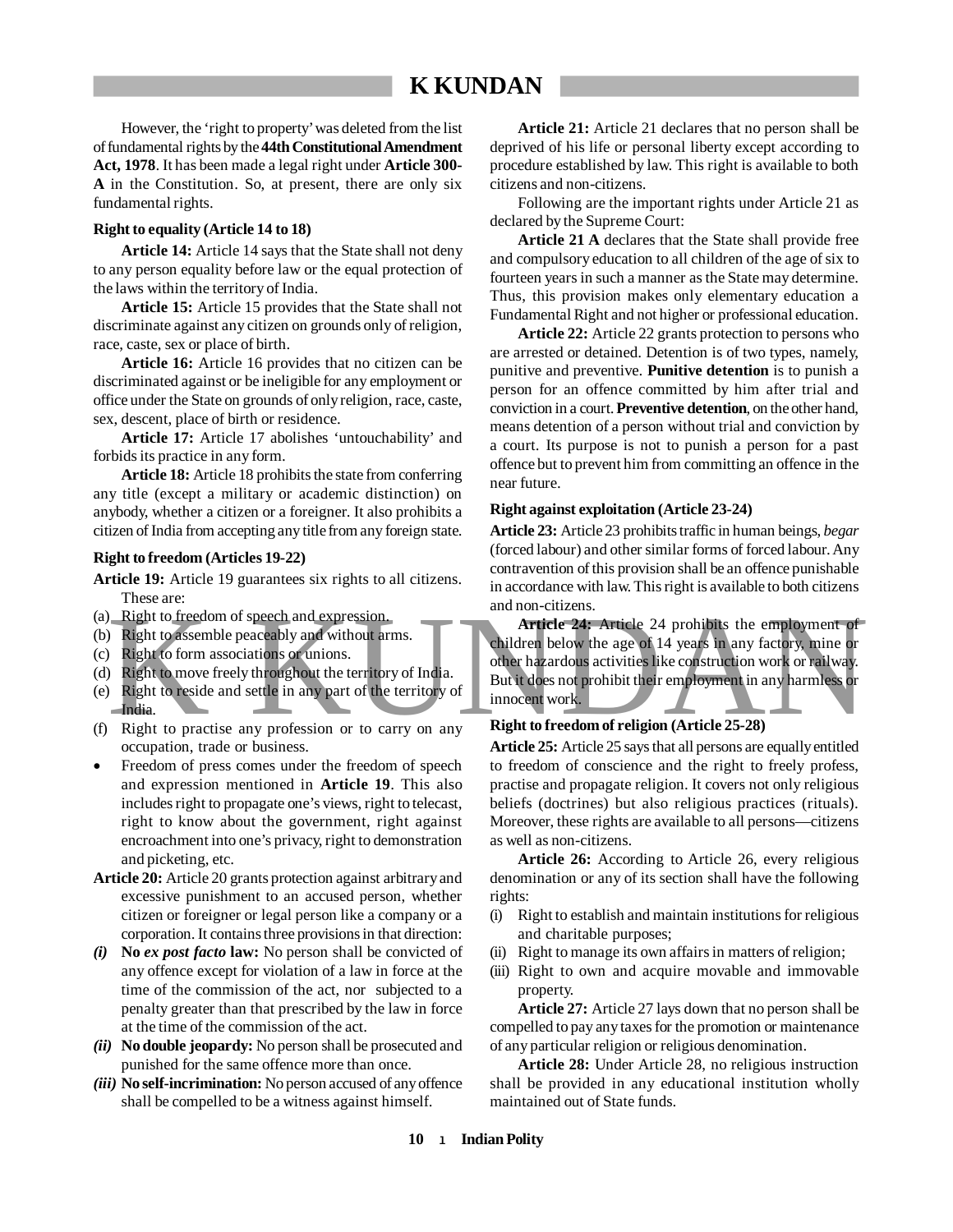#### **Cultural and educational rights (Article 29-30)**

**Article 29:** Article 29 provides that any section of the citizens residing in any part of India having a distinct language, script or culture of its own, shall have the right to conserve the same. Further, no citizen shall be denied admission into any educational institution maintained by the State or receiving aid out of State funds on grounds only of religion, race, caste, or language.

**Article 30:** Article 30 grants the following rights to minorities, whether religious or linguistic:

- (i) All minorities shall have the right to establish and administer educational institutions of their choice.
- (ii) In granting aid, the State shall not discriminate against any educational institution managed by a minority.
- Thus, the protection under Article 30 is confined only to minorities (religious or linguistic) and does not extend to any section of citizens (as under Article 29).
- **Right to property (Article 31):** The right to property was deleted from the list of Fundamental Rights by the 44th Amendment Act, 1978. It has been made a legal right under Article 300-A.

#### **Right to constitutional remedies (Article 32)**

the to remedies for the enforcement of the fundamental rights<br>
an aggrieved citizen, i.e. the right to get the Fundamental<br>
ghts protected is in itself a fundamental right. So, **Dr.**<br> **COVEC 18.1** Thus, unlike prohibition, A mere declaration of fundamental rights in the Constitution is meaningless, useless and worthless without providing an effective machinery for their enforcement, if and when they are violated. Hence, Article 32 confers the right to remedies for the enforcement of the fundamental rights of an aggrieved citizen, i.e. the right to get the Fundamental Rights protected is in itself a fundamental right. So, **Dr. Ambedkar** called Article 32 **'Soul of the Constitution'**. Any aggrieved person can move the Supreme Court for the enforcement of the Fundamental Rights. The Supreme Court shall have power to issue directions or orders or writs for the enforcement of any of the fundamental rights. The writs issued may include Habeas Corpus, Mandamus, Prohibition, Certiorari and Quo-Warranto.

#### **Writs: kinds and nature**

The Supreme Court (under Article 32) and the High Courts

(under Article 226) can issue the writs of Habeas Corpus, Mandamus, Prohibition, Certiorari and Quo Warranto.

**Habeas Corpus:** It literally means 'to have the body of'. It is an order issued by the court to a person who has detained another person, to produce the body of the latter before it. The court then examines the cause and legality of detention. It would set the detained person free, if the detention is found to be illegal.

**Mandamus:** It literally means 'we command'. It is a command issued by the court to a public official asking him to perform his official duties that he has failed or refused to perform. It can also be issued against any public body, a corporation, an inferior court, a tribunal or government for the same purpose.

**Prohibition:** It literally means 'to forbid'. It is issued by a higher court to a lower court or tribunal to prevent the latter from exceeding its jurisdiction or usurping a jurisdiction that it does not possess. Thus, unlike Mandamus that directs activity, the prohibition directs inactivity. The writ of prohibition can be issued only against judicial and quasijudicial authorities. It is not available against administrative authorities, legislative bodies, and private individuals or bodies.

**Certiorari:** In the literal sense, it means 'to be certified' or 'to be informed'. It is issued by a higher court to a lower court or tribunal either to transfer a case pending with the latter to itself or to squash the order of the latter in a case. It is issued on the grounds of excess of jurisdiction or lack of jurisdiction or error of law. Thus, unlike prohibition, which is only preventive, *certiorari* is both preventive as well as curative. Like prohibition, *certiorari* is also not available against legislative bodies and private individuals or bodies.

**Quo Warranto:** In the literal sense, it means 'by what authority or warrant'. It is issued by the court to enquire into the legality of claim of a person to a public office. Hence, it prevents illegal usurpation of public office by a person. **Note:** Rights outside Part III are:

- Art. 300A: Right to acquire property.
- Art. 326: Right to vote.

## **Part-IV: Directive Principles of State Policy [Article 36 to 51]**

- The phrase 'Directive Principles of State Policy' denotes the ideals that the State should keep in mind while formulating policies and enacting laws. It includes the legislative and executive organs of the central and state governments, all local authorities and all other public authorities in the country.
- The Directive Principles are non-justiciable in nature, that is, they are not legally enforceable by the courts for

their violation. Therefore, the government cannot be compelled to implement them.

 They aim at providing social and economic justice of the people.

Views of Constitutional and political experts on 'Directive Principles of State Policy':

 **K.T. Shah:** 'A cheque on a bank payable only when the resources of the bank permit.'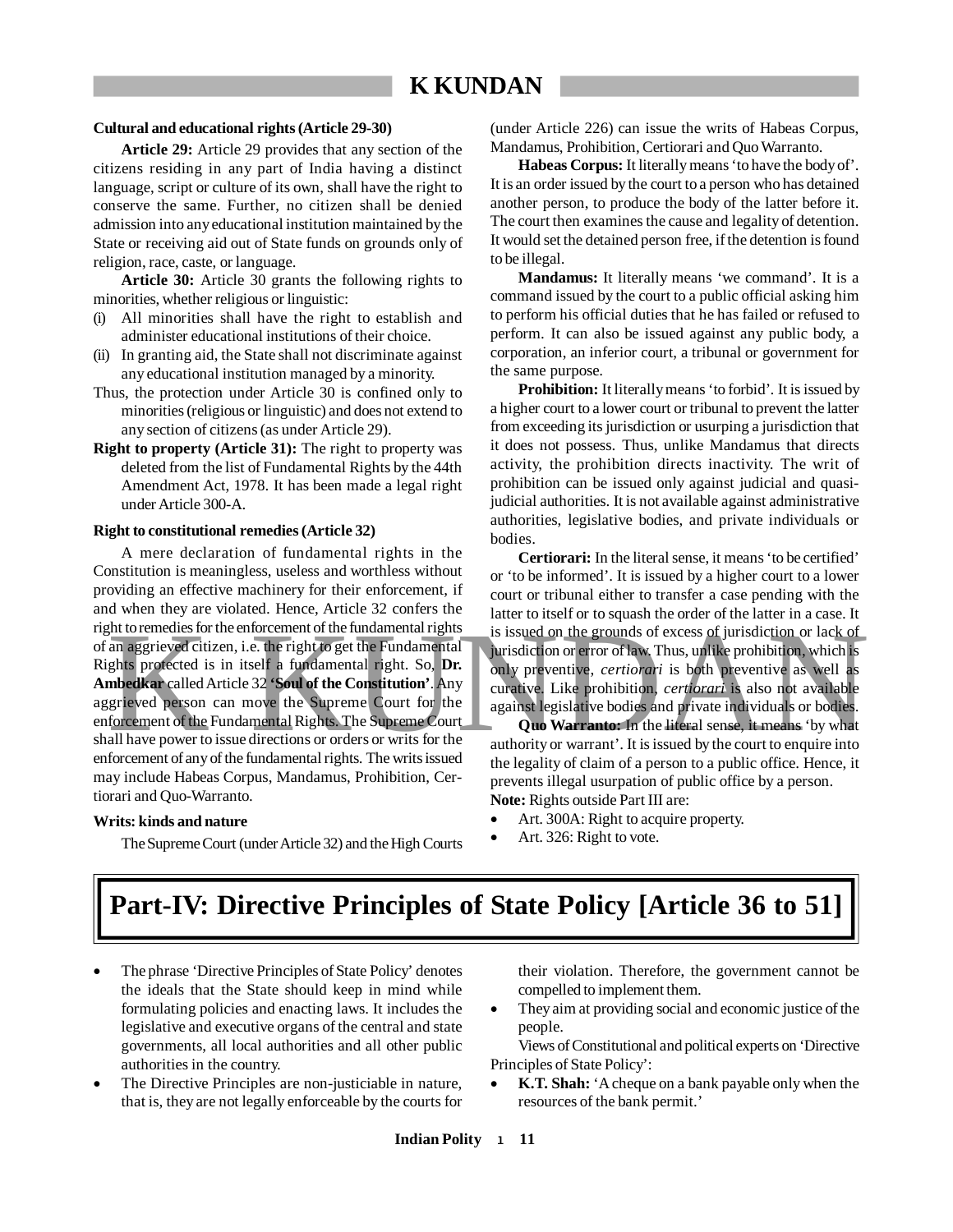- **Nasiruddin:** 'No better than the new year's resolution which are broken on the second of January'.
- **T.T. Krishnamachari:** 'A veritable dustbin of sentiments.'
- **K.C. Wheara:** Manifesto of aims and aspirations.
- **B.N. Rao:** Moral precepts for the authorities of the state. They have at least an educative value.
- **M.C. Chagla:** 'If all these principles are fully carried out, our country would indeed to be a heaven on earth.'

**Article 38:** Article 38 says that the state shall promote the welfare of the people by securing social, economic and political welfare of the people and strive to minimise inequalities in income, status, facilities and opportunities.

**Article 39:** Article 39 says that the state shall strive to secure like the right to adequate means of livelihood for all citizens, and opportunities for healthy development of children.

**Article 39 A:** Article 39 A pledges equal justice and to provide free legal aid to the poor.

**Article 40:** Article 40 stipulates to organise village panchayats and endow them with necessary powers and authority to enable them to function as units of selfgovernment.

**Article 41:** Article 41 secures the right to work, to education and to public assistance in cases of unemployment, old age, sickness and disablement.

**Article 42:** Article 42 makes provision for just and humane conditions for work and maternity relief.

economic interests of SCs, STs and other weaker sections of the society.

**Article 47:** Article 47 strives to prohibit the consumption of intoxicating drinks and drugs which are injurious to health.

**Article 48:** Article 48 strives to prohibit the slaughter of cows, calves and other milch and draught cattle.

Remaining parts of the Directive Principles are based on the ideology of liberalism. They are:

**Article 44:** Article 44 pledges to secure for all citizens a uniform civil code throughout the country.

**Article 45:** Article 45 provides for early childhood care and education for all children until they complete the age of six years.

**Article 48:** Article 48 pledges to organise agriculture and animal husbandry on modern and scientific lines.

**Article 48 A:** Article 48 A strives to protect and improve the environment and to safeguard forests and wild life.

**Article 49:** Article 49 strives to protect monuments, places and objects of artistic or historic interest which are declared to be of national importance.

**Article 50:** Article 50 pledges to separate the judiciary from the executive in the public services of the State.

**Article 51:** Article 51 says that the state shall strive to promote international peace and security and maintain just and honourable relations between nations; to foster respect for international law and treaty obligations, and to encourage settlement of international disputes by arbitration.

| mane conditions for work and maternity relief.                                                                             |                | settlement of international disputes by arbitration. |                                                |
|----------------------------------------------------------------------------------------------------------------------------|----------------|------------------------------------------------------|------------------------------------------------|
| Article 43: Article 43 secures a living wage, a decent                                                                     |                | <b>Difference between Fundamental Rights and</b>     |                                                |
| andard of life and social and cultural opportunities for all                                                               |                | <b>Directive Principles of State Policy</b>          |                                                |
| orkers.<br>Article 43 A: Article 43 A takes steps to secure the<br>rticipation of workers in the management of industries. |                | <b>Fundamental Rights</b>                            | <b>Directive Principles</b><br>of State Policy |
| Article 47: Article 47 raises the level of nutrition and the<br>andard of living of people and to improve public health.   | 1.             | Negative obligation<br>of the state                  | Positive obligation<br>of the state            |
| Some of the articles of the Directive Principles reflect the<br>andhian ideologies. They include:                          | $\overline{2}$ | Justiciable in country<br>law                        | Non-justiciable in<br>country law              |
| Article 43: Article 43 promotes cottage industries.<br>Article 46: Article 46 promotes the educational and                 | 3.             | Foundation of political<br>democracy                 | Foundation of social and<br>economic democracy |

## **Part-IV(a): Fundamental Duties [Article 51(A)]**

In 1976, the Fundamental Duties were added in the Constitution on the recommendation of **Sardar Swaran Singh Committee** [42nd Constitutional Amendment Act].

- The fundamental duties are **11** in number.
- Ten duties were included in the Indian Constitution by the **42nd Amendment Act 1976** and the Eleventh duty was added by the **86th Amendment Act, 2002**.
- There is no provistion in the Constitution for direct

enforcement of any of these duties nor any sanction to prevent their violation.

#### **List of Fundamental Duties**

According to Article 51 A, it shall be the duty of every citizen of India:

1. to abide by the Constitution and respect its ideals and institutions, the National Flag and the National Anthem;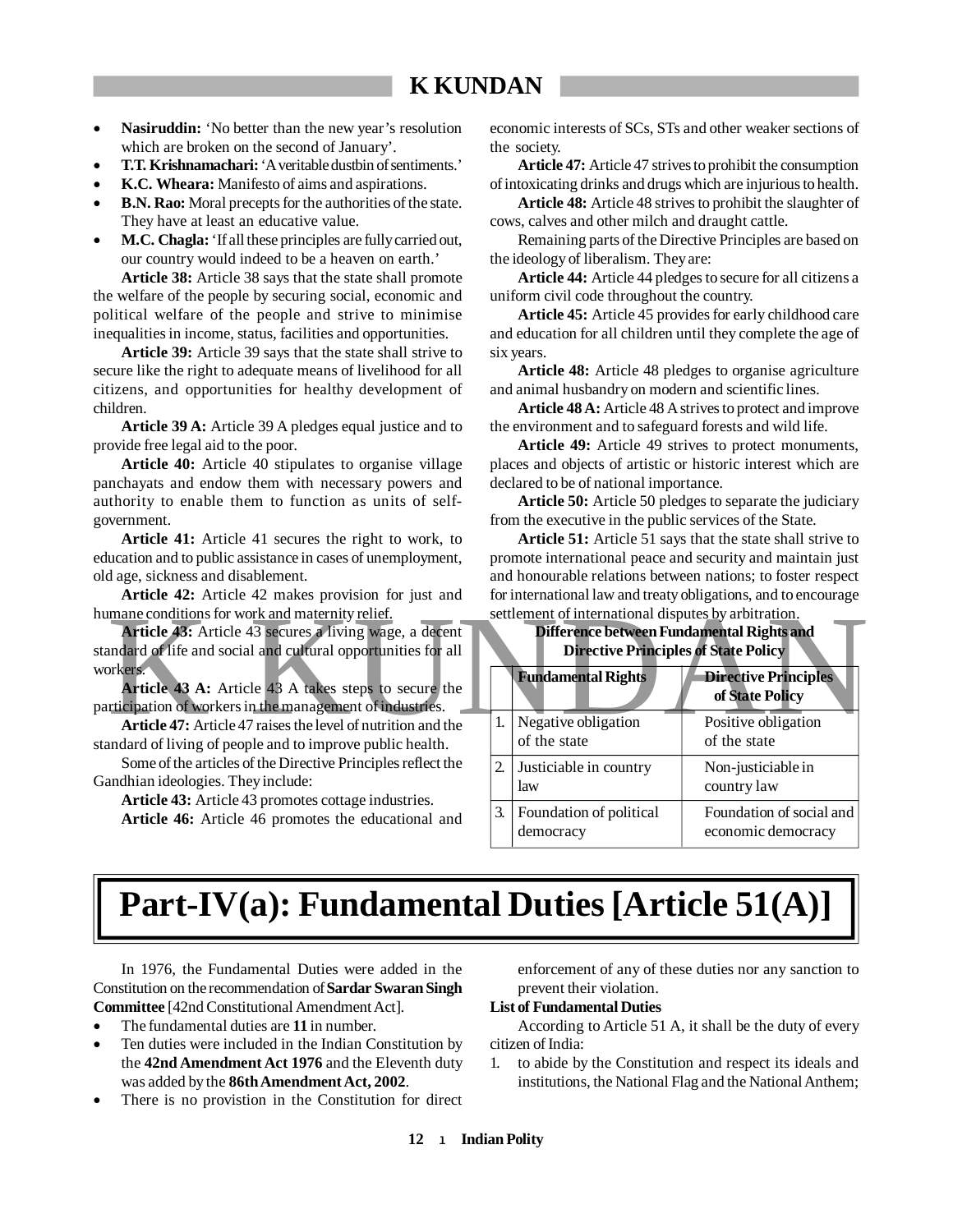- 2. to cherish and follow the noble ideals that inspired the national struggle for freedom;
- 3. to uphold and protect the sovereignty, unity and integrity of India;
- 4. to defend the country and render national service when called upon to do so;
- 5. to promote harmony and the spirit of common brotherhood amongst all the people of India transcending religious, linguistic and regional or sectional diversities and to renounce practices derogatory to the dignity of women;
- 6. to value and preserve the rich heritage of the country's composite culture;
- 7. to protect and improve the natural environment including forests, lakes, rivers and wildlife and to have compassion for living creatures;
- 8. to develop scientific temper, humanism and the spirit of inquiry and reform;
- 9. to safeguard public property and to abjure violence;
- 10. to strive towards excellence in all spheres of individual and collective activity so that the nation constantly rises to higher levels of endeavour and achievement; and
- 11. to provide opportunities for education to his child or ward between the age of 6 to 14 years. This duty was added by the 86th Constitutional Amendment Act 2002.

## **President**

**Articles 52 to 153** in Part V of the Constitution deal with the Union executive. The Union executive consists of the President, the Vice-President, the Prime Minister, the council of ministers and the attorney general of India. The President is the head of the Indian State. He is the first citizen of India.

According to Article 52, the President is the head of the union executive, and according to Article 53, all executive actions of the Government of India are formally taken in his name.

**Article 54:** Article 54 mentions the election of the President.

The President is elected not directly by the people but by members of electoral college consisting of:

- (i) The elected members of both the Houses of Parliament;
- (ii) The elected members of the legislative assemblies of the states; and
- (iii) The elected members of the legislative assemblies of the Union Territories of Delhi and Puducherry.

**Article 55:** According to Article 55, the number of votes which each elected member of the legislative assembly of each state and the Parliament is entitled to cast at such election is determined in the following manner:

1. Value of the vote of an  $MLA =$ 

| Total population of state                                         |     |
|-------------------------------------------------------------------|-----|
| Total number of elected members in the state legislative assembly | 100 |
| 2. Value of the vote of an $MP =$                                 |     |

Total value of votes of all MLAs of allstates

Total number of elected members of the Parliament

The President's election is held in accordance with the system of **proportional representation** by means of the **single transferable vote** and the voting is by secret ballot. Each member of the electoral college is given only one ballot paper.

The voter can indicate as many preferences as there are candidates in the fray.

**Article 56:** According to Article 56, the tenure of the President is 5 years.

**Qualifications for election as President:** A person to be eligible for election as President should fulfil the following qualifications:

- He should be a citizen of India.
	- He should have completed 35 years of age.
- He should be qualified for election as a member of the Lok Sabha.
- The Solution of the Solution of the Solution of the Solution of the Solution of the Solution of the Solution of the Solution of the Solution of the Solution of the Solution of the Solution of the Solution of the Solution o • He should not hold any office of profit under the Union government or any state government or any local authority or any other public authority.

**Oath or affirmation by the President:** The oath of office to the President is administered by the Chief Justice of India and, in his absence, the seniormost judge of the Supreme Court available.

#### **Conditions of President's office**

The Constitution lays down the following conditions for the President's office:

- He should not be a member of either House of Parliament or a House of the state legislature.
- He should not hold any other office of profit.
- He is entitled, without payment of rent, to the use of his official residence.
- He is entitled to such emoluments, allowances and privileges as may be determined by Parliament.
- His emoluments and allowances cannot be diminished during his term of office.

In 2008, the Parliament increased the salary of the President from Rs 50,000 to **Rs 1.50 lakh per month** and the pension to 50% of his salary per month.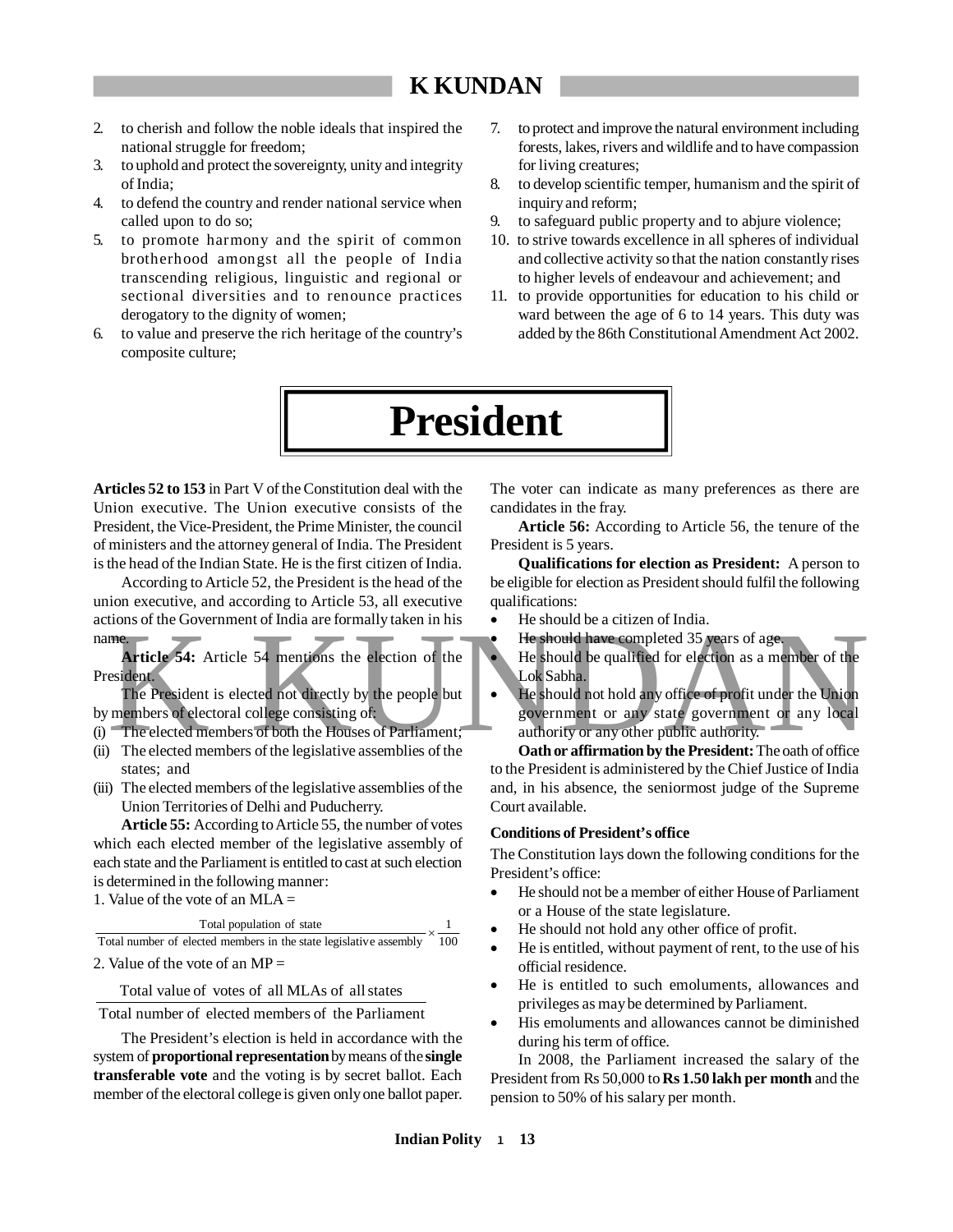#### **The Presidents of India**

|     | 1. Dr. Rajendra Prasad                   | January 26, 1950 to May 13, 1962     |
|-----|------------------------------------------|--------------------------------------|
| 2.  | Sarvepalli Radhakrishnan                 | May 13, 1962 to May 13, 1967         |
| 3.  | Zakir Hussain (Died in office)           | May 13, 1967 to May 3, 1969          |
| 4.  | Varahagiri Venkata Giri (Acting)         | May 3, 1969 to July 20, 1969         |
|     | 5. Muhammad Hidayatullah (Acting)        | July 20, 1969 to August 24, 1969     |
| 6.  | Varahagiri Venkata Giri                  | August 24, 1969 to August 24, 1974   |
|     | 7. Fakhruddin Ali Ahmed (Died in office) | August 24, 1974 to February 11, 1977 |
| 8.  | Basappa Danappa Jatti (Acting)           | February 11, 1977 to July 25, 1977   |
| 9.  | Neelam Sanjiva Reddy (elected unopposed) | July 25, 1977 to July 25, 1982       |
| 10. | Giani Zail Singh                         | July 25, 1982 to July 25, 1987       |
|     | 11. Ramaswamy Venkataraman               | July 25, 1987 to July 25, 1992       |
| 12. | Shankar Dayal Sharma                     | July 25, 1992 to July 25, 1997       |
|     | 13. Kocheril Raman Narayanan             | July 25, 1997 to July 25, 2002       |
|     | 14. A. P. J. Abdul Kalam                 | July 25, 2002 to July 25, 2007       |
|     | 15. Smt. Pratibha Devi Singh Patil       | July 25, 2007 to July 25, 2012       |
|     | 16. Pranab Mukherjee                     | July 25, 2012 till date              |

**Note:** Neelam Sanjiva Reddy was the only President **elected unopposed.** He is also **the youngest President so far**.

Term of President's Office: The President shall not,<br>
Term of President's Office: The President shall not,<br>
Term of President's Office: The President shall not,<br>
Note: The President can defend himself by taking services of withstanding the expiration of his term, continue to hold office until his successor enters upon his office. The President shall hold office for five years in general. Removal of President shall be as follows:

- (i) President may resign by writing to Vice-President.
- (ii) President may, for violation of the Constitution, be removed from office by impeachment [**Art. 61**].
- **Note:** In case of vacancy caused by resignation, death or impeachment, a new President should be elected within six months.
- In the above cases, the Vice-President acts as an acting President till the new President enters the office. During such period he receives the salary and the facilities of the Presidential post.

**Impeachment of President:** The President can be removed from office by a process of impeachment for 'violation of the Constitution'. The impeachment charges can be initiated by either House of Parliament. These charges should be signed by one-fourth members of the House (that framed the charges), and a **14 days' notice should be given to the President**.

**Note:** The President can defend himself by taking services of the Attorney-General of India or any other lawyer of his choice.

#### **Powers and functions of the President**

#### **Executive powers**

The executive powers and functions of the President are:

- 1. All executive actions of the Government of India are formally taken in his name.
- 2. According to article 75 he appoints the Prime Minister of India and according to Article 77 with consent of the Prime Minister he appoints the other ministers. They hold office during his pleasure.
- 3. He appoints the Attorney-General of India, the Comptroller and Auditor General of India, the Chief Election Commissioner and other Election Commissioners, the chairman and members of the Union Public Service Commission, the governors of states, the chairman and members of Finance Commission, and administrators of UTs and so on.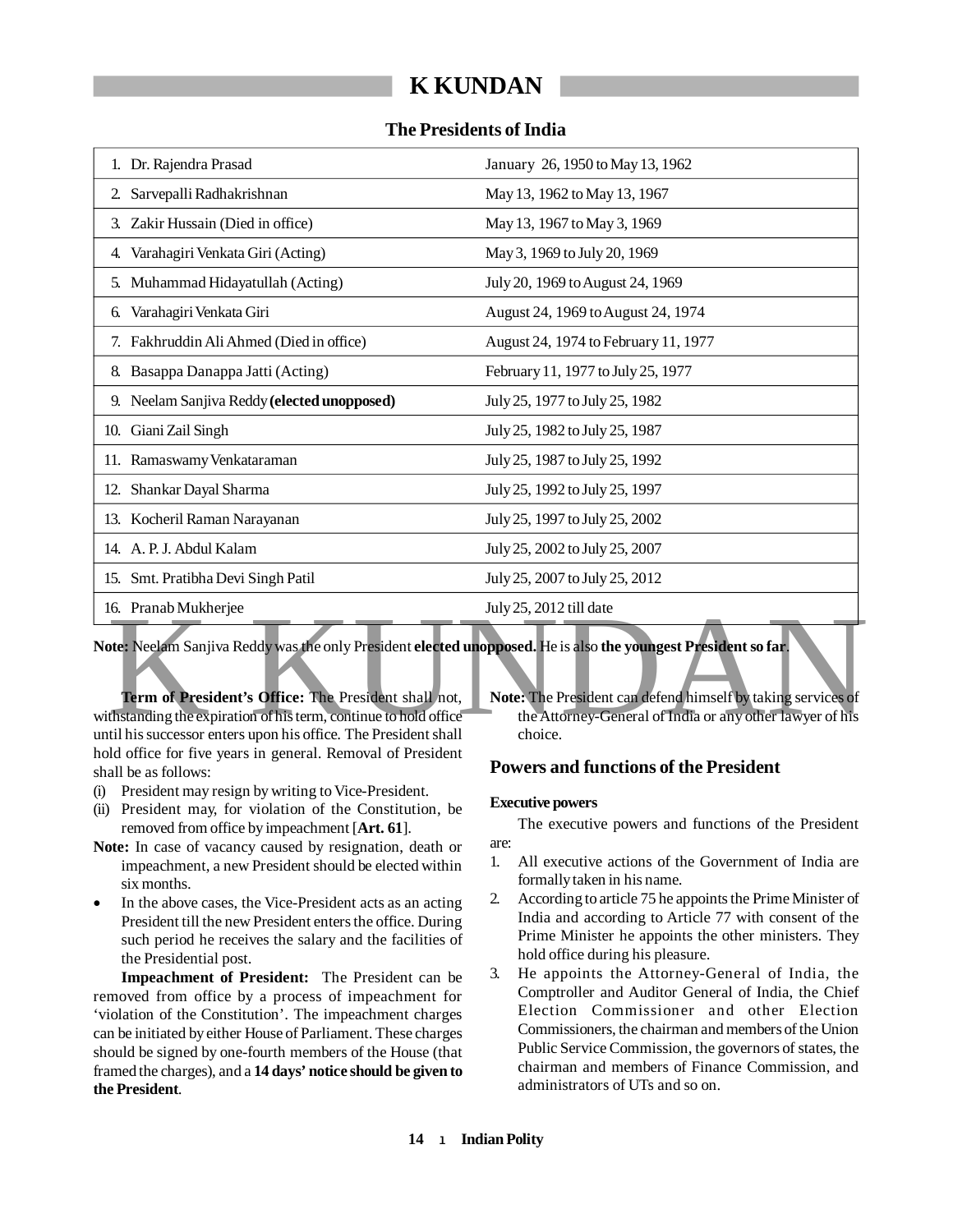- 4. He can seek any information relating to the administration of affairs of the Union, and proposals for legislation from the prime minister.
- 5. He can appoint a commission to investigate into the conditions of SCs, STs and other backward classes.
- 6. He can appoint an inter-state council to promote Centrestate and inter-state cooperation.

#### **Legislative powers**

The President is an integral part of the Parliament of India, and enjoys the following legislative powers.

- 1. He can summon or prorogue the Parliament and dissolve the Lok Sabha. [**Art. 85**]
- 2. He can also summon a joint sitting of both the Houses of Parliament, which is presided over by the Speaker of the Lok Sabha. [**Art. 108**]
- 3. He can address the Parliament at the commencement of the first session after each general election and the first session of each year. [**Art. 87**]
- 4. He can send messages to the Houses of Parliament, whether with respect to a bill pending in the Parliament or otherwise.
- 5. He can appoint any member of the Lok Sabha to preside over its proceedings when the offices of both the Speaker and the Deputy Speaker fall vacant. Similarly, he can also appoint any member of the Rajya Sabha to preside over its proceedings when the offices of both the Chairman and the Deputy Chairman fall vacant.
- Chairman and the Deputy Chairman fall vacant.<br>
The nominates 12 members of the Rajya Sabha from<br>
amongst persons having special knowledge or practical<br>
experience in literature, science, art and social service.<br>
[Art. 80(1 6. He nominates 12 members of the Rajya Sabha from amongst persons having special knowledge or practical experience in literature, science, art and social service. [**Art. 80(1)**]
- 7. The President is empowered to nominate not more than two Anglo-Indian members to the Lok Sabha, if that community is not adequately represented in that House. [**Art. 331**]
- 8. His prior recommendation or permission is needed to introduce certain types of bill in the Parliament. For example, a bill involving expenditure from the Consolidated Fund of India, or a bill for the alteration of boundaries of states or creation of a new state.
- 9. When a bill is sent to the President after it has been passed by the Parliament, he can give his assent, withhold his assent or return the bill for reconsideration of the parliament. However, if the bill is passed again by the Parliament, with or without amendments, the President has to give his assent to the bill.
- 10. When a bill passed by a state legislature is reserved by the governor for consideration of the President, the President can give his assent, withhold it or direct the governor to return the bill (if it is not a money bill) for reconsideration of the state legislature. It should be noted here that it is not obligatory for the President to give his

assent even if the bill is again passed by the state legislature and sent again to him for his consideration.

11. According to **Article 123**, he can promulgate ordinances when the Parliament is not in session. An ordinance issued under Art. 123 must receive approval of Parliament (both the houses) within six weeks of reassembly of the parliament.

| <b>Designation</b> | Oath                   | <b>Resignation</b> |
|--------------------|------------------------|--------------------|
| President          | Chief Justice of India | Vice-President     |
|                    | (CJI)                  |                    |
| Vice-President     | President              | President          |
| Governor           | Chief Justice of       | President          |
|                    | <b>Hight Court</b>     |                    |
| PM                 | President              | President          |
| Chiarman of        | No procedure           | Deputy             |
| Lok Sabha          | of oath swearing       | Speaker            |

#### **Oath and Resignation**

#### **Financial Powers**

The financial powers and functions of the President are:

- 1. Money bills can be introduced in the Parliament only with his prior recommendation.
- 2. He causes to be laid before the Parliament the Union Budget.
- 3. No demand for a grant can be made except on his recommendation.
- 4. He can make advances out of the Contingency Fund of India to meet any unforeseen expenditure.
- 5. According to **Article 280**, he constitutes a Finance Commission after every five years to recommend the distribution of revenues between the Centre and the states.

#### **Judicial Powers**

The judicial powers and functions of the President are:

- 1. He appoints the Chief Justice and the judges of the Supreme Court and high courts.
- 2. He can seek advice from the Supreme Court on any question of law or fact. However, the advice tendered by the Supreme Court is not binding on the President.

**Pardoning Power:** The President has the power to grant pardons, reprieves, respites or remissions or punishments or to suspend, remit or commute the sentences of any person in all cases.

The President is the only authority to grant pardons in case of death sentence on the advice of council of ministers. [**Art. 72**]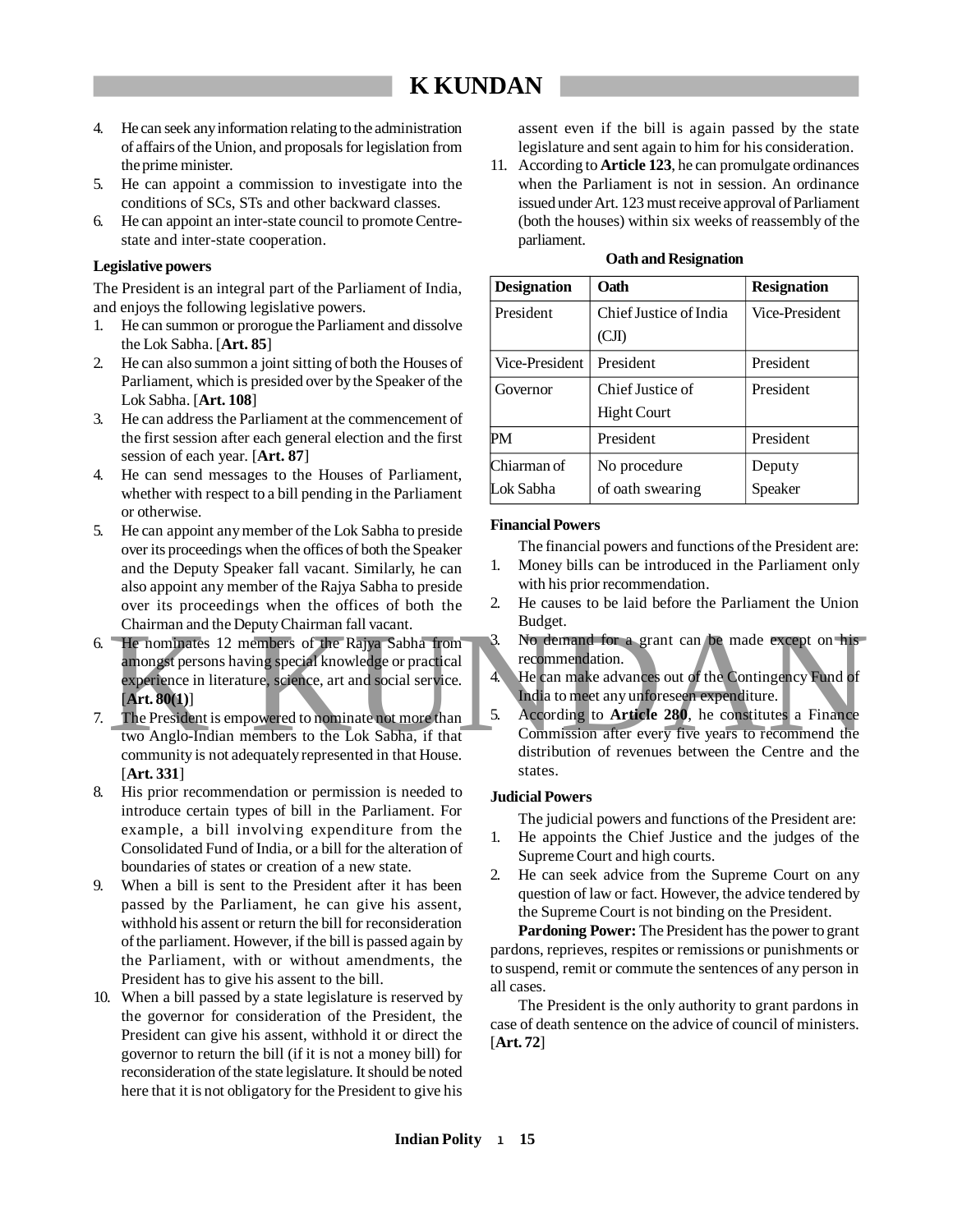#### **Power of President under Article 72**

| <b>Power</b>  | <b>Feature</b>                                                                                                                                                           |
|---------------|--------------------------------------------------------------------------------------------------------------------------------------------------------------------------|
| Pardon        | Completely absolves the offender                                                                                                                                         |
| Communication | Substitution of one form of punishment<br>to a lighter form                                                                                                              |
| Remission     | Reducing the period of sentence<br>without changing its character.                                                                                                       |
| Respite       | Awarding a lesser sentence in place of<br>one originally awarded due to some<br>special fact, e.g., pregnancy of a<br>woman offender, physical disability of<br>convict. |
| Reprieve      | Stay of the execution of a sentence<br>(especially that of death) for a<br>temporary period                                                                              |

**Diplomatic Powers:** The international treaties and agreements are negotiated and concluded on behalf of the President. He represents India in international forums and affairs and sends and receives diplomats like ambassadors, high commissioners, and so on.

**Military Powers:** He is the supreme commander of the defence forces of India. In that capacity, he appoints the chiefs of the Army, the Navy and the Air Force.

#### **Emergency Powers**

The Constitution confers extraordinary powers on the President to deal with the following three types of emergencies:

- (i) National Emergency (Article 352)
- (ii) President's Rule (Article 356 & 365)

#### (iii) Financial Emergency (Article 360)

**Veto power of the President:** A bill passed by the Parliament can become an act only if it receives the assent of the President. However, the President has the veto power over the bills passed by the Parliament, i.e. he can withhold his assent to the bills.

#### **Absolute Veto**

**It refers to the power of the President to withhold his assent to a bill passed by the Parliament. The bill then ends and does not become an act. Usually, this veto is exercised in the following two cases:**

- With respect to private members' bills; and
- With respect to the government bills when the cabinet resigns (after the passage of the bills but before the assent by the President) and the new cabinet advises the President not to give his assent to such bills.

#### **Suspensive Veto**

The President exercises this veto when he returns a bill for reconsideration of the Parliament. However, if the bill is passed again by the Parliament with or without amendments and again presented to the President, it is obligatory for the President to give his assent to the bill. The President does not possess this veto in the case of money bills.

#### **Pocket Veto**

may the Navy and the Air Force.<br> **In this case, the President neither ratifies nor rejects nor**<br> **In this case, the President neither ratifies nor rejects nor**<br> **In this case, the President neither ratifies nor rejects nor** In this case, the President neither ratifies nor rejects nor returns the bill, but simply keeps the bill pending for an indefinite period. This power of the President not to take any action (either positive or negative) on the bill is known as pocket veto. There is no time limit for the President to give comment on bills under this veto.



The Vice-President occupies the **second highest** office in the country. He is accorded a rank next to the President in the official warrant of precedence.

#### **Election**

He is elected by the members of an electoral college consisting of the members of both Houses of Parliament. Thus, this electoral college is different from the electoral college for the election of the President in the following two respects:

- It consists of both elected and nominated members of the Parliament.
- It does not include the members of the state legislative assemblies.

The Vice-President's election, like that of the President's election, is held in accordance with the system of proportional representation by means of the single transferable vote and the voting is by secret ballot.

#### **Qualifications**

To be eligible for election as Vice-President, a person should fulfil the following qualifications:

- He should be a citizen of India.
- He should have completed 35 years of age.
- He should be qualified for election as a member of the Rajya Sabha.
- He should not hold any office of profit under the Union government or any state government or any local authority or any other public authority.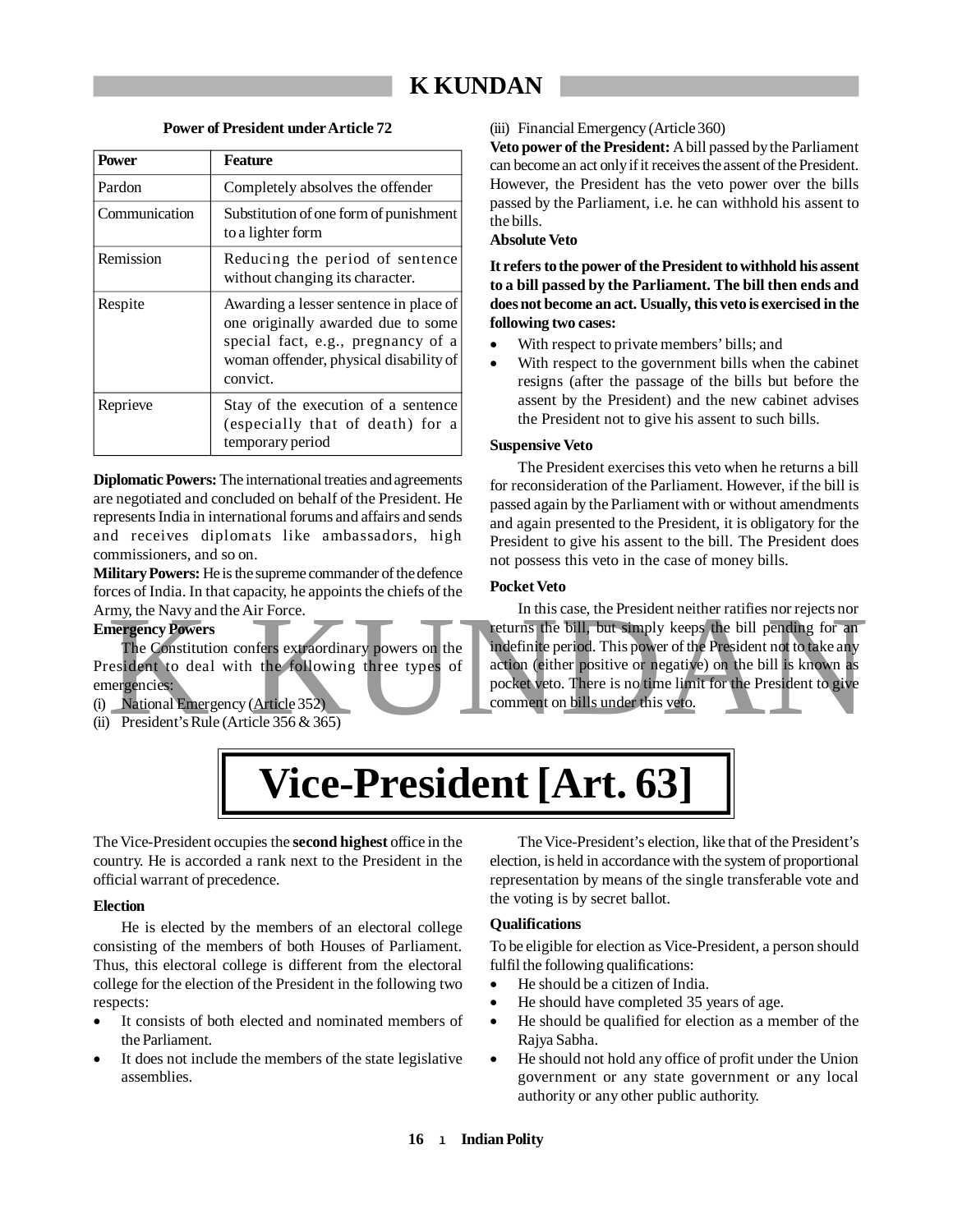#### **Oath or affirmation**

The oath of office to the Vice-President is administered by the President or some person appointed in that behalf by him.

#### **Term of office**

The Vice-President holds office for a term of five years from the date on which he enters upon his office. However, he can resign from his office at any time by addressing the resignation letter to the President. He can also be removed from the office before completion of his term. A formal impeachment is not required for his removal. He can be removed by a resolution of the Rajya Sabha passed by an absolute majority.

On the vacancy of the post of the Vice-President, whether by death, resignation or otherwise, the Deputy Chairman of the Rajya Sabha takes charge until a Vice-President is elected and takes charge.

#### **Powers and functions**

The functions of Vice-President are twofold:

1. He acts as the ex-officio Chairman of Rajya Sabha. In this capacity, his powers and functions are similar to those of the Speaker of Lok Sabha.

2. He acts as President when a vacancy occurs in the office of the President due to his resignation, removal, death or otherwise. He can act as President only for a maximum period of six months, within which a new President has to be elected. Further, when the sitting President is unable to discharge his functions due to absence, illness or any other cause, the Vice-President discharges his functions until the President resumes his office.

While acting as President or discharging the functions of President, the Vice-President does not perform the duties of the office of the chairman of Rajya Sabha. During this period, those duties are performed by the Deputy Chairman of Rajya Sabha.

- If the offices of both the President and the Vice-President fall vacant by reason of death, resignation, removal etc the Chief Justice of India or in his absence the seniormost judge of the Supreme Court acts as President.
- For the first time, during the 15-day visit of Dr. Rajendra Prasad to the Soviet Union in June 1960, the then Vice-President **Dr. Radhakrishnan** acted as the President.
- For the first time, in 1969, when the President Dr. Zakir Hussain died and the Vice-President V.V. Giri resigned, the Chief Justice **Md. Hidayatullah** acted as President.

## **Prime Minister**

THE SCHEME OF PARTICLE AND THE MINISTRY SUPPORT IN the LOK Sabha,<br>
Sovided by the Constitution, the President is the nominal<br>
ecutive authority and Prime Minister is the real executive<br>
thority. The President is the head o In the scheme of parliamentary system of government provided by the Constitution, the President is the nominal executive authority and Prime Minister is the real executive authority. The President is the head of the State while Prime Minister is the head of the government.

#### **Appointment of the Prime Minister**

**Article 75** says that the Prime Minister shall be appointed by the President. The President appoints the leader of the majority party in the Lok Sabha as the Prime Minister. But, when no party has a clear majority in the Lok Sabha, then the President may exercise his personal discretion in the selection and appointment of the Prime Minister.

#### **Term**

The term of the Prime Minister is not fixed and he holds office during the pleasure of the President. So long as the

Prime Minister enjoys the majority support in the Lok Sabha, he cannot be dismissed by the President. However, if he loses the confidence of the Lok Sabha, he must resign or the President can dismiss him.

#### **Powers and functions of Prime Minister**

The powers and functions of Prime Minister can be studied under the following heads:

- He recommends persons who can be appointed as ministers by the President.
- He can recommend dissolution of the Lok Sabha to the President at any time.
- He is the chairman of the Planning Commission, National Development Council, National Integration Council, Inter-State Council and National Water Resources Council.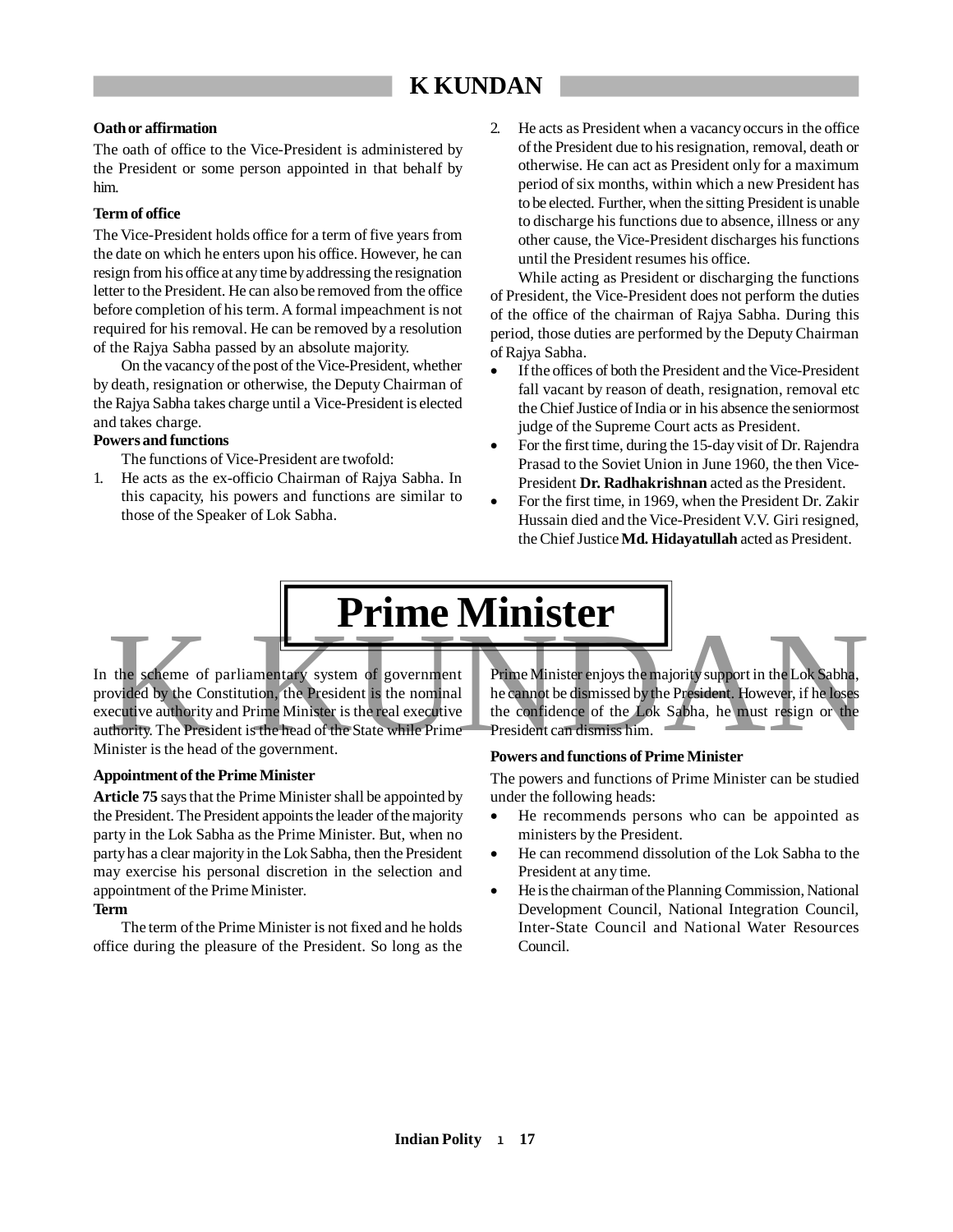#### **The Prime Ministers of India**

| Jawaharlal Nehru                 | August 15, 1947 to May 27, 1964       |
|----------------------------------|---------------------------------------|
| Gulzarilal Nanda<br>$\mathbf{2}$ | May 27, 1964 to June 9, 1964          |
| Lal Bahadur Shastri<br>3.        | June 9, 1964 to January 11, 1966      |
| Gulzarilal Nanda<br>4.           | January 11, 1966 to January 24, 1966  |
| Indira Gandhi<br>5.              | January 24, 1966 to March 24, 1977    |
| Morarji Desai<br>6.              | March 24, 1977 to July 28, 1979       |
| Chaudhary Charan Singh<br>7.     | July 28, 1979 to January 14, 1980     |
| Indira Gandhi<br>8.              | January 14, 1980 to October 31, 1984  |
| Rajiv Gandhi<br>9.               | October 31, 1984 to December 2, 1989  |
| 10. Vishwanath Pratap Singh      | December 2, 1989 to November 10, 1990 |
| 11. Chandrashekhar               | November 10, 1990 to June 21, 1991    |
| 12. P.V. Narasimha Rao           | June 21, 1991 to May 16, 1996         |
| 13. Atal Behari Vajpayee         | May 16, 1996 to June 1, 1996          |
| 14. H. D. Deve Gowda             | June 1, 1996 to April 21, 1997        |
| 15. Inder Kumar Gujral           | April 21, 1997 to March 19, 1998      |
| 16. Atal Behari Vajpayee         | March 19, 1998 to May 22, 2004        |
| 17. Dr. Manmohan Singh           | May 22, 2004 till date                |



As the Constitution of India provides for a parliamentary system of government modelled on the British pattern, the council of ministers headed by the prime minister is the real executive authority is our politico-administrative system.

The principles of parliamentary system of government are not detailed in the Constitution, but two Articles (74 and 75) deal with them in a broad, sketchy and general manner. Article 74 deals with the status of the council of ministers while Article 75 deals with the appointment, tenure, responsibility, qualification, oath and salaries and allowances of the ministers.

#### **Constitutional provision**

#### **Article 74**

 There shall be a Council of Ministers with the Prime Minister at the head to aid and advise the President, who shall, in the exercise of his functions, act in accordance with such advice.

#### **Article 75**

 The Prime Minister shall be appointed by the President and the other ministers shall be appointed by the President on the advice of the Prime Minister.

- The total number of ministers, including the Prime Minister, in the Council of Ministers shall not exceed 15% of the total strength of the Lok Sabha. [**91st Constitutional Amendment Act, 2003**]
- The council of ministers shall be collectively responsible to the Lok Sabha.
- A person who is not a member of either House can also become a minister but he cannot continue as minister for more than six months unless he secures a seat in either House of Parliament (by election/nomination). [**Art. 75(5)**]

The council of ministers consists of three categories: **cabinet ministers**, **ministers of state**, and **deputy ministers**.

**Cabinet Ministers:** The cabinet ministers head the important ministries of the Central government like home, defence, finance and external affairs.

**Ministers of State:** The ministers of state can either be given independent charge of ministries/departments or can be attached to cabinet ministers.

**Deputy Ministers:** The deputy ministers are not given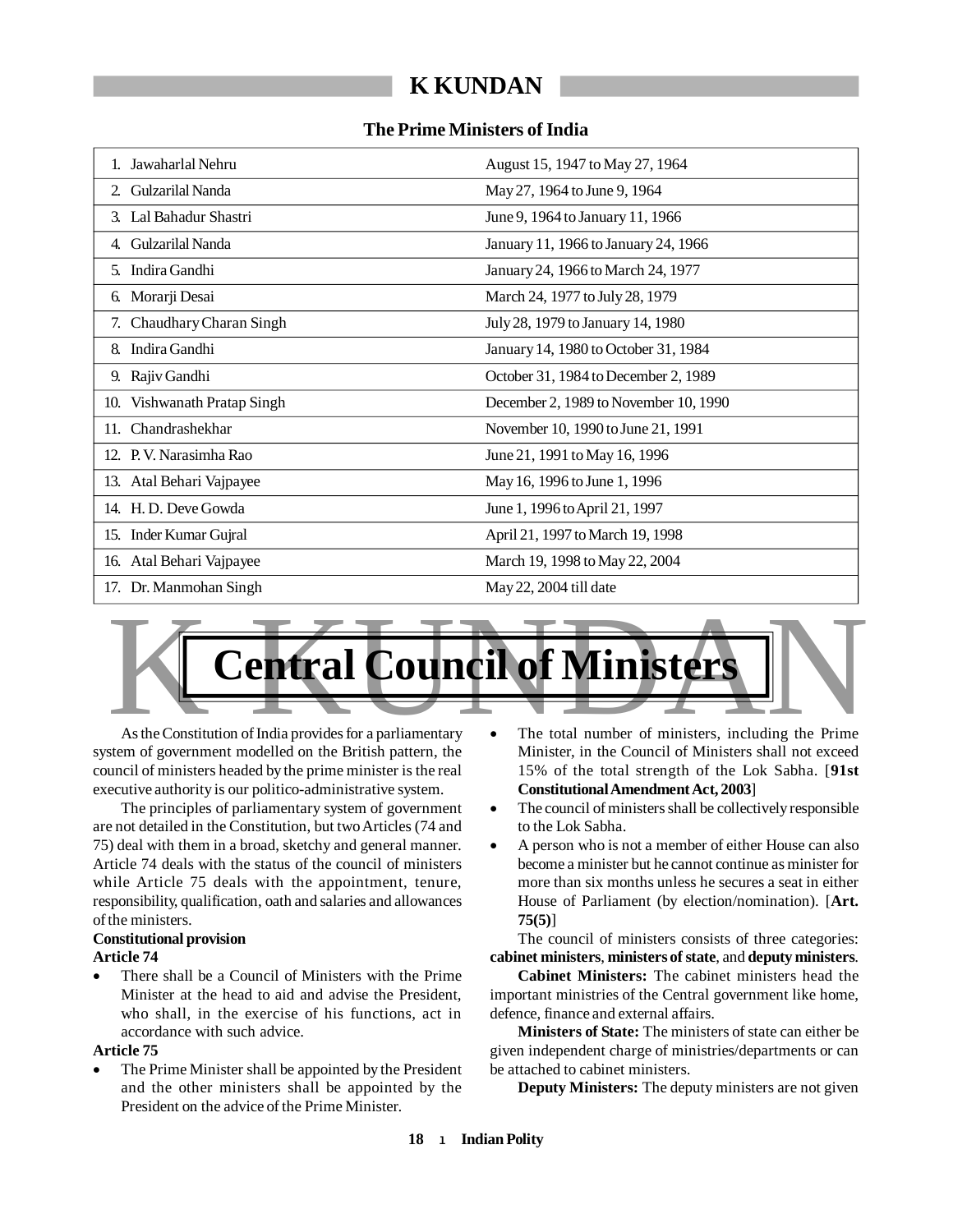independent charge of ministries/departments and always assist the Cabinet or State Minister or both. They are not members of the cabinet and do not attend cabinet meetings.

 Minster may be taken from members of either House and minister who is member of one House has the right to speak and take part in the proceedings of the other House but cannot vote in the House of which he is not member. [**Art. 88**]

 If the Prime Minister resigns or passes away, the entire ministry goes out automatically.

## **Parliament**

Parliament is the legislative organ of the Union government. [**Articles 79 to 122** in Part V of the Constitution]

- **Article 79** provides that there shall be a Parliament for the Union which shall consist of **the President and two Houses** to be known as the council of states (Rajya Sabha or Upper House) and the House of the People (Lok Sabha or Lower House).
- Parliament has financial control over the executive.
- Parliament is the sole authority to raise the taxes.

### **Rajya Sabha**

- The Rajya Sabha was first constituted on **3rd April 1952** and it held its first sitting on **13th May 1952**.
- The maximum strength of the Rajya Sabha is fixed at **250**, out of which, 238 are to be the representatives of the states and union territories and 12 are to be nominated by the President.

the states and union territories and 12 are to be<br>
nominated by the President.<br> **Representation of States:** The Rajya Sabha represents<br>
Extates and Union Territories of the Indian Union. The<br>
presentatives of states in the **Representation of States:** The Rajya Sabha represents the States and Union Territories of the Indian Union. The representatives of states in the Rajya Sabha are elected by the elected members of state legislative assemblies. The election is held in accordance with the system of proportional representation by means of the single transferable vote. The seats are allotted to the states in the Rajya Sabha on the basis of population.

**Representation of Union Territories:** The representatives of each Union Territory in the Rajya Sabha are indirectly elected by members of an electoral college specially constituted for the purpose. This election is also held in accordance with the system of proportional representation by means of the single transferable vote. Out of the seven Union Territories, only Delhi and Puducherry have representation in Rajya Sabha.

**Nominated Members:** The president nominates 12 members to the Rajya Sabha from people who have special knowledge or practical experience in art, literature, science and social service.

#### **Duration of the Rajya Sabha**

The Rajya Sabha (first constituted in 1952) is a continuing chamber, that is, it is a permanent body and not subject to dissolution. However, **one-third of its members retire every second year**. Their seats are filled up by fresh elections and presidential nominations at the beginning of every third year. The **Representation of the People Act (1951)** provided that the term of office of a member of the Rajya Sabha shall be six years.

#### **Chairman of the Rajya Sabha**

The Vice-President of India is the ex-officio Chairman of the Rajya Sabha. During any period when the Vice-President acts as President or discharges the functions of the President, he does not perform the duties of the office of the Chairman of the Rajya Sabha.

#### **Deputy Chairman of the Rajya Sabha**

The Deputy Chairman is elected by the Rajya Sabha itself from amongst its members. The Deputy Chairman performs the duties of the Chairman's office when it is vacant or when the Vice-President acts as President or discharges the functions of the President.

#### **Special Powers of the Rajya Sabha**

Some resolutions can be initiated only in the Rajya Sabha, e.g.,

- (i) Any resolution seeking creation of one or more All-India Services.
- (ii) A resolution seeking the removal of the Vice-President. [**Art. 67**]
- (iii) A resolution seeking legislation on any subject of the state list. [**Art. 249**]

#### **Qualifications for Election to the Rajya Sabha**

- He should be a citizen of India.
- He should not be less than 30 years of age.
- He should not hold any office of profit.
- He must be a registered voter, an ordinary citizen in the state or Union territory from where he is intended to be chosen.
- **Note: UP** has the largest number of Rajya Sabha seats (**31**) and Maharashtra second largest (19), while all the states of the North East, except Assam, have one seat each.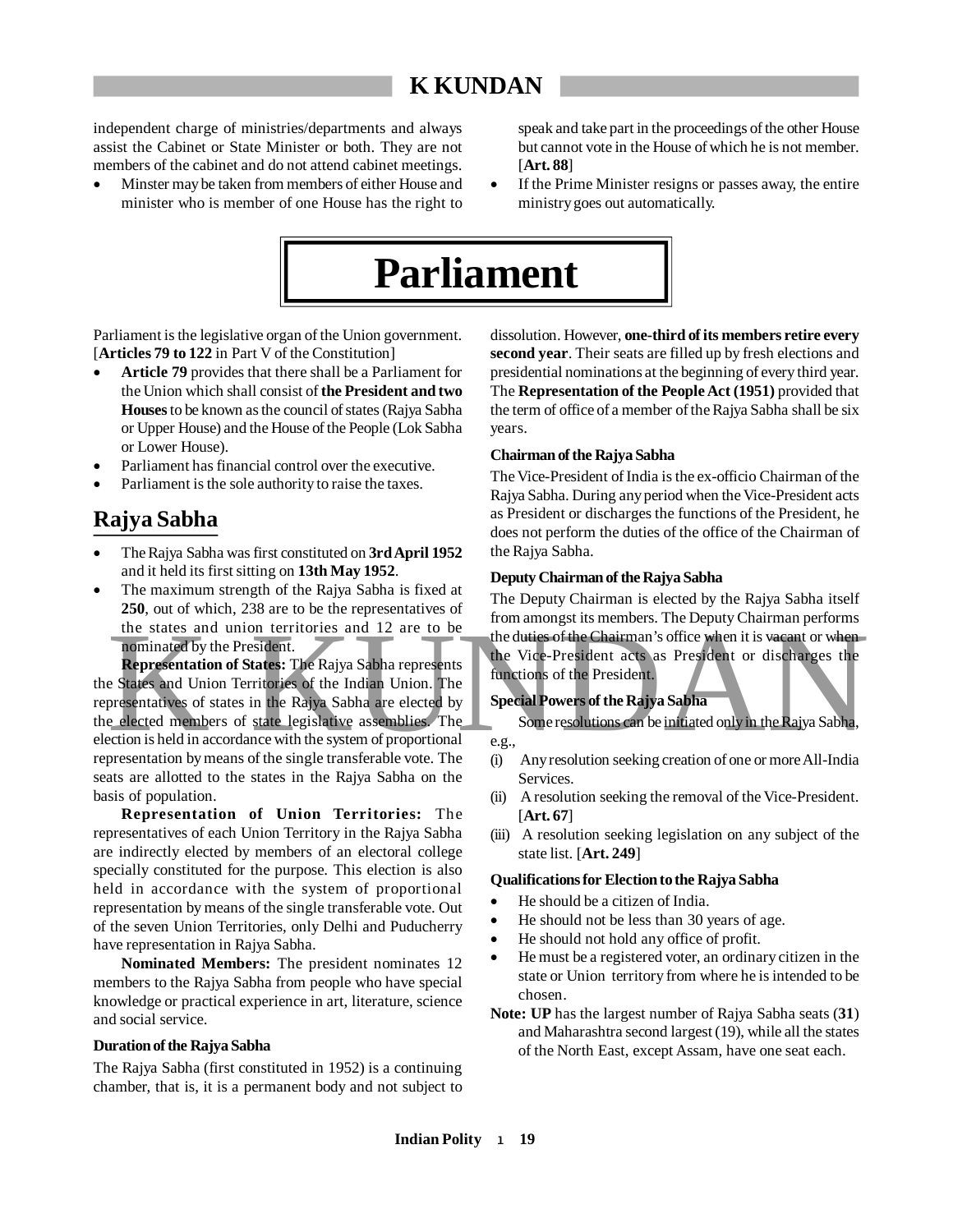### **Lok Sabha**

The maximum strength of the Lok Sabha is fixed at **552**. Out of this, 530 members are to be the representatives of the states, 20 members are to be the representatives of the Union Territories and 2 members are to be nominated by the President from the Anglo-Indian community.

At present there are **545** members in Lok Sabha, of which 530 are from states, 13 from UTs and 2 members are nominated by the President.

**Note:** The Parliament has frozen the representation of States and UTs in Lok Sabha at 543 till **2026 AD**.

**Representation of States:** The representatives of states in the Lok Sabha are directly elected by the people from the territorial constituencies in the states. The election is based on the principle of universal adult franchise.

**Representation of Union Territories:** The members of Lok Sabha from the Union Territories are also chosen by direct election.

**Nominated Members:** The President can nominate two members from the Anglo-Indian community if the community is not adequately represented in the Lok Sabha.

Example the term of the Lok Sabha at any<br>
the President is authorised to dissolve the Lok Sabha at any<br>
the even before the completion of five years and this cannot<br>
challenged in a court of law.<br>
the The normal term of th **Duration of the Lok Sabha:** Unlike the Rajya Sabha, the Lok Sabha is not a continuing chamber. Its normal term is **five years**, from the date of its first meeting after the general elections, after which it automatically dissolves. However, the President is authorised to dissolve the Lok Sabha at any time even before the completion of five years and this cannot be challenged in a court of law.

**Note:** The normal term of the Lok Sabha can be extended by an Act passed by Parliament itself during Emergency.

**Speaker of the Lok Sabha:** The Speaker is the Chief Presiding Officer of the Lok Sabha. The Speaker is elected by the Lok Sabha from amongst its members [**Art. 93**]. He has the responsibility to uphold the dignity and privileges of the House.

It should be noted here that, whenever the Lok Sabha is dissolved, the Speaker does not vacate his office and continues till the newly elected Lok Sabha meets.

**Roles, Powers and Functions of the Speaker:** The Speaker is the head of the Lok Sabha. He is the guardian of powers and privileges of the members, the House as a whole and its committees.

The Speaker of the Lok Sabha has the following powers and duties:

- 1. He maintains order and decorum in the House for conducting its business and regulating its proceedings.
- 2. He adjourns the House or suspends the meeting in absence of a quorum.
- 3. He decides whether a bill is a money bill or not.

**Oath of Speaker:** There is no procedure of oath swearing for the speaker.

#### **Deputy Speaker of the Lok Sabha**

Like the Speaker, the Deputy Speaker is also elected by the Lok Sabha itself from amongst its members. The Deputy Speaker remains in office usually during the life of the Lok Sabha. He performs the duties of the Speaker's office when it is vacant.

#### *Pro tem* **Speaker**

As provided by the Constitution, the Speaker of the last Lok Sabha vacates his office immediately before the first meeting of the newly elected Lok Sabha. Therefore, the President appoints a member of the Lok Sabha as the *Pro tem* Speaker*.* Usually, the seniormost member is selected for this. The President himself administers oath to the *Pro tem* Speaker*.* The *Pro tem* Speaker has all the powers of the Speaker. He presides over the first sitting of the newly elected Lok Sabha. His main duty is to administer oath to the new members.

#### **Qualifications for Election as a Lok Sabha member**

- He should be a citizen of India.
- He should not be less than 25 years of age.
- He should be a registered voter in any of the Parliamentary Constituencies in India.
- He should not hold any office of profit.
- **Note:** 1. The Constitution provides that a Money Bill can only originate in Lok Sabha and cannot be introduced in Rajya Sabha.
	- 2. **UP** has the largest number of Lok Sabha seats (**80**) followed by Maharashtra (48).

### **Sessions of Parliament**

#### **Summoning**

The President from time to time summons each House of Parliament to meet. But, the maximum gap between two sessions of Parliament cannot be more than **six months**. In other words, the Parliament should meet at least twice a year. There are usually three sessions in a year:

- the **Budget Session** (February to May);
- the **Monsoon Session** (July to September); and
- the **Winter Session** (November to December).
- The period between the prorogation of a House and its reassembly in a new session is called 'recess'.

#### **Joint Sitting**

Under Article 108, there is a Provision of Joint sitting of both the Houses of the Parliament.

- The Lok Sabha speaker presides over the joint sitting [**Art. 118(4)**].
- There are only three occasions in the history of Indian Parliament that the joint sessions of the Parliament took place. They are as follows:

(i) In May 1961, for **Dowry Prohibition Bill, 1959**. (ii) In May 1978 for **Banking Services Commission**. (iii) In 2002 for **POTA (Prevention of Terrorism Act)**.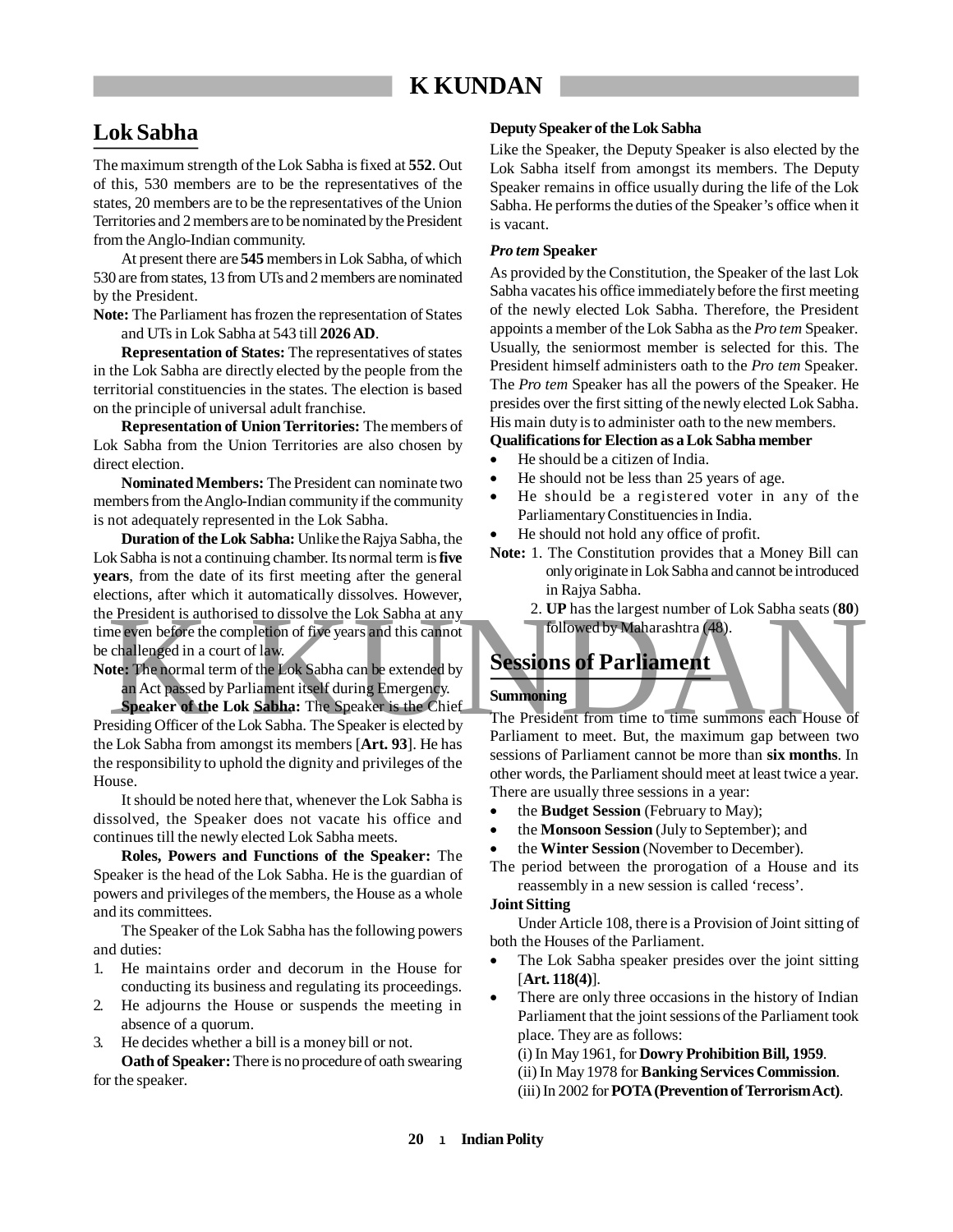#### **The Lok Sabha Speakers of India**

|    | GV. Maylankar          | 15 May 1952 - 27 February 1956     |
|----|------------------------|------------------------------------|
|    | 2. M. A. Ayyangar      | 8 March 1956 - 16 April 1962       |
|    | 3. Sardar Hukam Singh  | 17 April 1962 - 16 March 1967      |
|    | 4. N. Sanjiva Reddy    | 17 March 1967 - 19 July 1969       |
| 5. | G.S. Dhillon           | 8 August 1969 - 1 December 1975    |
| 6. | Bali Ram Bhagat        | 15 January 1976 - 25 March 1977    |
|    | 7. N. Sanjiva Reddy    | 26 March 1977 - 13 July 1977       |
|    | 8. K.S. Hegde          | 21 July 1977 - 21 January 1980     |
| 9. | Balram Jakhar          | 22 January 1980 - 18 December 1989 |
|    | 10. Rabi Ray           | 19 December 1989 - 9 July 1991     |
|    | 11. Shivraj Patil      | 10 July 1991 - 22 May 1996         |
|    | 12. P.A. Sangma        | 25 May 1996 - 23 March 1998        |
|    | 13. G.M.C. Balayogi    | 24 March 1998 - 3 March 2002       |
|    | 14. Manohar Joshi      | 10 May 2002 - 2 June 2004          |
|    | 15. Somnath Chatterjee | 4 June 2004 - 30 May 2009          |
|    | 16. Meira Kumar        | 30 May 2009 till date              |

- Joint sitting of both Houses can be convened on two occasions:
	- (i) For resolving any deadlock over the passage of a Bill.
	- (ii) Special address by the President at the commencement of the first session after each general election of the Lok Sabha; First Session of each year (the Budget Session).
- **Note:** Joint sitting cannot be called for resolving deadlock regarding **"Money Bill"** and **"Constitution Amendment Bill"**.

#### **Prorogation**

The presiding officer (Speaker or Chairman) declares the House adjourned *sine die,* when the business of a session is completed. Within the next few days, the President issues a notification for prorogation of the session. However, the President can also prorogue the House while in session.

#### **Adjournment**

This is a short recess within a session of the Parliament, called by the presiding officer of the House. Its duration may be from a few minutes to days together.

#### **Adjournment** *sine die*

When the House is adjourned without naming a day for reassembly, it is called adjournment *sine die.*

occasions:<br>
(i) For resolving any deadlock over the passage of a<br>
Bill.<br>
(ii) Special address by the President at the<br>
commencement of the first session after each general<br>
election of the Lok Sabha; First Session of each<br> **Note: Quorum** is the minimum number of members required to be present in the House before it can transact any business. It is one-tenth of the total number of members in each House including the presiding officer. It means that the Quorum consists of 55 members in Lok Sabha and 25 members in Rajya Sabha.

 The Constitution has declared **Hindi and English** to be the languages for transacting business of the Houses. It can permit a member to address the House in his mothertongue.

#### **Legislative procedures in Parliament**

The legislative procedure is identical in both the Houses of Parliament. Every bill has to pass through the same stages in each House. **A bill is a proposal for legislation and it becomes an act or law when duly enacted**.

Bills introduced in the Parliament are of two kinds: **public bills** and **private bills** (also known as government bills and private members' bills respectively). Though both are governed by the same general procedure and pass through the same stages in the House, they differ in various respects.

The bills introduced in the Parliament can also be classified into four categories:

- 1. Ordinary bills
- 2. Money bills
- 3. Financial bills
- 4. Constitution amendment bills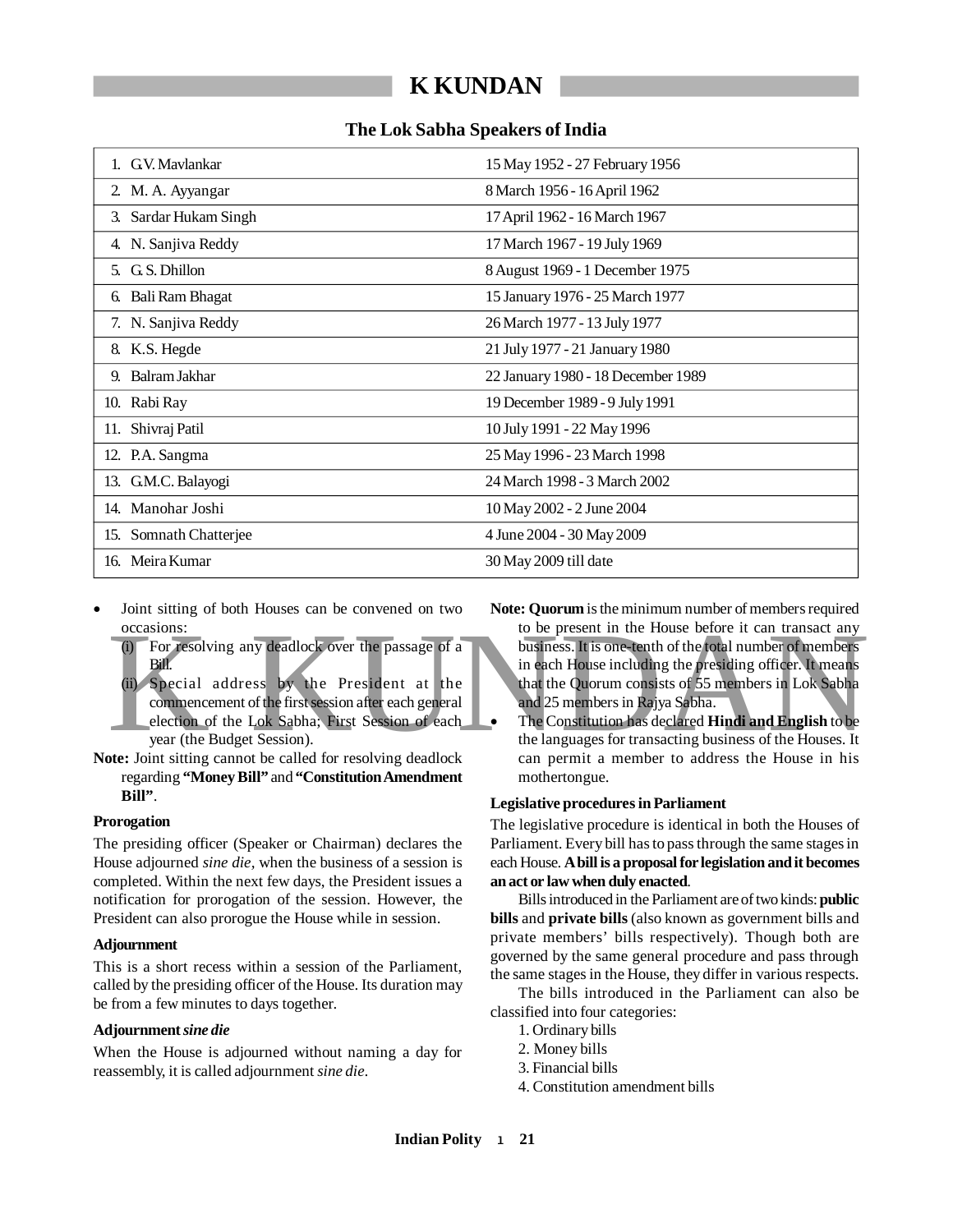#### **Ordinary Bills**

- All the bills other Than Financial bills, Money bills and Constitution Amendment bills are ordinary bills.
- Such bills can be introduced in either House of Parliament without the recommendation of the President. These bills are passed by a simple majority in both the Houses.

#### **Money Bills**

**Article 110** of the Constitution deals with the definition of money bills. It states that a bill is deemed to be a money bill if it contains 'only' provisions dealing with all or any of the following matters:

- The imposition, abolition, remission, alteration or regulation of any tax;
- The regulation of the borrowing of money by the Union government;
- The custody of the Consolidated Fund of India or the Contingency Fund of India, the payment of moneys into or the withdrawal of money from any such fund;
- The appropriation of money out of the Consolidated Fund of India;
- Declaration of any expenditure charged on the Consolidated Fund of India or increasing the amount of any such expenditure;
- The receipt of money on account of the Consolidated Fund of India or the public account of India or the custody or issue of such money, or the audit of the accounts of the Union or of a state.

**If any question arises whether a bill is a money bill or not, the decision of the Speaker of the Lok Sabha is final.** His decision in this regard cannot be questioned in any court of law or in either House of Parliament or even the President.

The Constitution lays down a special procedure for the passing of money bills in the Parliament. **A money bill can only be introduced in the Lok Sabha** and that too on the recommendation of the president. Every such bill is considered to be a government bill and can be introduced only by a minister.

After a money bill is passed by the Lok Sabha, it is transmitted to the Rajya Sabha for its consideration. The Rajya Sabha has restricted powers with regard to a money bill. It cannot reject or amend a money bill. It can only make the recommendations. It must return the bill to the Lok Sabha within **14 days**, whether with or without recommendations.

#### **Financial Bills**

Financial bills are those bills that deal with fiscal matters, that is, revenue or expenditure. However, the Constitution uses the term 'financial bill' in a technical sense. Financial bills are of three kinds:

- **1. Money bills—Article 110**
- **2. Financial bills (I)—Article 117 (1)**
- **3. Financial bills (II)—Article 117 (3)**

This classification implies that money bills are simply a species of financial bills. Hence, all money bills are financial bills but all financial bills are not money bills. Only those financial bills are money bills which contain exclusively those matters which are mentioned in Article 110 of the Constitution. These are also certified by the Speaker of Lok Sabha as money bills. The financial bills (I) and (II), on the other hand, have been dealt with in Article 117 of the Constitution.

#### **Constitution Amendment Bills**

- Under **Article 368**, with the powers of Parliament to amend the Constitution, this Bill can be introduced in any of the two Houses without recommendation of the President.
- Such Bill must be passed by each House separately with a special majority.
- **Note:** By the 24th Constitution Amendment Act, 1971, it is obligatory for the President to give his assent to the **'Constitutional Amendment Bill'**.

#### **Important Committees of Parliament**

#### **Public Accounts Committee**

- This committee was set up first in **1921** under the provisions of the Government of India Act of 1919 and has since been in existence.
- At present, it consists of **22 members** (15 from the Lok Sabha and 7 from the Rajya Sabha).
- The term of office of the members is **one year**. A minister cannot be elected as a member of the committee.
- The Union or of a state.<br>
The Union or of a state.<br>
The Union or of a state.<br>
The Union or of a state.<br>
The Union or of a state.<br>
The Union or of a state.<br>
The Union or of a state.<br>
The Union or of a state.<br>
The Union or o • The function of the committee is to examine the annual audit reports of the Comptroller and Auditor General of India (CAG), which are laid before the Parliament by the president.

**Note:** Since 1967 the Chairman of the Committee has been selected invariably from the **Opposition**.

#### **Estimates Committee**

- The first Estimates Committee in the post-Independence era was constituted in 1950 on the recommendation of **John Mathai**, the then finance minister.
- Originally, it had 25 members but in 1956 its membership was raised to **30**. All the 30 members are from the Lok Sabha only.
- These members are elected by the Lok Sabha every year from amongst its members.
- The term of office is **one year**. A minister cannot be elected as a member of the committee.
- The function of the committee is to examine the estimates included in the budget and suggest 'economies' in public expenditure.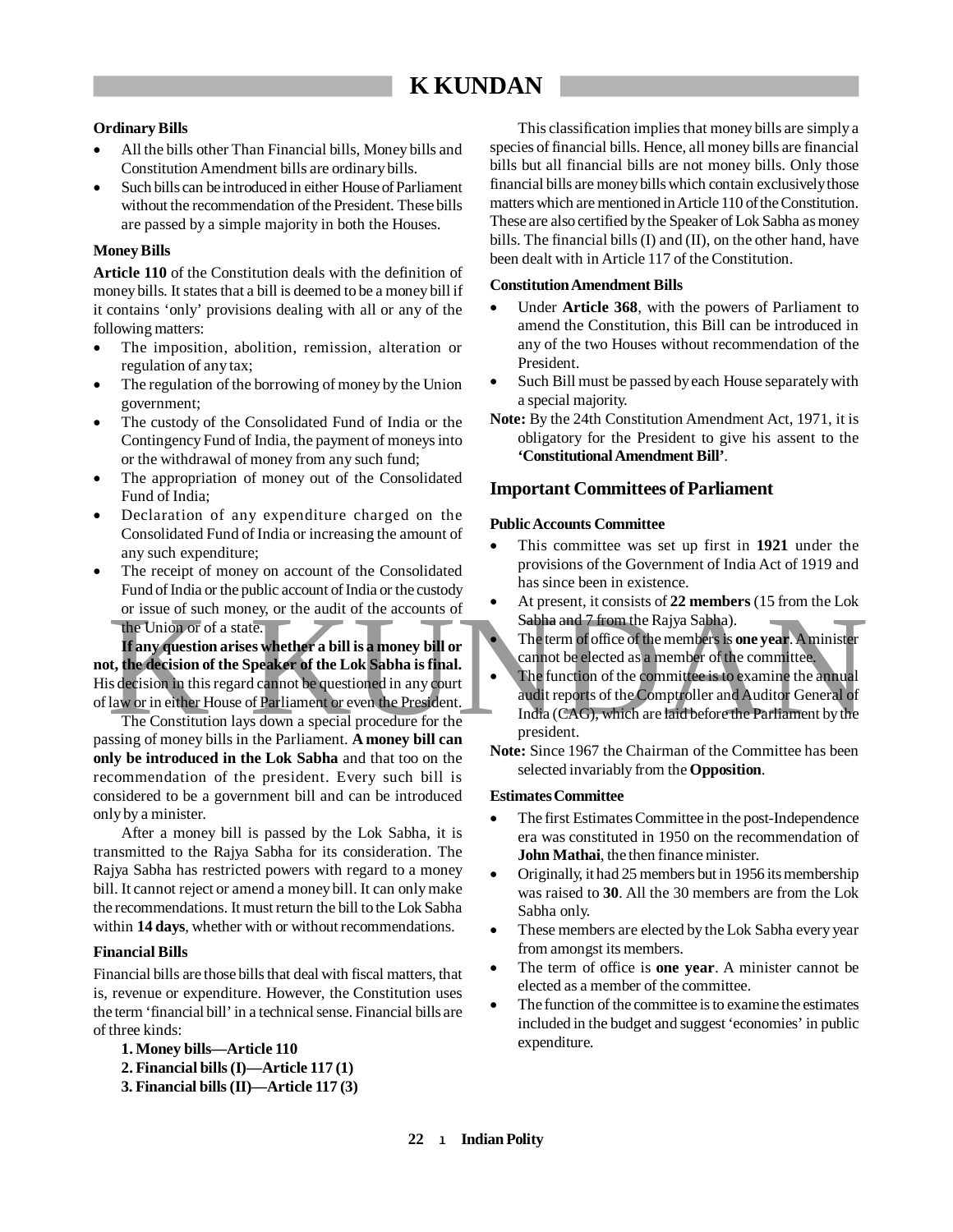#### **Committee on Public Undertakings**

This committee has **22 members** (15 from the Lok Sabha and 7 from the Rajya Sabha). The members are elected by the Parliament every year from amongst its members. The term of office of the members is **one year**. A minister cannot be elected as a member of the committee.

The functions of the committee are:

- To examine the reports and accounts of public undertakings.
- To examine whether the affairs of the public undertakings are being managed in accordance with sound business principles and prudent commercial practices.



**Articles 153 to 167** in Part VI of the Constitution deal with the state executive. The state executive consists of the governor, the chief minister, the council of ministers and the advocate general of the state.

#### **Governor**

- The governor is appointed by the president of India.
- The governor is the chief executive head of the state.
- The governor also acts as an agent of the central government. Therefore, the office of governor has a dual role.

#### **Qualifications to be a Governor**

- He should be a citizen of India.
- He should have completed the age of 35 years.
- He must not hold any office of profit.

### **Conditions of Governor's office**

The Constitution lays down the following conditions for the governor's office:

- 1. He should not be a member of either House of Parliament or a House of the state legislature. If any such person is appointed as governor, he is deemed to have vacated his seat in that House on the date on which he enters upon his office as the governor.
- 2. He should not hold any other office of profit.
- 3. He is entitled without payment of rent to the use of his official residence (the *Raj Bhavan).*
- 4. He is entitled to such emoluments, allowances and privileges as may be determined by Parliament.
- 5. When the same person is appointed as the governor of two or more states, the emoluments and allowances payable to him are shared by the states in such proportion as determined by the President.
- **Note:** The salary and allowances of the governor are drawn from the **consolidated fund of the states**.

Like the President, the governor is also entitled to a number of privileges and immunities. He enjoys personal immunity from legal liability for his official acts. However,

after giving two months' notice, civil proceedings can be instituted against him during his term of office in respect of his personal acts.

The oath of office to the governor is administered by the chief justice of the concerned state high court and, in his absence, the seniormost judge of that court available.

#### **Term of Governor's Office**

A governor holds office for a term of five years from the date on which he enters upon his office. However, this term of five years is subject to the pleasure of the President. Further, he can resign at any time by addressing a resignation letter to the President. The Constitution does not lay down any grounds upon which a governor may be removed by the President.

**Note:** The normal tenure of a governor is **five years**.

### **Powers and functions of Governor**

He should have completed the age of 35 years.<br>
Mote: The normal tenure of a governor is five years.<br>
Mote: The normal tenure of a governor is five years.<br>
Mote: The normal tenure of a governor is five years.<br>
Mote: The nor A governor possesses executive, legislative, financial and judicial powers more or less analogous to the President of India. However, he has no diplomatic, military or emergency powers like the President. The powers and functions of the governor can be studied under the following heads:

#### **Executive Powers**

- 1. All executive actions of the government of a state are formally taken in his name.
- 2. He appoints the chief minister and other ministers. They also hold office during his pleasure.
- 3. He appoints the advocate general of a state and determines his remuneration. The advocate general holds office during the pleasure of the governor.
- 4. He appoints the state election commissioner and determines his conditions of service and tenure of office. However, the state election commissioner can be removed only in like manner and on like grounds as a judge of a high court.
- 5. He appoints the chairman and members of the state public service commission. However, they can be removed only by the President and not by a governor.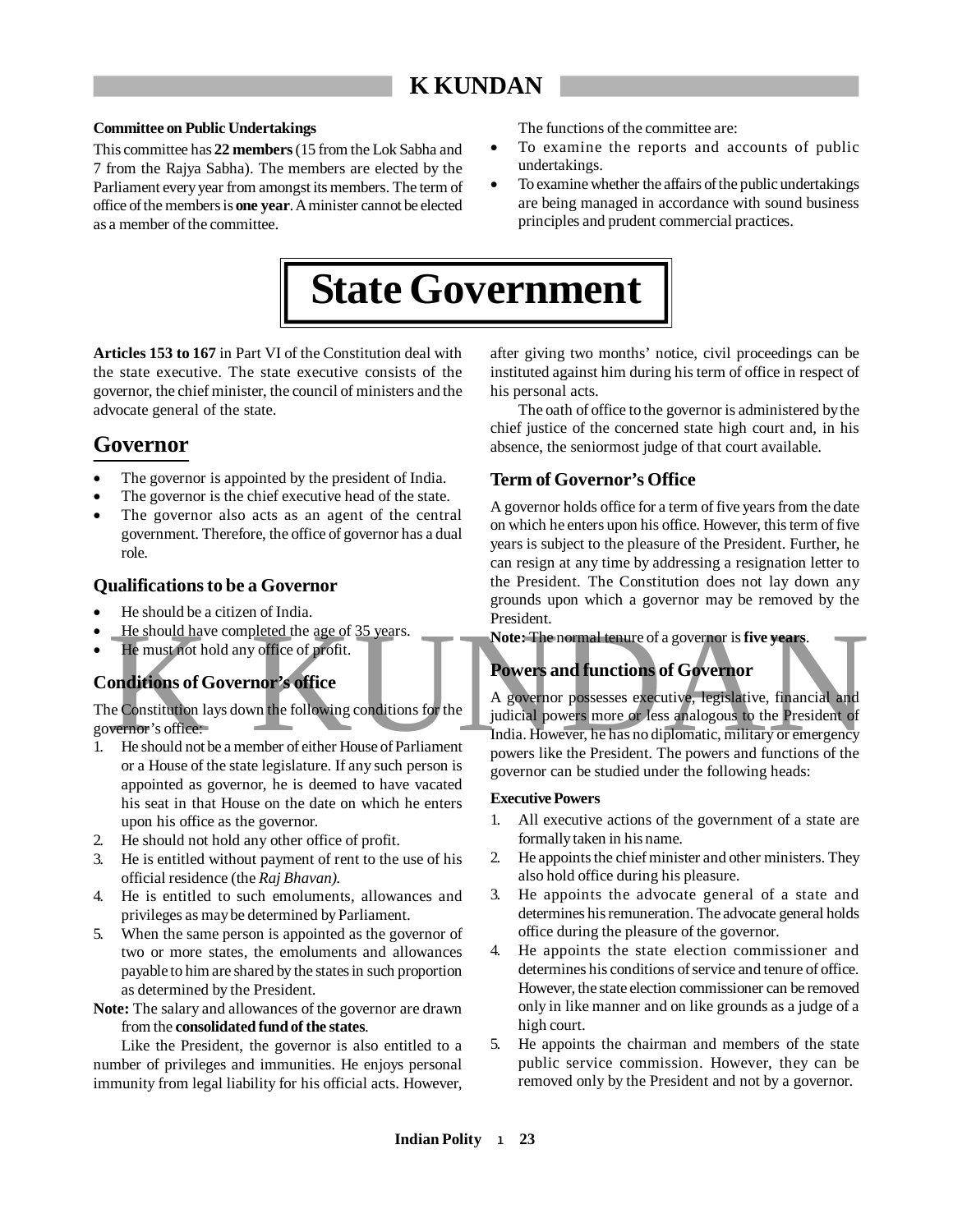- 6. He can recommend the imposition of constitutional emergency in a state to the president. During the period of President's rule in a state, the governor enjoys extensive executive powers as an agent of the President.
- 7. He acts as the chancellor of universities in the state. He also appoints the vice-chancellors of universities in the state.

#### **Legislative Powers**

- 1. He can summon or prorogue the state legislature and dissolve the state legislative assembly.
- 2. He can address the state legislature at the commencement of the first session after each general election and the first session of each year.
- 3. He can appoint any member of the State legislative assembly to preside over its proceedings when the offices of both the Speaker and the Deputy Speaker fall vacant. Similarly, he can appoint any member of the state legislature council to preside over its proceedings when the offices of both Chairman and Deputy Chairman fall vacant.
- 4. He nominates **one-sixth** of the members of the state legislative council from amongst persons having special knowledge or practical experience in literature, science, art, cooperative movement and social service.
- 5. He can nominate one member to the state legislature assembly from the Anglo-Indian Community.
- 6. When a bill is sent to the governor after it is passed by state legislature, he can:
- Give his assent to the bill, or
- Withhold his assent to the bill, or
- When a bill is sent to the governor after it is passed by<br>state legislature, he can:<br>Give his assent to the bill, or<br>Withhold his assent to the bill, or<br>Return the bill (if it is not a money bill) for reconsideration<br>of th Return the bill (if it is not a money bill) for reconsideration of the state legislature.

However, if the bill is passed again by the state legislature with or without amendments, the governor has to give his assent to the bill, or reserve the bill for the consideration of the president.

- 7. He can promulgate ordinances when the state legislature is not in session.
- 8. He lays the reports of the State Finance Commission, the State Public Service Commission and the Comptroller and Auditor-General relating to the accounts of the state, before the state legislature.

#### **Financial Powers**

- 1. He makes the state budget to be laid before the state legislature.
- 2. Money bills can be introduced in the state legislature only with his prior recommendation.
- 3. No demand for a grant can be made except on his recommendation.
- 4. He can make advances out of the Contingency Fund of the state to meet any unforeseen expenditure.
- 5. He constitutes a finance commission after every five years to review the financial position of the panchayats and the municipalities.

#### **Judicial Powers**

- 1. He can grant pardons, reprieves, respites and remissions of punishments or suspend, remit and commute the sentence of any person convicted of any offence against any law relating to a matter to which the executive power of the state extends.
- 2. He is consulted by the President while appointing the judges of the concerned state high court.

### **Chief Minister**

- The Chief Minister is appointed by the Governor.
- The relation between the Governor and his Ministers is similar to that between the President and his Ministers.

## **State Legislature**

**Articles 168 to 212** in Part VI of the Constitution deal with the organisation, composition, duration, offices, procedures, privileges, powers and so on of the state legislature.

### **Organisation of state legislature**

- There is no uniformity in the organisation of state legislatures. Most of the states have unicameral system, while others have a bicameral system.
- At present (2009), only **six states** have two Houses (bicameral). These are **Andhra Pradesh, Uttar Pradesh,**

**Bihar, Maharashtra, Karnataka** and **Jammu and Kashmir**.

- In the states having bicameral system, the state legislature consists of the governor, the legislative council and the legislative assembly.
- The Constitution provides for the abolition or creation of legislative councils in states. Accordingly, the Parliament can abolish a legislative council or create it, if the legislative assembly of the concerned state passes a resolution to that effect.
- Such a specific resolution must be passed by the state assembly by a special majority, that is, a majority of the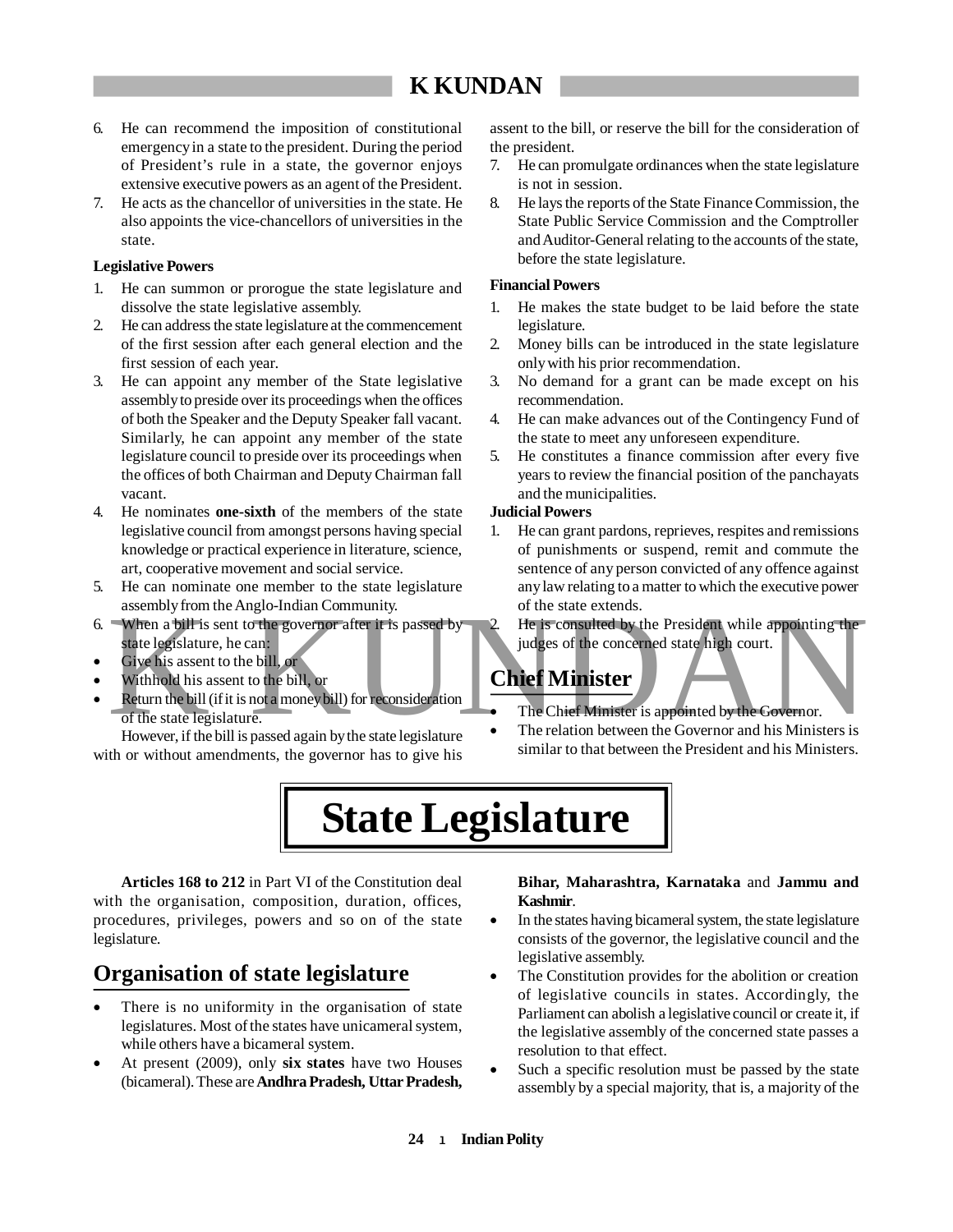total membership of the assembly and a majority of not less than two-thirds of the members of the assembly present and voting.

#### **Legislative Assembly**

- The legislative assembly consists of representatives directly elected by the people on the basis of universal adult franchise. Its maximum strength is fixed at **500** and minimum strength at **60**.
- The governor can nominate one member from the Anglo-Indian community, if the community is not adequately represented in the assembly.
- For the purpose of holding direct elections to the assembly, each state is divided into territorial constituencies. The demarcation of these constituencies is done in such a manner that the ratio between the population of each constituency and the number of seats allotted to it is the same throughout the state. The delimitation of constituencies is done after every census.

#### **Duration of assembly**

Like the Lok Sabha, the legislative assembly is not a continuing chamber. Its normal term is **five years** from the date of its first meeting after the general elections. The expiration of the period of five years operates as automatic dissolution of the assembly. However, the governor is authorized to dissolve the assembly at any time to pave the way for fresh elections. Further, the term of the assembly can be extended during the period of national emergency by a law of Parliament for one year at a time.

#### **Speaker of the Assembly**

The term of the assembly can be extended during the<br>
Fridd of national emergency by a law of Parliament for one<br>
are at a time.<br>
Regislative Assembly<br>
Legislative Assembly<br>
Legislative Assembly<br>
Legislative Assembly has it A Legislative Assembly has its Speaker and Deputy Speaker and the provisions relating to them are analogous to those relating to the corresponding officers of the Lok Sabha. **Note:** The state Council of Ministers shall be collectively

responsible to the state Legislative Assembly.

#### **Legislative Council**

Unlike the members of the legislative assembly, the members of the legislative council are indirectly elected. The maximum strength of the council is fixed at **one-third** of the total strength of the assembly and the minimum strength is fixed at **40**. (Exception: Jammu and Kashmir, 36)

Of the total number of members of a legislative council,

- 1/3 are elected by the members of local bodies in the state like municipalities, district boards, etc.,
- 1/12 are elected by graduates of three years standing and residing within the state,
- 1/12 are elected by teachers of three years' standing in the state, not lower in standard than secondary school,
- 1/3 are elected by the members of the legislative assembly of the state from amongst persons who are not members of the assembly, and
- The remaining 1/6 are nominated by the governor from amongst persons who have a special knowledge or practical experience of literature, science, art, cooperative movement and social service.
- The members are elected in accordance with the system of proportional representation by means of a single transferable vote.

#### **Duration of the Council**

Like the Rajya Sabha, the legislative council is a continuing chamber, that is, it is a permanent body and is not subject to dissolution. But, one-third of its members retire on the expiration of every second year. So, a member continues as such for six years. The vacant seats are filled up by fresh elections and nominations (by governor) at the beginning of every third year. The retiring members are also eligible for reelection and re-nomination any number of times.

 A legislative council has its Chairman and Deputy Chairman and provisions relating to them are analogous to those relating to the corresponding officer of Rajya Sabha.

#### **Membership of state legislature**

The Constitution lays down the following qualifications for a person to be chosen a member of the state legislature.

- He must be a citizen of India.
- He must not hold any office of profit under the govt.
- He must be not less than 30 years of age in the case of the legislative council and not less than 25 years of age in the case of the legislative assembly.
- He must possess other qualifications prescribed by Parliament.

#### **Legislative procedure in state legislature**

#### **Ordinary Bills**

**Bill in the Originating House:** An ordinary bill can originate in either House of the state legislature. Such a bill can be introduced either by a minister or by any other member. The bill passes through three stages, viz. **first reading, second reading and third reading**. After the bill is passed by the originating House, it is transmitted to the second House for consideration and passage. A bill is deemed to have been passed by the state legislature only when both the Houses have agreed to it. In case of a unicameral legislature, a bill passed by the legislative assembly is sent directly to the governor for his assent.

**Assent of the Governor:** Every bill, after it is passed by the assembly or by both the Houses in case of a bicameral legislature, is presented to the governor for his assent. There are four alternatives before the governor:

- he may give his assent to the bill;
- he may withhold his assent to the bill;
- he may return the bill for reconsideration of the House or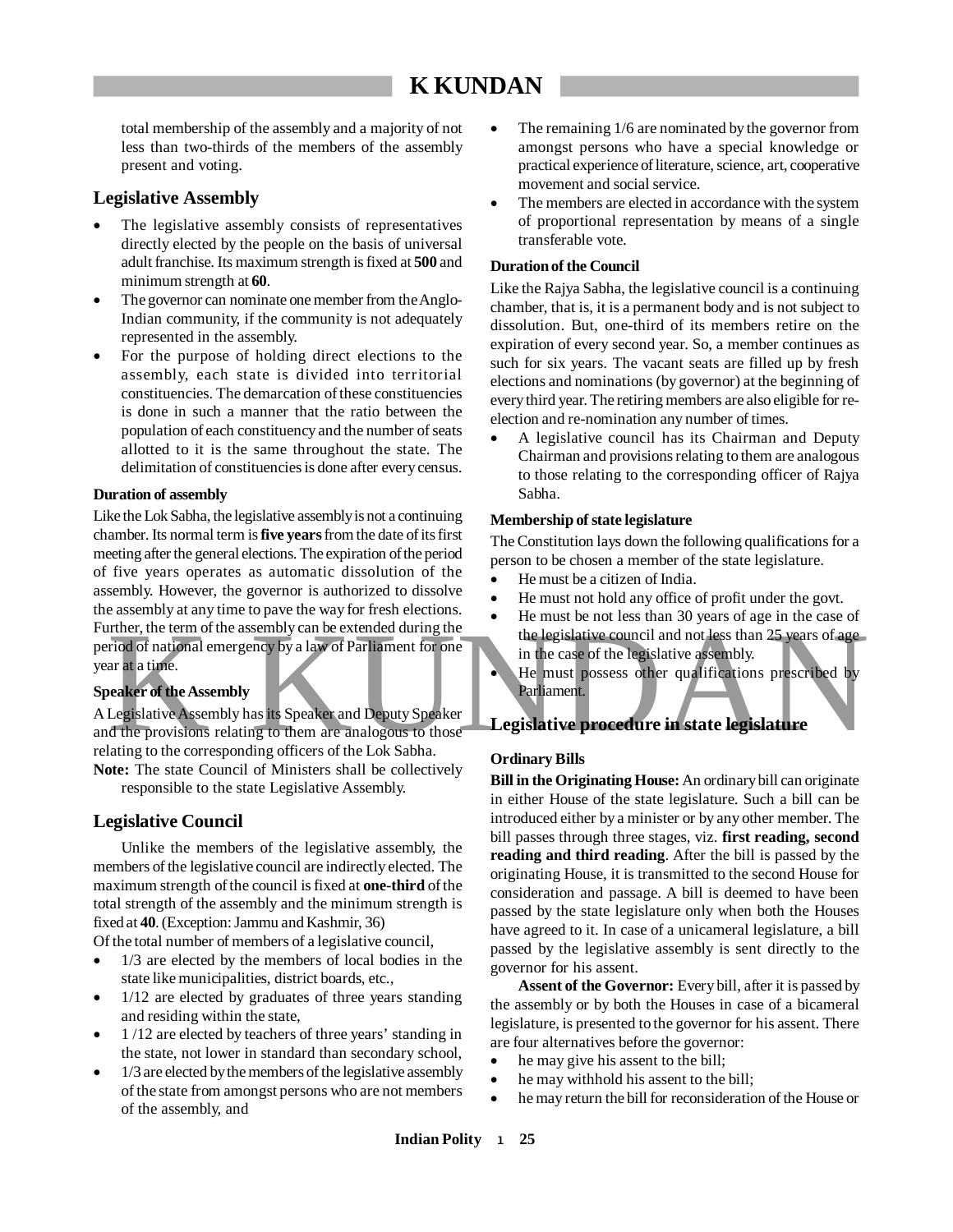Houses; and

 he may reserve the bill for the consideration of the President.

**Assent of the President:** When a bill is reserved by the governor for the consideration of the President, the President may either give his assent to the bill or withhold his assent to the bill or return the bill for reconsideration of the state legislature. When a bill is so returned, the House or Houses have to reconsider it within a period of six months. The bill is presented again to the presidential assent after it is passed by the House or Houses with or without amendments.

#### **Money Bills**

The Constitution lays down a special procedure for the passing of Money Bills in the state legislature. This is as follows:

 A Money Bill cannot be introduced in the legislative council. It can be introduced in the legislative assembly only and that too on the recommendation of the governor. Every such bill is considered to be a government bill and can be introduced only by a minister.

- After a Money Bill is passed by the legislative assembly, it is transmitted to the legislative council for its consideration. The legislative council has restricted powers with regard to a Money Bill. It cannot reject or amend a Money Bill. It can only make recommendations and must return the bill to the legislative assembly within 14 days.
- If the legislative council does not return the bill to the legislative assembly within 14 days, the bill is deemed to have been passed by both Houses at the expiry of the said period in the form originally passed by the legislative assembly.
- Finally, when a Money Bill is presented to the governor, he normally gives his assent to it as it is introduced in the state legislature with his prior permission.

## **Judiciary in India**

### **Supreme Court**

Friedes 124 to 147 in Part V of the Constitution deal with<br>
E Supreme Court. The Indian Constitution has established<br>
integrated judicial system with the Supreme Court at the<br>
p and the high courts below it. Under a high c **Articles 124 to 147** in Part V of the Constitution deal with the Supreme Court. The Indian Constitution has established an integrated judicial system with the Supreme Court at the top and the high courts below it. Under a high court, there is a hierarchy of subordinate courts, that is, district courts and other lower courts. The Parliament has the power to regulate the Supreme Court.

#### **Organisation of the Supreme Court**

At present, the Supreme Court consists of **31 judges** (one chief justice and thirty other judges). Originally, the strength of the Supreme Court was fixed at **eight** (one chief justice and seven other judges).

**Appointment of Judges:** The judges of the Supreme Court are appointed by the President. The chief justice is appointed by the President after consultation with such judges of the Supreme Court and high courts as he deems necessary. The other judges are appointed by the President after consultation with the chief justice and such other judges of the Supreme Court and the high courts as he deems necessary.

| First Chief Justice of India | Hiralal J. Kania (Jan. 26, 1950)<br>to Nov. 6, 1951)                        |
|------------------------------|-----------------------------------------------------------------------------|
|                              | Present Chief Justice of India   S.H. Kapadia (12th May 2010)<br>till date) |

**Qualifications of Judges:** A person to be appointed as a judge of the Supreme Court should have the following qualifications:

- He should be a citizen of India.
- He should have been a judge of a High Court (or high courts in succession) for five years; or he should have been an advocate of a High Court (or High Courts in succession) for ten years; or he should be a distinguished jurist in the opinion of the president.

The Constitution has not prescribed a minimum age for appointment as a judge of the Supreme Court.

**Tenure of Judges:** The Constitution has not fixed the tenure of a judge of the Supreme Court. However, it makes the following three provisions in this regard:

- He holds office until he attains the age of 65 years.
- He can resign his office by writing to the president.
- He can be removed from his office by the President on the recommendation of the Parliament.

**Removal of Judges:** The Constitution seeks to ensure the independence of Supreme Court Judges in various ways. A Judge of the Supreme Court cannot be removed from office except by an order of the President passed after an address in each House of Parliament supported by a majority of the total membership of that House and by a majority of not less than two-thirds of members present and voting, and presented to the President in the same Session for such removal on the ground of proved misbehaviour or incapacity. A person who has been a Judge of the Supreme Court is debarred from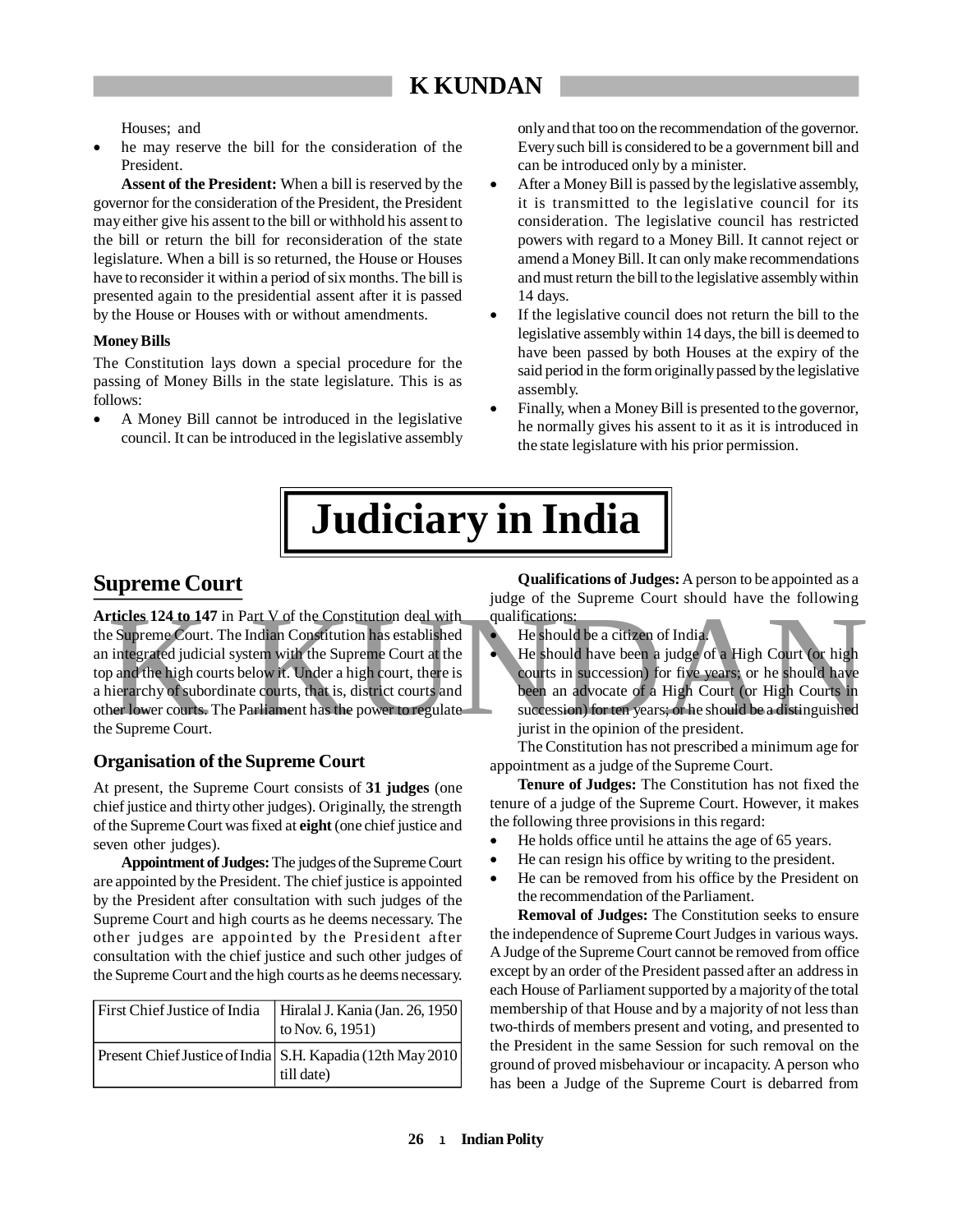practising in any court of law or before any other authority in India.

**Salaries and allowances:** A judge of the Supreme Court gets a salary of Rs 1,00,000 per month and the use of an official residence free of rent. The salary of the Chief Justice is Rs 1,10,000 per month. (According to the Sixth Pay Commission Revision, 2008)

#### **Jurisdiction and powers of the Supreme Court**

The Constitution has conferred a very extensive jurisdiction and vast powers on the Supreme Court. It is not only a federal court but also the final interpreter and guardian of the Constitution and guarantor of the fundamental rights of the citizens.

#### **Original Jurisdiction**

As a federal court, the Supreme Court decides the disputes between different units of the Indian federation. It resolves the disputes between:

- the Centre and one or more states; or
- the Centre and any state or states on one side and one or more states on the other; or
- between two or more states.

#### **Writ Jurisdiction**

The Constitution has constituted the Supreme Court as the guarantor and defender of the fundamental rights of the citizens. The Supreme Court is empowered to issue writs including *habeas corpus, mandamus,* prohibition, *quo warranto* and *certiorari* for the enforcement of the fundamental rights of an aggrieved citizen.

#### **Appellate Jurisdiction**

Contrast and Certiorari for the enforcement of the common high courts. Delhi is the only<br>
ndamental rights of an aggrieved citizen.<br>
The centre are common high courts. Delhi is the only<br>
ndamental rights of an aggrieved ci The Supreme Court is primarily a court of appeal and hears appeals against the judgements of the lower courts. The Appellate Jurisdiction of the Supreme Court is threefold: **(i) Constitutional Matters, (ii) Civil Matters, (iii) Criminal Matters.**

**Appeal by Special Leave:** The Supreme Court is authorised to grant in its discretion special leave to appeal from any judgement in any matter passed by any court or tribunal in the country (except military tribunal and court martial).

#### **Advisory Jurisdiction**

The Constitution (Article 143) authorises the President to seek the opinion of the Supreme Court in the two categories of matters:

- On any question of law or fact of public importance which has arisen or which is likely to arise.
- On any dispute arising out of any pre-constitution treaty, agreement, covenant, engagement, *sanad* or other similar instruments.

In the first case, the Supreme Court may tender or may refuse to tender its opinion to the President. But, in the second case, the Supreme Court 'must' tender its opinion to the President.

#### **Power of Judicial Review**

Judicial review is the power of the Supreme Court to examine the constitutionality of legislative enactments and executive orders of both the Central and state governments. On examination, if they are found to be violative of the Constitution*,* they can be declared as illegal, unconstitutional and invalid (null and void) by the Supreme Court. Consequently, they cannot be enforced by the Government. Judicial review is needed for the following reasons:

- To uphold the principle of the supremacy of the Constitution.
- To maintain federal equilibrium (balance between Centre and states).
- To protect the fundamental rights of the citizens.

### **High Court**

The high court occupies the top position in the judicial administration of a state. **Articles 214 to 231** in Part VI of the Constitution deal with the organisation, independence, jurisdiction, powers, procedures and so on of the high courts. The **Seventh Amendment Act of 1956** authorised the Parliament to establish a common high court for two or more states or for two or more states and a union territory.

At present, there are **24 high courts** in the country. Out of them, three are common high courts. Delhi is the only Union Territory that has a high court of its own (since 1966).

#### **Three new High Courts for NE**

The Centre has constituted three new High Courts in the northeast **— Meghalaya, Manipur and Tripura** — taking the total number of High Courts in the country from **21 to 24**.

According to Law Ministry sources, the strength of judges in each High Court will be as follows: Tripura 4 (including the Chief Justice), and Meghalaya and Manipur: three each (including the Chief Justice).

#### **Organisation of High Court**

Every high court (whether exclusive or common) consists of a chief justice and such other judges as the President may from time to time deem necessary to appoint.

**Appointment of Judges:** The judges of a high court are appointed by the President. The chief justice is appointed by the President after consultation with the Chief Justice of India and the governor of the state concerned. In case of a common high court for two or more states, the governors of all the states concerned are consulted by the President.

**Qualifications of Judges:** A person to be appointed as a judge of a High Court should have the following qualifications:

He should be a citizen of India.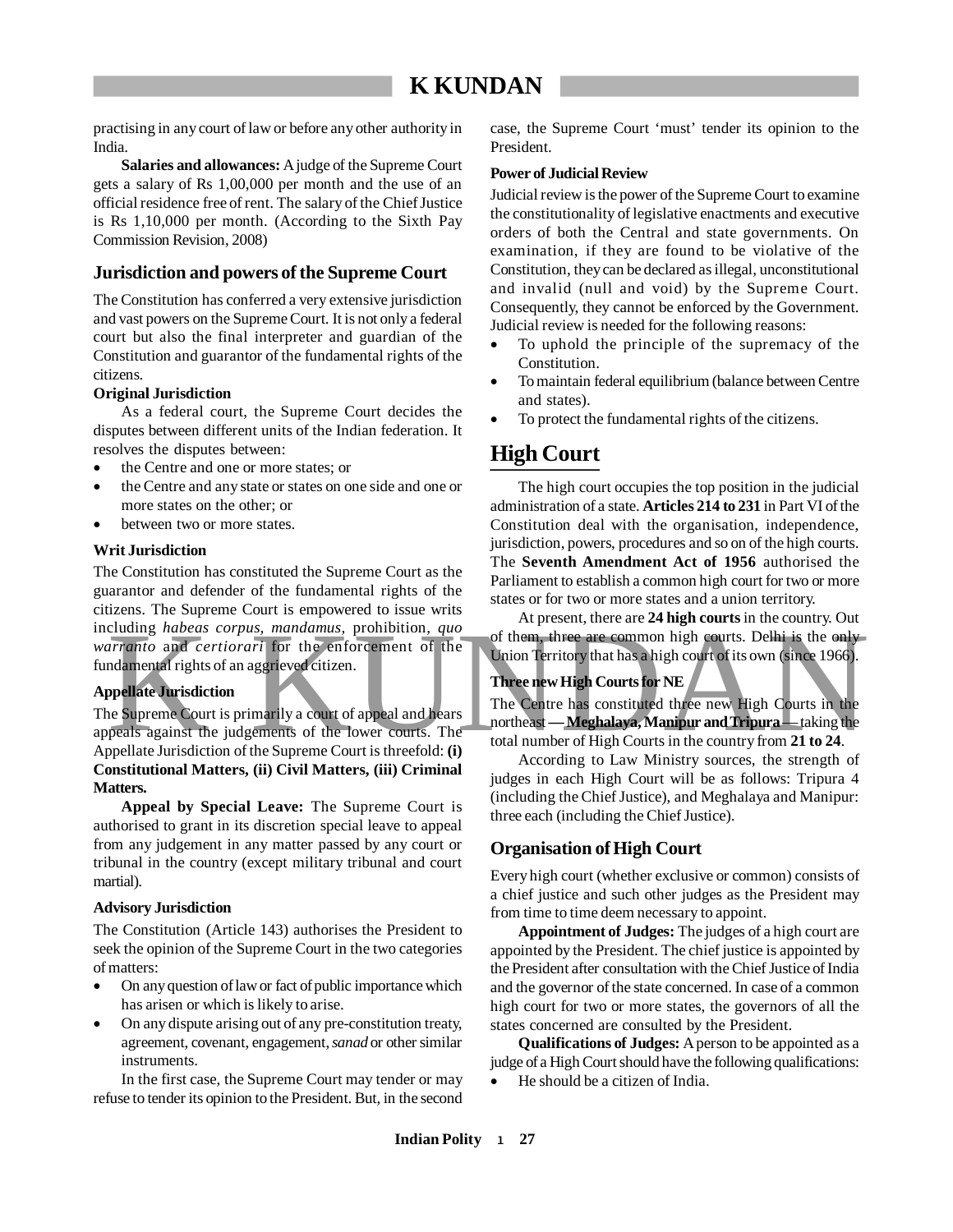#### **The High Court: Seats and Jurisdiction**

| <b>Name</b>        | Year of<br><b>Establishment</b> | <b>Territorial</b><br><b>Jurisdiction</b>                                      | <b>Seat</b>                                                                         |
|--------------------|---------------------------------|--------------------------------------------------------------------------------|-------------------------------------------------------------------------------------|
| Allahabad          | 1866                            | <b>Uttar Pradesh</b>                                                           | Allahabad (Bench at Lucknow)                                                        |
| Andhra Pradesh     | 1954                            | Andhra Pradesh                                                                 | Hyderabad                                                                           |
| Bombay             | 1862                            | Maharashtra, Goa, Dadra and Nagar Haveli,                                      | Mumbai (Benches at Nagpur,<br>Daman and Diu, Panaji and<br>Aurangabad)              |
| Kolkata            | 1862                            | West Bengal                                                                    | Kolkata (Circuit Bench at Port Blair)                                               |
| Chhattisgarh       | 2000                            | Bilaspur                                                                       | Bilaspur                                                                            |
| Delhi              | 1966                            | Delhi                                                                          | Delhi                                                                               |
| Guwahati           | 1948                            | Assam, Manipur, Meghalaya, Nagaland,<br>Tripura, Mizoram and Arunachal Pradesh | Guwahati (Benches at Kohima,<br>Aizawl, Imphal, Shillong, Agartala<br>and Itanagar) |
| Gujarat            | 1960                            | Gujarat                                                                        | Ahmedabad                                                                           |
| Himachal Pradesh   | 1971                            | Himachal Pradesh                                                               | Shimla                                                                              |
| Jammu and Kashmir  | 1928                            | Jammu and Kashmir                                                              | Srinagar and Jammu                                                                  |
| Jharkhand          | 2000                            | Jharkhand                                                                      | Ranchi                                                                              |
| Karnataka          | 1884                            | Karnataka                                                                      | Bengaluru                                                                           |
| Kerala             | 1958                            | Kerala                                                                         | Ernakulam                                                                           |
| Madhya Pradesh     | 1956                            | Madhya Pradesh                                                                 | Jabalpur (Benches at Gwalior and)<br>Indore)                                        |
| Madras             | 1862                            | Tamil Nadu and Puducherry                                                      | Chennai (Bench at Madurai)                                                          |
| Odisha             | 1948                            | Odisha                                                                         | Cuttack                                                                             |
| Patna              | 1916                            | Bihar                                                                          | Patna                                                                               |
| Punjab and Haryana | 1966                            | Punjab and Haryana                                                             | Chandigarh                                                                          |
| Rajasthan          | 1949                            | Rajasthan                                                                      | Jodhpur (Bench at Jaipur)                                                           |
| Sikkim             | 1975                            | Sikkim                                                                         | Gangtok                                                                             |
| Uttarakhand        | 2000                            | Uttarakhand                                                                    | Nainital                                                                            |

- The first-ever impeachment initiated against a judge, **V Ramaswami**, who retired as an SC judge in 1994, failed after the motion collapsed on the floor of the Lok Sabha in 1993.
- On August 18, 2011, **Justice Soumitra Sen** become the first judge to be impeached by Rajya Sabha. The Upper House had approved the motion with an overwhelming majority of 189 votes in favour and 17 against.
- The Lok Sabha dropped the impeachment proceedings against Justice Sen after he resigned just days after the Rajya Sabha impeached him.
- Another such motion had been initiated against **Justice PD Dinakaran** but he resigned as the Chief Justice of the Sikkim High Court on July 19, 2011, a day ahead of the hearing of the three-member inquiry committee appointed by the Rajya Sabha Chairman.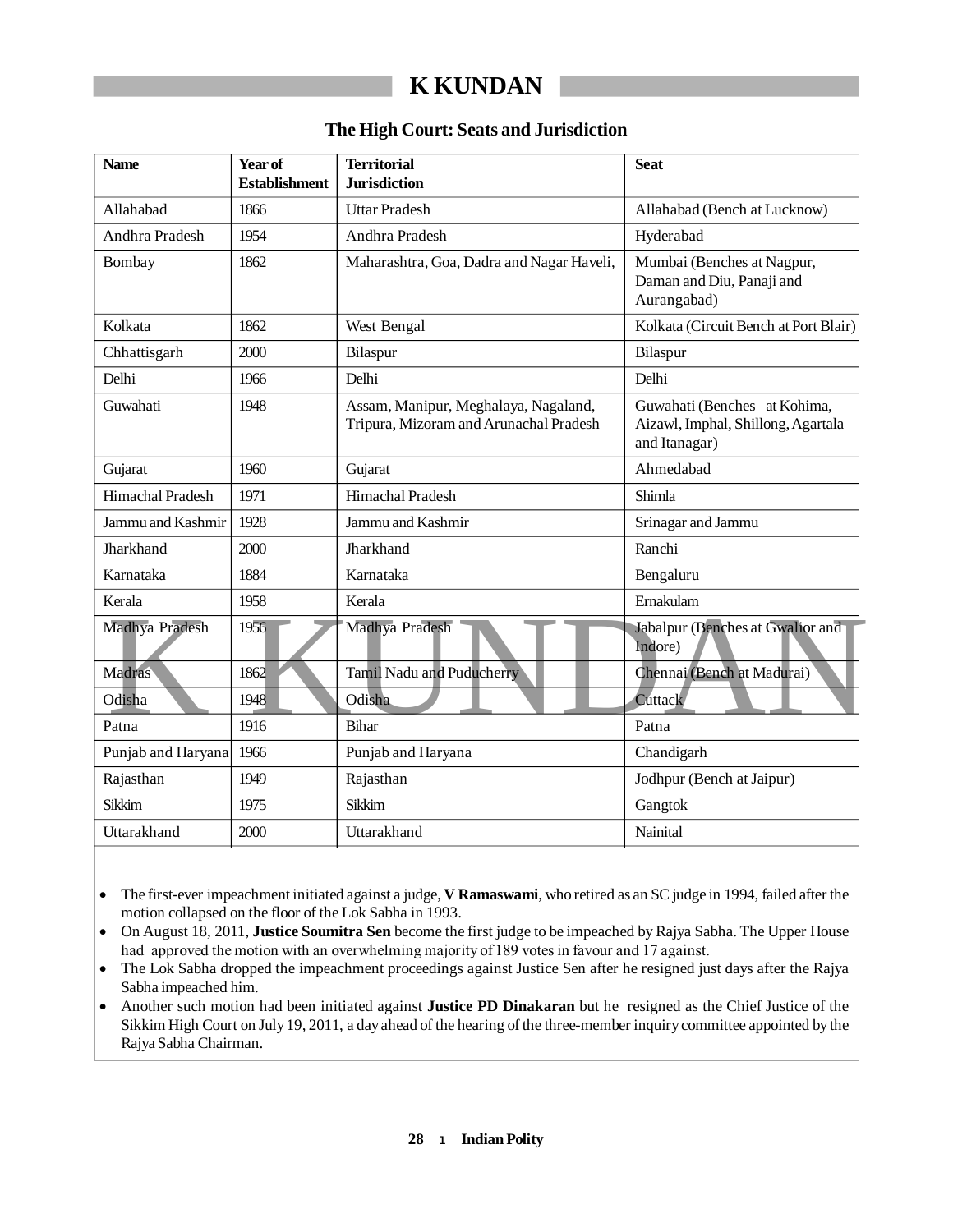- He should have held a judicial office in the territory of India for ten years; or
- He should have been an advocate of a high court (or high courts in succession) for ten years.

The Constitution has not prescribed a minimum age for appointment as a judge of a high court.

**Oath or affirmation:** A person appointed as a judge of a high court, before entering upon his office, has to make and subscribe an oath or affirmation before the governor of the state or some person appointed by him for this purpose.

**Tenure of judges:** The Constitution has not fixed the tenure of a judge of a high court. However, it makes the following four provisions in this regard:

- He holds office until he attains the age of 65 years.
- He can resign his office by writing to the President.
- He can be removed from his office by the President on the recommendation of the Parliament.

**Removal of judges:** A judge of a high court can be removed from his office by an order of the President. The President can issue the removal order only after an address by the Parliament has been presented to him in the same session for such removal. The address must be supported by a special majority of each House of Parliament (i.e., a majority of the total membership of that House and a majority of not less than two-thirds of the members of that House present and voting). The grounds of removal are two—proved misbehaviour or incapacity.

- The first-ever impeachment initiated against a judge, **V Ramaswami**, who retired as an SC judge in 1994, failed after the motion collapsed on the floor of the Lok Sabha in 1993.
- On August 18, 2011, **Justice Soumitra Sen** become the first judge to be impeached by Rajya Sabha. The Upper House had approved the motion with an overwhelming majority of 189 votes in favour and 17 against.
- The Lok Sabha dropped the impeachment proceedings against Justice Sen after he resigned just days after the Rajya Sabha impeached him.
- Another such motion had been initiated against **Justice PD Dinakaran** but he resigned as the Chief Justice of the Sikkim High Court on July 19, 2011, a day ahead of the hearing of the three-member inquiry committee appointed by the Rajya Sabha Chairman.

**Transfer of Judges:** The President can transfer a judge from one high court to another after consulting the Chief Justice of India. On transfer, he is entitled to receive in addition to his salary such compensatory allowance as may be determined by Parliament.

#### **Subordinate Courts**

The state judiciary consists of a high court and a hierarchy of sub-ordinate courts, also known as **lower courts**. They function below and under the high court at district and lower levels.

#### **Constitutional provisions**

**Articles 233 to 237** in Part VI of the Constitution make the following provisions to regulate the organization of subordinate courts and to ensure their independence from the executive.

#### **Appointment of district judges**

The appointment, posting and promotion of district judges in a state are made by the governor of the state in consultation with the high court. A person to be appointed as district judge should have the following qualifications:

- He should not already be in the service of the Central or the state government.
- He should have been an advocate or a pleader for seven years.
- He should be recommended by the high court for appointment.

#### **Appointment of other judges**

Appointment of persons (other than district judges) to<br> **Ramaswami**, who retired as an SC judge in 1994, failed<br>
after the motion collapsed on the floor of the Lok Sabha<br>
in 1993.<br>
On August 18, 2011, Justice Soumitra Sen Appointment of persons (other than district judges) to the judicial service of a state are made by the governor of the state after consultation with the State Public Service Commission and the high court.

#### **Control over subordinate courts**

The control over district courts and other subordinate courts including the posting, promotion and leave of persons belonging to the judicial service of a state and holding any post inferior to the post of district judge is vested in the high court.

#### **Interpretation**

The expression 'district judge' includes judge of a city civil court, additional district judge, joint district judge, assistant district judge, chief judge of a small-cause court, chief presidency magistrate, additional chief presidency magistrate, sessions judge, additional sessions judge and assistant sessions judge.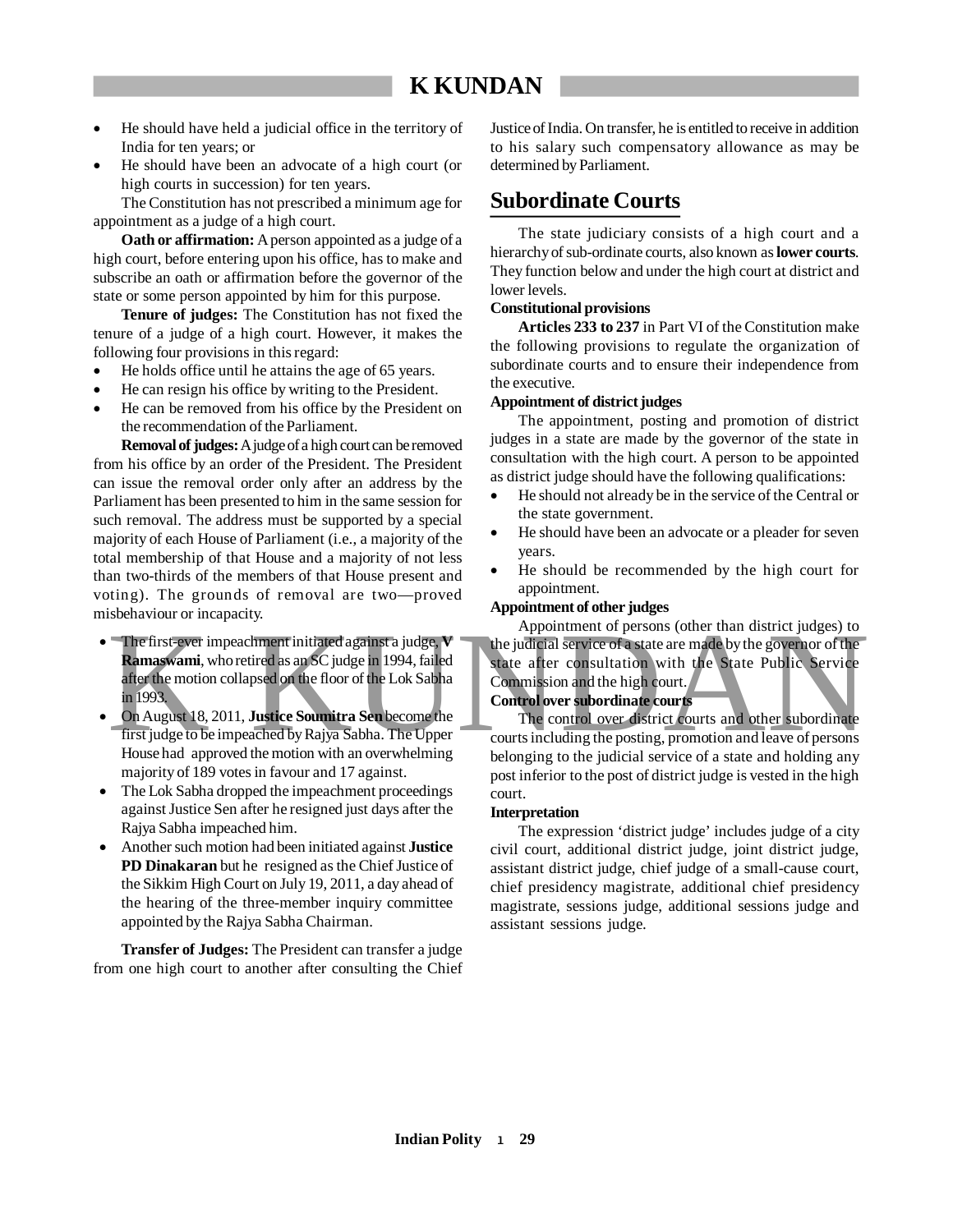## **Local Self-Governance**

### **Panchayati Raj**

- The Panchayati Raj System is the **first tier** or level of democratic government.
- The term Panchayati Raj in India signifies the system of rural local self-government. It was constitutionalised through the **73rd Constitutional Amendment** Act of 1992.
- The development of the village was the immediate problem faced by our country after independence. Hence the **Community Development Programme** was launched in 1952 with a view to carrying out the integral rural development work.
- **Rajasthan** was the first state to set up Panchayati Raj System in 1959 followed by Andhra Pradesh.

#### **Main Provisions of 73rd Amendment Act**

This act has added a new **Part-IX** to the Constitution of India. It is entitled as 'The Panchayats' and consists of provisions from **Articles 243(A) to 243 (O)**. In addition, the act has also added a new **Eleventh Schedule** to the Constitution. It contains 29 functional items of the panchayats.

- Fixing tenure of five years for Panchayats at all levels and holding fresh elections withing six months in the event of supersession of any Panchayat.
- Reservation of 1/3 seats (both members and chiarpersons) for women in Panchayats at all the levels.
- The Act provides for a three-tier systerm of the Panchayati Raj in the states namely:
	- (i) **Gram Panchayat** at the Village level.
	- (ii) **Panchayat Samiti** at the Block level.
	- (iii) **Zila Parishad** at the District level.

Part IX of the Constitution mentions the compulsory provisions for the Pachayati Raj Institutions:

#### **Compulsory Provisions for Panchayati Raj Institutions**

- 1. Organisation of Gram Sabha in a village or group of villages.
- 2. Establishment of Panchayats at the village, intermediate and district levels.
- 3. **21 years** to be the minimum age for contesting elections to Panchayats.
- 4. Reservation of seats (both members and chairpersons) for SCs and STs in Panchayats at all the three levels.
- 5. Reservation of **one-third seats** (both members and chairpersons) for women in Panchayats at all the three levels.
- 6. Fixing tenure of **five years** for Panchayats at all levels and holding fresh elections within six months in the event of supersession of any Panchayat.
- 7. Establishment of a **State Election Commission** for conducting elections to the Panchayats.
- 8. Constitution of a **State Finance Commission** after every five years to review the financial position of the panchayats.

#### **Organisational Struture**

#### **(i) Gram Panchayat at the Village level**

- The members of the Gram Panchayat are elected by the Gram Sabha. The **Pradhans** (Presidents) of the Gram Sabha are the ex-officio members of the Gram Panchayat.
- **Note: Gram Sabha** means a body consisting of persons registered in the electoral roles relating to a village comprised within the area of Panchayat at the village level.

#### **(ii) Panchayat Samiti at the Block level**

- The Panchayat Samiti has many Gram Panchayats under it.
- All the Presidents of the Panchayats within the Block are the *ex officio* members of the 'Panchayat Samitis'.

#### **(iii) Zila Parishad at the District level**

- and holding fresh elections withing six months in the<br>
event of supersession of any Panchayat.<br>
Reservation of 1/3 seats (both members and chiarpersons)<br>
for women in Panchayats at all the levels.<br>
The Act provides for a t Zila Parishad is an apex body under the Panchayati Raj. It co-ordinates the activities of the various Panchayat Samitis.
	- Zila Parishad actually makes developmental plans at the district level.
	- With the help of Panchayat Samitis, it also regulates the money distribution among all the Gram Panchayats.

#### **Committees on Panchayati Raj**

#### **Balwant Rai Mehta Committee**

- In January 1957, the Government of India appointed a committee to examine the functioning of the Community Development Programme (1952).
- One of its major recommendations was a **three-tier Panchayati Raj System**.

#### **Ashok Mehta Committee**

- In December 1977, the Government of India appointed a committee on Panchayati Raj Institutions under the chiarmanship of Ashok Mehta.
- It recommended the three-tier system of the Panchayati Raj should be replaced by a two-tier system.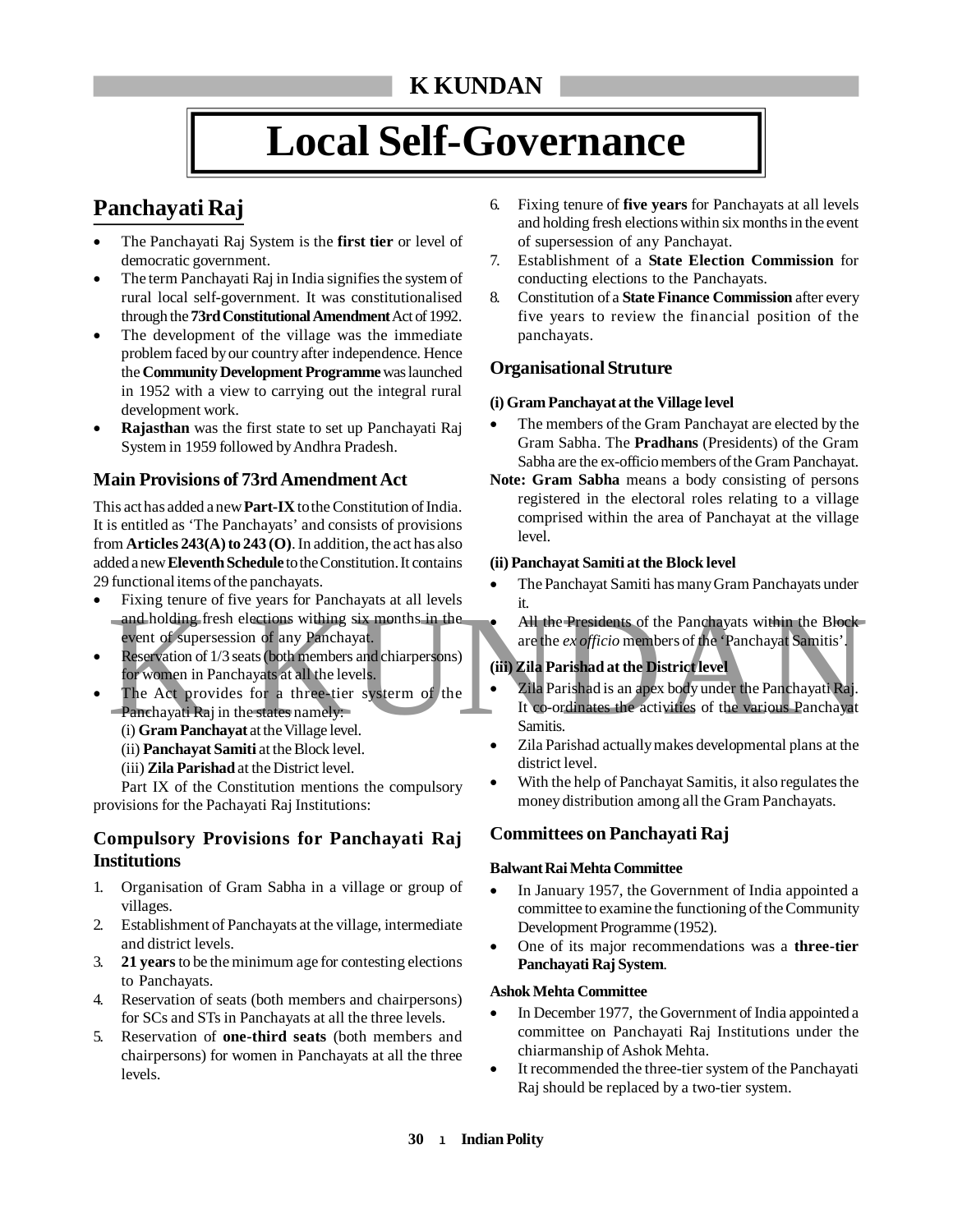#### **LM Singhvi Committee**

 In 1986, Rajiv Gandhi Government appointed a committee on the 'Revitalisation of Panchayati Raj Institutions for Democracy and Development under the chairmanship of **L.M. Singhvi**.

#### **Urban Local Governance**

The term 'Urban Local Government' in India signifies the governance of an urban area by the people through their elected representatives.

#### **74th Amendment of 1992**

This act has added a new **Part IX-A** to the Constitution of India. It consists of provisions from **Articles 243-P to 243-ZG**. In addition, the act has also added a new **Twelfth Schedule** to the Constitution.

- The Amendment has added 18 new Articles relating to urban local bodies in the Constitution.
- The institutions of self government are called by a general name "**Municipalities**".

**Three Types of Municipalities:** The act provides for the constitution of the following three types of municipalities in every state:

- A *nagar panchayat* for a transitional area, that is, an area in transition from a rural area to an urban area.
- A *municipal council* for a smaller urban area.
- A *municipal corporation* for a larger urban area.

**Composition:** All the members of a municipality shall be elected directly by the people of the municipal area. For this purpose, each municipal area shall be divided into territorial constituencies to be known as **wards**. The state legislature may provide the manner of election of the chairperson of a municipality.

**Reservation of Seats:** The act provides for the reservation of seats for the scheduled castes and the scheduled tribes in every municipality in proportion of their population to the total population in the municipal area. Further, it provides for the reservation of not less than one-third of the total number of seats for women (including the number of seats reserved for woman belonging to the SCs and the STs).

**Duration of Municipalities:** The act provides for a fiveyear term of office for every municipality. However, it can be dissolved before the completion of its term.

**Powers and Functions:** The state legislature may endow the municipalities with such powers and authority as may be necessary to enable them to function as institutions of selfgovernment.

**Major function of municipalities:** The preparation and implementation of plans for economic development and social justice

**Finances:** The state legislature may (a) authorise a municipality to levy, collect and appropriate taxes, duties, tolls and fees; (b) assign to a municipality taxes, duties, tolls and fees levied and collected by state government; (c) provide for making grants-in-aid to the municipalities from the consolidated fund of the state.

**District Planning Committee:** Every state shall constitute, at the district level, a district planning committee to consolidate the plans prepared by panchayats and municipalities in the district.

**Metropolitan Planning Committee:** Every metropolitan area shall have a metropolitan planning committee to prepare a draft development plan.

#### **Types of urban government**

#### **Municipal Corporation**

Municipal corporations are created for the administration of big cities like Delhi, Mumbai, Kolkata, Hyderabad, Bangalore and others. They are established in the states by the acts of the concerned state legislatures, and in the union territories by the acts of the Parliament of India.

**Composition:** All the members of a municipality shall be<br>
ected directly by the people of the municipal area. For this<br>
the **council**, the **standing committees** and the **commissioner**.<br>
The state legislature<br>
and the coun A municipal corporation has three authorities, namely, the **council**, the **standing committees** and the **commissioner**. It consists of the councillors directly elected by the people. The council is headed by a **mayor**. He is assisted by a deputy mayor. He presides over the meetings of the council. The standing committees are created to facilitate the working of the council, which is too large in size.

#### **Municipality**

The municipalities are established for the administration of towns and smaller cities. Like a municipal corporation, a municipality also has three authorities, namely, the council, the standing committees and the chief executive officer.

It consists of the councillors directly elected by the people. The council is headed by a president/chairman. He is assisted by a vice-president/vice-chairman. He presides over the meetings of the council. The standing committees are created to facilitate the working of the council.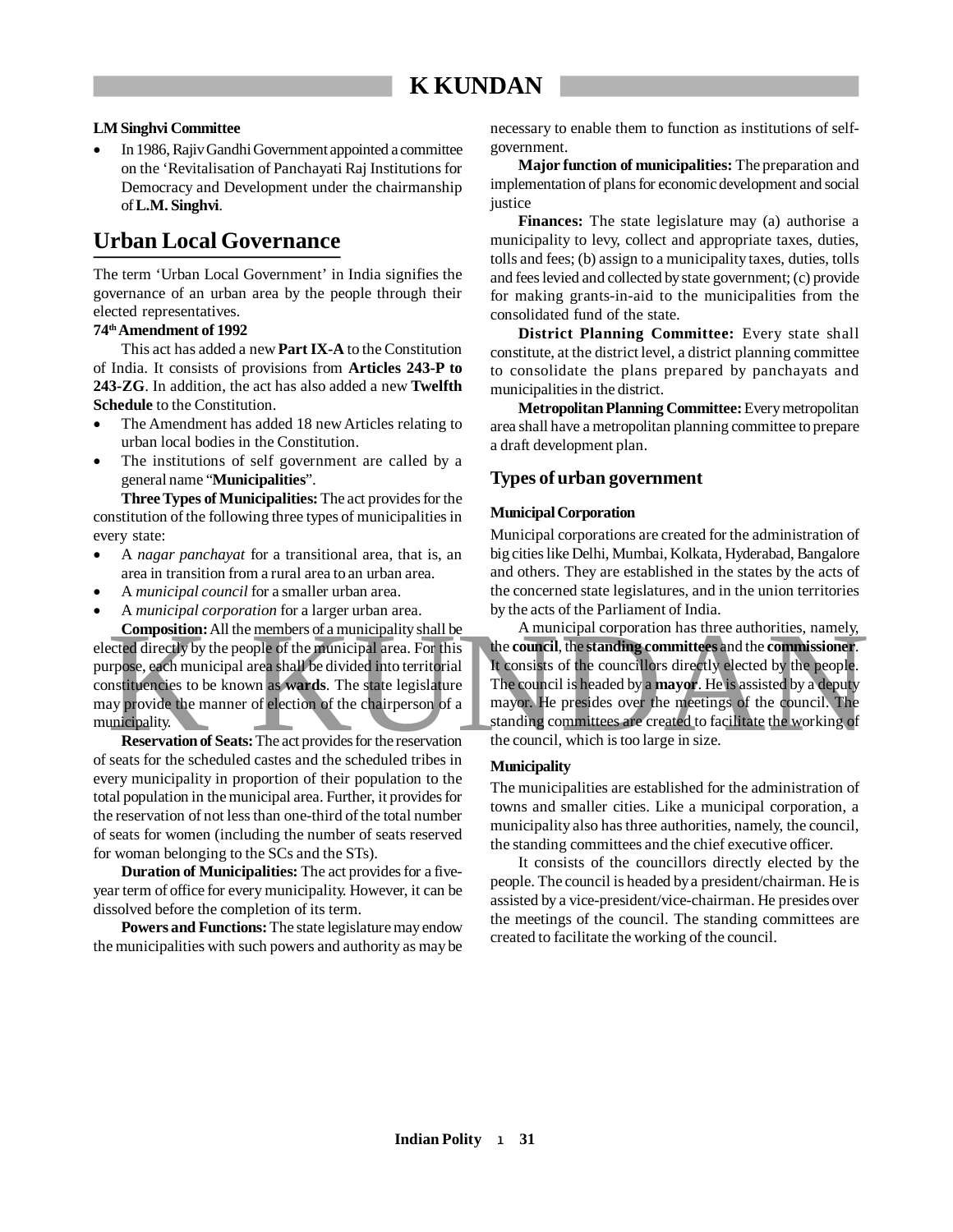## **Union Territories**

**Articles 239 to 241** in Part VIII of the Constitution deal with the union territories. Even though all the union territories belong to one category, there is no uniformity in their administrative system.

Every union territory is administered by the president acting through an administrator appointed by him. An administrator of a union territory is an agent of the president and not head of state like a governor. The president can specify the designation of an administrator; it is Lieutenant Governor in the case of Delhi, Puducherry and Andaman and Nicobar Islands and Administrator in the case of Chandigarh, Dadra and Nagar Haveli, Daman and Diu and Lakshadweep.

The Parliament can make laws on any subject of the three lists (including the State List) for the union territories. This power of Parliament also extends to Puducherry and Delhi, which have their own local legislatures but the legislative assembly of both (Delhi and Puducherry) can also make laws on any subject of the State List and Concurrent List. This means that the legislative power of Parliament for the union territories on subjects of the State List remain unaffected even after establishing a local legislature for them. **Special provisions for Delhi**

The **69th Constitutional Amendment Act of 1991** provided a special status to the Union Territory of Delhi, redesignated it as the National Capital Territory of Delhi and designated the administrator of Delhi as the lieutenant governor. It created a legislative assembly and a council of ministers for Delhi. Previously, Delhi had a metropolitan council and an executive council.

## **Centre-State Relations**

The Parliament has exclusive powers to make laws with<br>
The Parliament has exclusive powers to make laws with<br>
The Parliament has exclusive powers to make laws with<br>
The Parliament has exclusive powers to make laws with<br>
Th The Constitution of India, being **federal** in structure, divides all powers (legislative, executive and financial) between the Centre and the states. Though the Centre and the states are supreme in their respective fields, the maximum harmony and coordination between them is essential for the effective operation of the federal system. Hence, the Constitution contains elaborate provisions to regulate the various dimensions of the relations between the Centre and the states. The Centre-state relations can be studied under three heads:

- Legislative relations.
- Administrative relations.
- Financial relations.

#### **Legislative relations**

**Articles 245 to 255** in Part XI of the Constitution deal with the legislative relations between the Centre and the states. Besides these, there are some other articles dealing with the same subject.

Like any other Federal Constitution, the Indian Constitution also divides the legislative powers between the Centre and the states with respect to both the territory and the subjects of legislation.

#### **Distribution of legislative subjects**

The Constitution provides for a three-fold distribution of legislative subjects between the Centre and the states, viz., List-I (the Union List–100 subjects), List-II (the State List–61 subjects) and List-III (the Concurrent List–52 subjects) in the **Seventh Schedule**. Its provisions include:

- The Parliament has exclusive powers to make laws with respect to any of the matters enumerated in the Union List like defence, banking, foreign affairs, currency, atomic energy, insurance, communication, inter-state trade and commerce, census, audit and so on.
- The state legislature has "in normal circumstances" exclusive powers to make laws with respect to any of the matters enumerated in the State List like public order, police, public health and sanitation, agriculture, prisons, local government, fisheries, markets, theatres, gambling and so on.
- Both the Parliament and the state legislature can make laws with respect to any of the matters enumerated in the Concurrent List like criminal law and procedure, civil procedure, marriage and divorce, population control and family planning, electricity, labour welfare, economic and social planning, etc.

#### **Parliamentary legislation in the state field**

The Constitution empowers the Parliament to make laws on any matter enumerated in the State List under the following five extraordinary circumstances:

- If the Rajya Sabha declares that it is necessary in the national interest that Parliament should make laws on a matter in the State List, then the Parliament becomes competent to make laws on that matter. [**Art. 249**]
- The Parliament acquires the power to legislate with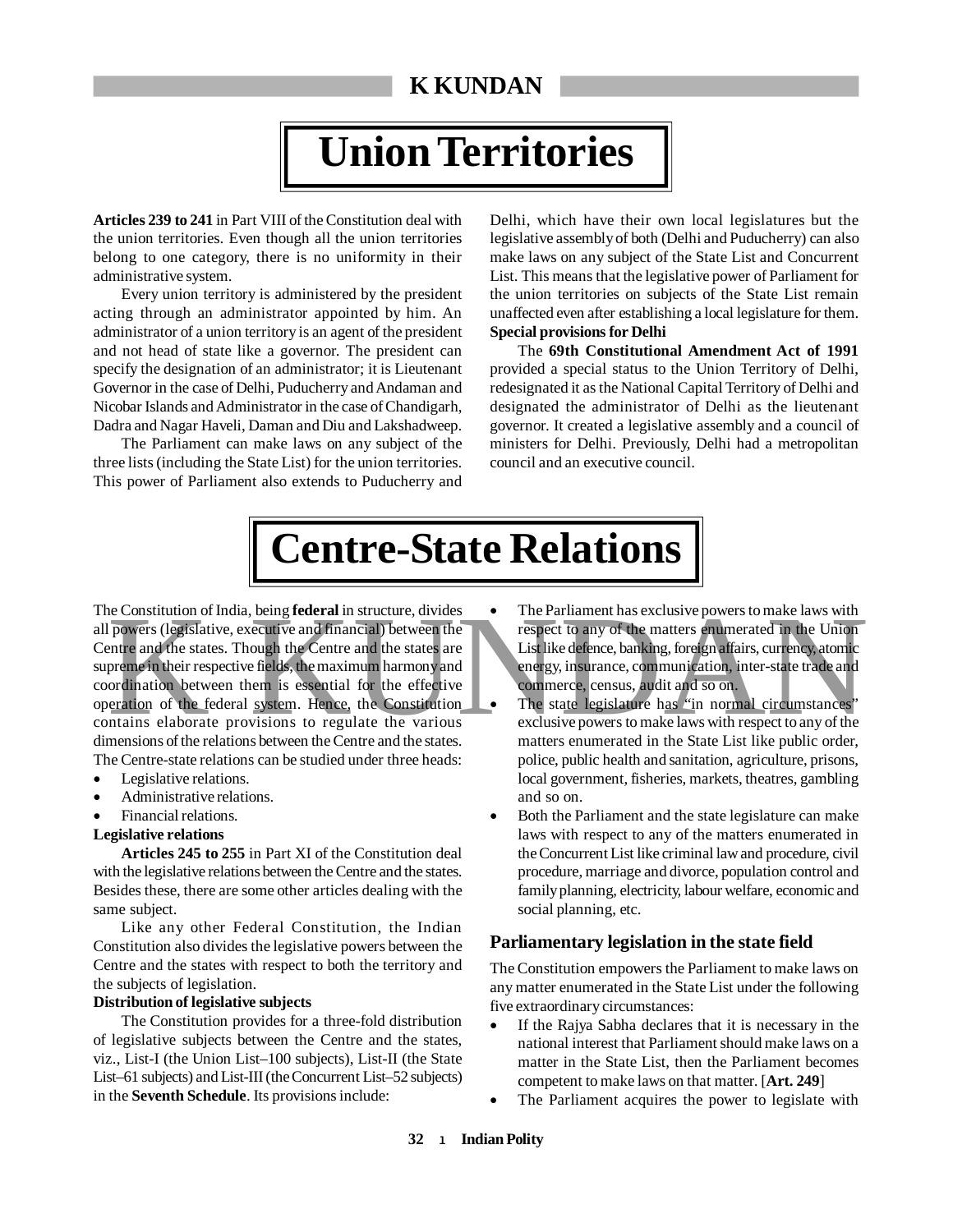respect to matters in the State List, while a proclamation of national emergency is in operation. [**Art. 250**]

- When the legislatures of two or more states pass resolutions requesting the Parliament to enact laws on a matter in the State List, then the Parliament can make laws for regulating that matter. [**Art. 252**]
- The Parliament can make laws on any matter in the State List for implementing the international treaties, agreements or contentions.
- When the President's rule is imposed in a state, the Parliament becomes empowered to make laws with respect to any matter in the State List in relation to that state.

#### **Centre's control over state legislation**

Besides the Parliament's power to legislate directly on the state subjects under exceptional situations, the Constitution empowers the Centre to exercise control over the state's legislative matters in the following ways:

- The governor can reserve certain types of bill passed by the state legislature for the consideration of the President.
- Bills on certain matters enumerated in the State List can be introduced in the state legislature only with the previous sanction of the President.
- The President can direct the states to reserve money bills and other financial bills passed by the state legislature for his consideration during a financial emergency.

#### **Administrative relations**

- The executive powers of the states should be so exercised as to ensure compliance with the laws of the Union Parliament (**Art. 256**) and not impede or prejudice the executive powers of the Union (**Art. 257**).
- Under **Art. 258(2)**, the Parliament is given power to use the State machinery to enforce the Union laws.
- The Centre can deploy military and paramilitary forces in a state even against the wishes of the state government.
- Under **Art. 263**, the President is empowered to constitute a Council to resolve the dispute.

#### **Financial relations**

- **Articles 268 to 293** in Part XII of the Constitution deal with Centre-state financial relations.
- Practically, the states have little power in taxation and are heavily dependent on the centre for financial resources.
- **Article 268:** Duties levied by the Union but collected and appropriated by states under which stamp duties and duties on medicinal and toilet preparation are mentioned.
- **Article 268(A):** Service tax leived by the Centre but collected and appropriate by the Centre and the state in the manner determined by the Parliament.

#### **Grants-in-aid**

Besides sharing of taxes between the Centre and the states, the Constitution provides for grants-in-aid to the states from the Central resources. There are two types of grants-inaid, viz, statutory grants and discretionary grants:

**Statutory Grants:** Article 275 empowers the Parliament to make grants to the states which are in need of financial assistance.

Legislature for his consideration during a financial<br>demonstrative relations<br>demonstrative relations<br>demonstrative relations<br>as to ensure compliance with the laws of the Union<br>Parliament (Art. 256) and not impede or prejud **Discretionary Grants:** Article 282 empowers both the Centre and the states to make any grants for any public purpose, even if it is not within their respective legislative competence.

**Important committees on Centre-State Relations**

- 1. The Administrative Reforms Commission
- 2. Rajamannar Committee Report
- 3. Sarkaraia Commission
- 4. Punchhi Commission

## **Inter-State Relations**

The Constitution of India has made the following provisions for ensuring harmonious inter-state relations:

- Adjudication of inter-state water disputes.
- Coordination through inter-state councils.
- Freedom of inter-state trade, commerce and intercourse. **Inter-state water disputes**
- Under **Art. 262** Parliament has constituted the Inter-State Water Disputes Tribunal for adjudication of disputes between States for the waters of any inter-State river or river valley.
- Inter-State river water disputes are excluded from the jurisdiction of all Courts including the Supreme Court.

#### **Inter-State Council**

- **Article 263** contemplates the establishment of an Inter-State Council for effective coordination between the states and between Centre and states.
- The Inter State Council is chaired by the **Prime Minister** and has all the Chief Ministers of the States and UTs having legislatures, Lt. Governors/ Administrators of the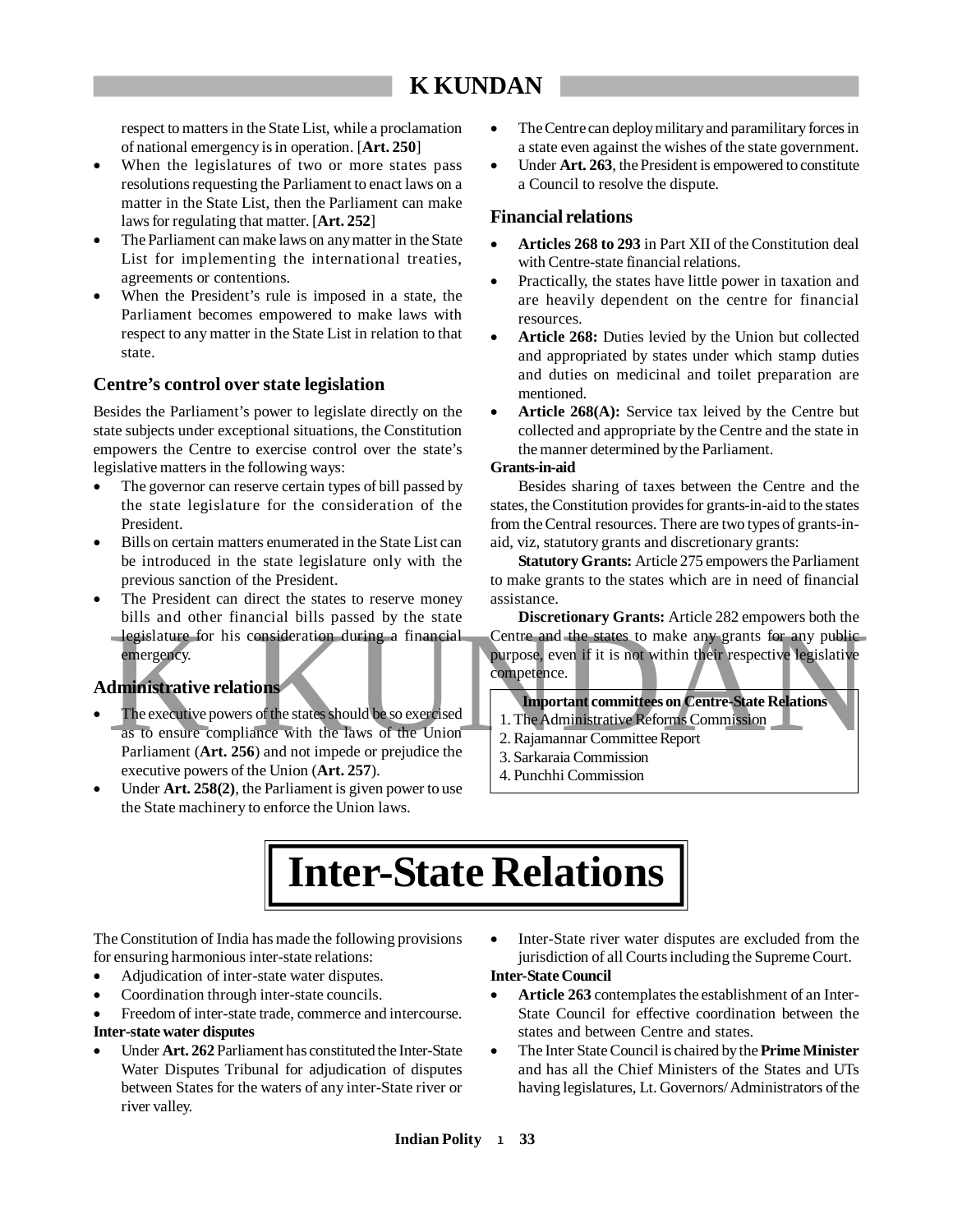Union Territories, and six Union Ministers nominated by the Prime Minister.

- The Sarkaria Commission recommended the constitution of **a permanent inter-State council** for co-ordination among states and with the Union.
- Inter-State Council meets thrice a year.

#### **Inter-state trade and commerce**

**Articles 301 to 307** in Part XIII of the Constitution deal with the trade, commerce and intercourse within the territory of India.

Article 301 declares that trade, commerce and intercourse throughout the territory of India shall be free. The freedom guaranteed by Article 301 is a freedom from all restrictions, except those which are provided for in the other provisions (Articles 302 to 305). These are explained below:

- Parliament can impose restrictions on the freedom of trade, commerce and intercourse between the states or within a state in public interest.
- The legislature of a state can impose reasonable restrictions on the freedom of trade, commerce and intercourse with that state or within that state in public interest. But, a bill for this purpose can be introduced in the legislature only with the previous sanction of the president.
- The legislature of a state can impose on goods supplied from other states or the union territories any tax to which similar goods manufactured in that state are subject.
- The freedom (under Article 301) is subject to the nationalisation laws (i.e., laws providing for monopolies in favour of the Centre or the states).

## **Emergency Provisions**

The Emergency provisions are contained in Part XVIII of the Constitution, from **Articles 352 to 360**. These provisions enable the Central government to meet any abnormal situation effectively.

The Constitution stipulates three types of emergencies:

- **National Emergency** (Article 352).
- **President's Rule** (Article 356).
- **Financial Emergency** (Article 360).

### **National Emergency**

#### **Grounds of Declaration**

Under Article 352, the President can declare a national emergency when the security of India or a part of it is threatened by **war or external aggression or armed rebellion**. A proclamation of national emergency may be applicable to the entire country or only a part of it.

**Note:** Originally, the Constitution mentioned 'internal disturbance' as the third ground for the proclamation of a National Emergency, but the expression was too vague and had a wider connotation. Hence, the 44th Amendment Act of 1978 substituted the words 'armed rebellion' for 'internal disturbance'.

#### **Parliamentary approval and duration**

The proclamation of Emergency must be approved by both the Houses of Parliament within one month from the date of its issue. If approved by both the Houses of Parliament, the emergency continues for **six months**, and can be extended to an indefinite period with an approval of the Parliament for every six months.

#### **Revocation of proclamation**

A proclamation of emergency may be revoked by the President at any time by a subsequent proclamation. Such a proclamation does not require the parliamentary approval. Further, the President must revoke a proclamation if the Lok Sabha passes a resolution disapproving its continuation.

### **Effects of national emergency**

#### **1. Centre-state relations**

National Emergency (Article 356).<br> **Example 2018** Sabha passes a resolution disapproving its continuation.<br>
Financial Emergency (Article 356).<br> **Example 2018** Sabha passes a resolution disapproving its continuation.<br> **Exam** While a proclamation of emergency is in force, the normal fabric of the Centre-state relations undergoes a basic change. This can be studied under three heads, viz. executive, legislative and financial.

- **(i) Executive:** During national emergency, the state governments are brought under the complete control of the Centre.
- **(ii) Legislative:** During a national emergency, the Parliament becomes empowered to make laws on any subject mentioned in the State List.
- **(iii) Financial:** While a proclamation of national emergency is in operation, the President can modify the constitutional distribution of revenues between the centre and the states. This means that the president can either reduce or cancel the transfer of finances from Centre to the states.
- **2. Effect on the life of the Lok Sabha and state assemblies:** While a proclamation of National Emergency is in operation, the life of the Lok Sabha may be extended beyond its normal term (five years) by a law of Parliament for one year at a time (for any length of time).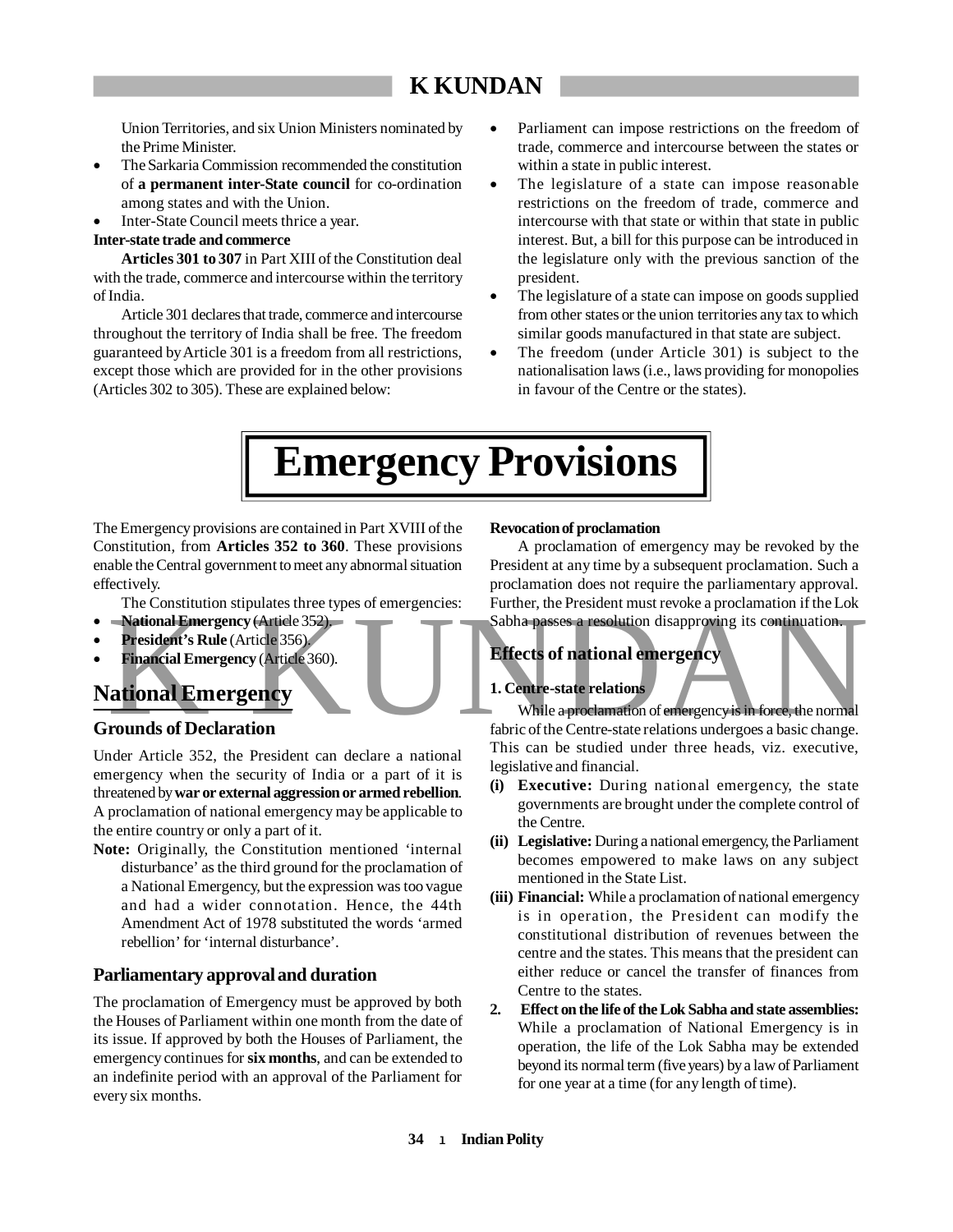- **3. Effect on the Fundamental Rights: Article 358** deals with the suspension of the Fundamental Rights guaranteed by Article 19, while **Article 359** deals with the suspension of other Fundamental Rights (except those guaranteed by Articles 20 and 21).
- **Note:** The fundamental rights guaranteed under Art. 20 & 21 cannot be suspended even when a national emergency is in force.
- Proclamation of emergency under Art. 352 has been done three times till date.
- The first proclamation of emergency was due to **China's attack** on 26th October 1962.
- The second proclamation of emergency was on 3rd December 1971 as **Pakistan had declared war against India**.
- The third proclamation of emergency was done on 26th June 1975 on the ground of "**internal disturbance**".
- The emergency proclaimed in 1962 was revoked in 1968 and the latter two proclamations were together revoked in 1977.

### **President's Rule**

#### **Grounds of imposition**

Expressions of the Constitution. It is this duty, in the approved by both the Houses of Parliament within two months<br>
formance of which the Centre takes over the government<br>
a state under Article 356 in case of failure of **Article 355** imposes a duty on the Centre to ensure that the government of every state is carried on in accordance with the provisions of the Constitution. It is this duty, in the performance of which the Centre takes over the government of a state under **Article 356** in case of failure of constitutional machinery in state. This is popularly known as 'President's Rule'.

The President's Rule can be proclaimed under Article 356 on two grounds—one mentioned in Article 356 itself and another in Article 365:

- **Article 356** empowers the President to issue a proclamation, if he is satisfied that a situation has arisen in which the government of a state cannot be carried on in accordance with the provisions of the Constitution.
- **Article 365** says that whenever a state fails to comply with or to give effect to any direction from the Centre, it will be lawful for the President to hold that a situation has arisen in which the government of the state cannot be carried on in accordance with the provisions of the Constitution.

#### **Parliamentary approval and duration**

A proclamation imposing President's Rule must be approved by both the Houses of Parliament within **two months** from the date of its issue. If approved by both the Houses of Parliament, the President's Rule continues for six months. It can be extended for a maximum period of **three years** with the approval of the Parliament every six months.

#### **Consequences of President's Rule**

The President acquires the following extraordinary powers when the President's Rule is imposed in a state:

- He can take up the functions of the state government and powers vested in the governor or any other executive authority in the state.
- He can declare that the powers of the state legislature are to be exercised by the Parliament.
- It should be noted that President's Rule doesn't dilute the powers of the concerned High Court.

#### **Financial emergency**

#### **Grounds of declaration**

**Article 360** empowers the president to proclaim a Financial Emergency if he is satisfied that a situation has arisen due to which the financial stability or credit of India or any part of its territory is threatened.

#### **Parliamentary approval and duration**

A proclamation declaring Financial Emergency must be approved by both the Houses of Parliament within two months from the date of its issue. Once approved by both the Houses of Parliament, the Financial Emergency continues indefinitely till it is revoked. This implies two things:

- There is no maximum period prescribed for its operation; and
- Repeated parliamentary approval is not required for its continuation.
- A proclamation of Financial Emergency may be revoked by the President at anytime by a subsequent proclamation. Such a proclamation does not require the parliamentry approval.

#### **Major effects of Financial Emergency**

 Any such direction may include a provision requiring (a) the reduction of salaries and allowances of all or any class of persons serving in the state; and (b) the reservation of all money bills or other financial bills for the consideration of the President after they are passed by the legislature of the state.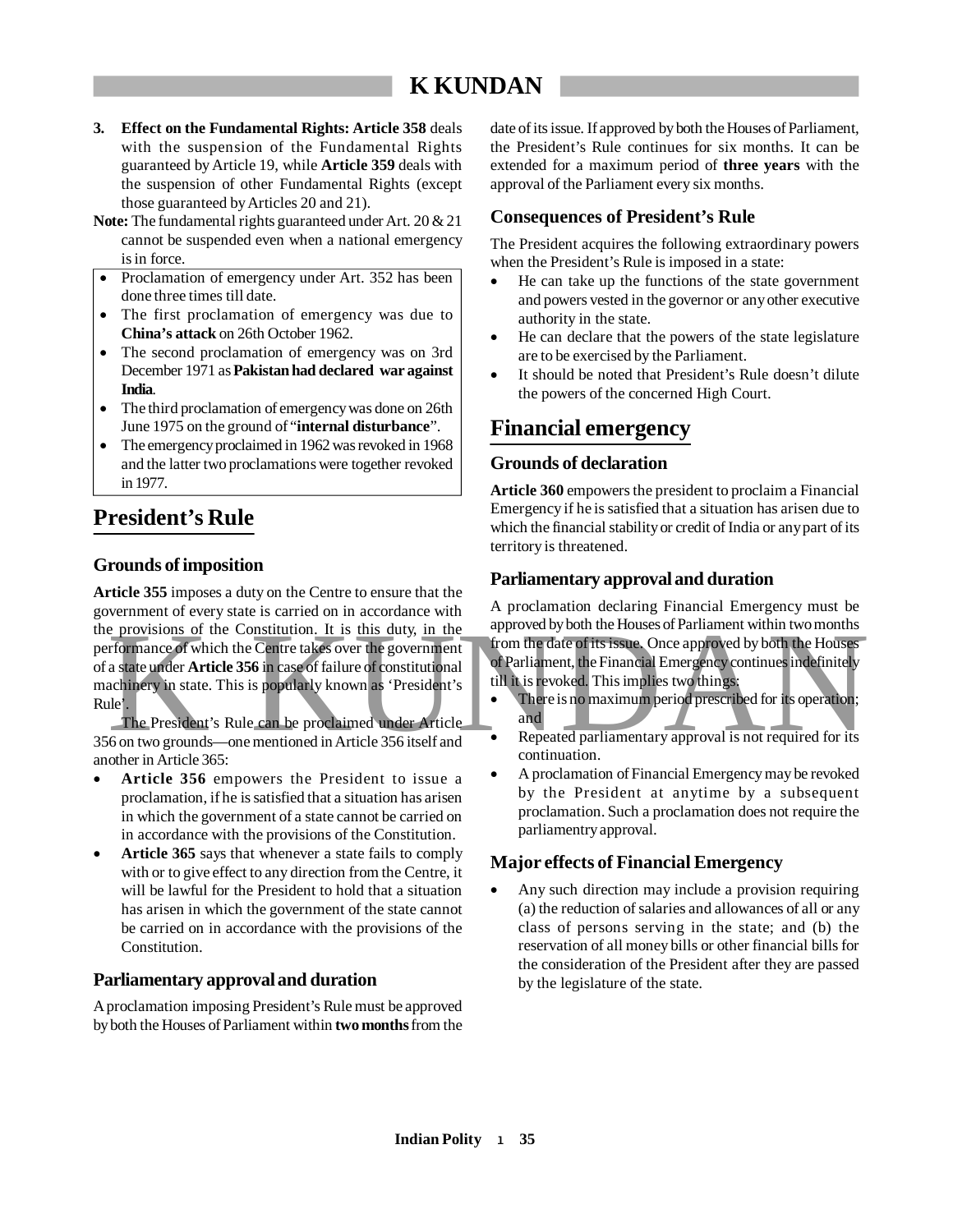## **Special Status of Jammu and Kashmir**

**Article 370** in Part XXI of the Constitution grants a special status to it. Accordingly, all the provisions of the Constitution of India do not apply to it. It is also the only state in the Indian Union which has its own separate Constitution.

#### **Accession of J&K to India**

With the end of the British paramountcy, the State of Jammu and Kashmir (J&K) became independent on 15 August 1947. Initially its ruler, **Maharaja Hari Singh**, decided not to join India or Pakistan and thereby remain independent. However, he ultimately signed under the '**Instrument of Accession of Jammu and Kashmir to India**' and under it the state surrendered only three subjects: defence, external affairs and communications to the Dominion of India. Article 370 was incorporated in the Constitution of India and became operative on 17 November 1952.

The important features of the special state are as follows:

1. Contrary to the case with the other states, the residuary power lies with the legislature of the Jammu and Kashmir (and not the Parliament).

- 2. The state has its own Constitution. This also implies that 'dual citizenship' principle is followed in this state.
- 3. Part-IV (Directive Principles of State Policy) and Part-IV(A) (Fundamental Duties) are not applicable to the state.
- 4. The National Emergency proclaimed only on the ground of war or external aggression shall have automatic extension to the state of J&K. This means that the National Emergency proclaimed on the ground of armed rebellion shall not have automatic extension to J&K.
- 5. Financial Emergency (Art 360) cannot be imposed on the state.
- 6. Art. 19(1) and 31(2) have not been abolished for this state and hence **"right to property"** still stands guaranteed to the people of J&K.
- 7. The Parliament is not empowered to make laws on the subjects of state list (7th schedule) for the state of J&K under any circumstance.
- 8. The Governor of the state is to be appointed only after consultation with the Chief Minister of that state.



A recognised political party has been classified either as a "national party" or a "state party". A recognition to a party is granted by the "**Election Commission of India**".

#### **Conditions for Recognition as a National Party**

A party is recognized as a national party if any of the following conditions is fulfilled:

1. If it wins 2% of seats in Lok Sabha at a general election;

and these candidates are elected from three states; or 2. If it secures 6% of valid votes polled in any four or more states at a general elcetion to the Lok Sbha or to the legislative assembly; and in addition, it wins four seats in the Lok Sabha from any state or states; or

3. If it is recognized as state party in your states. **Note:** There are six national parties in India.

|    | Name of the Party                  | <b>Symbol reserved</b>                                                                                                                                                              |
|----|------------------------------------|-------------------------------------------------------------------------------------------------------------------------------------------------------------------------------------|
|    | Indian National Congress           | Hand                                                                                                                                                                                |
|    | Bharatiya Janta Party              | Lotus                                                                                                                                                                               |
| 3. | Communist Party of India           | Ears of corn and sickle                                                                                                                                                             |
| 4. | Communist Party of India (Marxist) | Hammer, sickle and star                                                                                                                                                             |
|    | Bahujan Samaj Party                | Elephant (In all states/UTs except in the state of Assam, where its candidates<br>will have to choose a symbol from out of the list of free symbols specified by<br>the Commission) |
| h. | Nationalist Congress Party         | Clock                                                                                                                                                                               |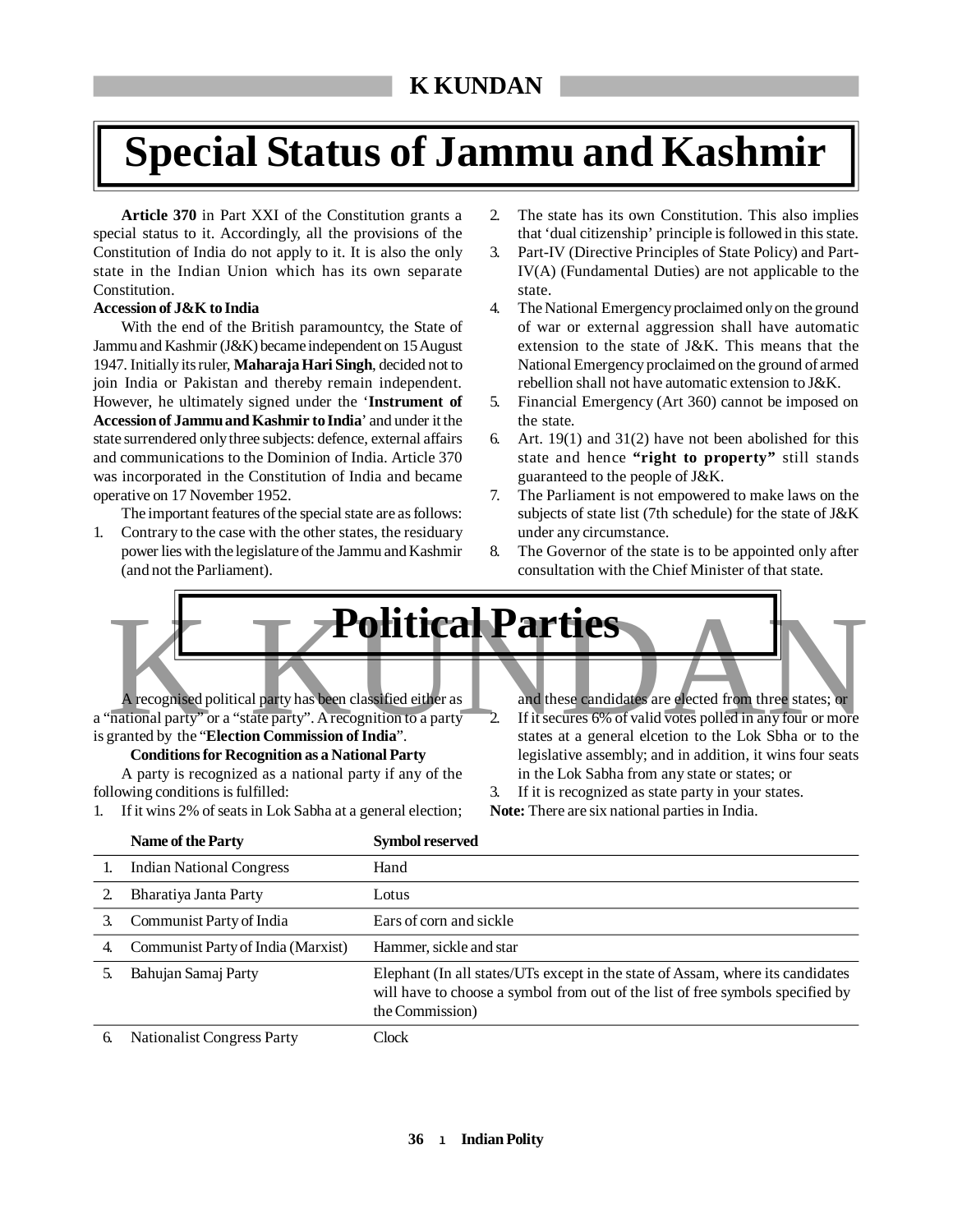## **Important Government Bodies**

### **Election Commission**

- The Election Commission is a permanent, independent body established by the Constitution of India directly to ensure free and fair elections in the country.
- **Article 324** of the Constitution provides that the power of superintendence, direction and control of elections to parliament, state legislatures, the office of president of India and the office of vice-president of India shall be vested in the election commission.
- Elections are conducted according to the constitutional provisions supplemented by laws made by Parliament.
- The major laws are **Representation of the People Act, 1950**, which mainly deals with the preparation and revision of electoral rolls, and the **Representation of the People Act, 1951**, which deals in detail with all aspects of conduct of elections and past election disputes.
- The electoral system in India in borrowed from the one operating in **Great Britain**.
- Presently, the Election Commission consists of one Chief Election Commissioner (CEC) and two Election Commissioners.

**Note:** Since its inception in 1950 and till 15 October 1989, the Election Commission functioned as a single-member body consiting of the Chief Election Commissioner.

- By an ordinance of 1993, the power of Election Commissioners have been made equal to those of the Chief Election Commissioner.
- The Commission works under the overall supervision of the Chief Election Commissioner.
- The tenure of the CEC and the Election Commissioners has been fixed as **six years**, subject to the maximum age limit of 65 years (whichever is earlier).
- The Chief Election Commissioner and the Election Commissioners are placed at par in matters of salary and allowances and they are the same as those of a judge of Supreme Court.
- The Chief Election Commissioner is not eligible for reappointment.
- The Election Commission is not concerned with the elections to Panchayats and municipalities in the states.
- The elections to the Panchayats and the municipalities in the states are conducted by '**State Election Commissions**'.

**Note:** The '**Indrajit Gupta Committee**' to study the demand for the state funding of Elections was set up in May 1998.

#### **Independence**

Article 324 of the Constitution has made the following provisions to safeguard and ensure the independent and impartial functioning of the Election Commission:

- 1. The Chief Election Commissioner is provided with the security of tenure. He cannot be removed from his office except in same manner and on the same grounds as a judge of the Supreme Court.
- 2. The Election Commissioner cannot be removed from office except on the recommendation of the Chief Election Commissioner.

#### **Powers and functions**

- 1. To determine the territorial areas of the electoral constituencies throughout the country on the basis of the Delimitation Commission Act of Parliament.
- 2. To prepare and periodically revise electoral rolls and to register all eligible voters.
- 3. To notify the dates and schedules of elections and to scrutinise nomination papers.
- 4. To grant recognition to political parties and allot election symbols to them.
- Election Commission functioned as a single-member<br>
body consiting of the Chief Election Commissioner.<br>
By an ordinance of 1993, the power of Election<br>
Commissioners have been made equal to those of the<br>
Chief Election Comm 5. To act as a court for settling disputes related to granting of recognition to political parties and allotment of election symbols to them.
	- 6. To determine the code of conduct to be observed by the parties and the candidates at the time of elections.
	- 7. To advise the President on matters relating to the disqualification of the members of Parliament.
	- 8. To advise the governor on matters relating to the disqualification of the members of state legislature.
	- 9. To cancel polls in the event of rigging, booth capturing, violence and other irregularities.
	- 10. To register political parties for the purpose of elections and grant them the status of national or state parties on the basis of their poll performance.

| <b>First Election Commissioner</b>            | Sukumar Sen                                                                         |
|-----------------------------------------------|-------------------------------------------------------------------------------------|
| <b>Present Chief Election</b><br>Commissioner | <b>Shahabuddin Yaqoob</b><br>$\sqrt{\mathbf{Quraishi}}$ (30 July 2010 till<br>date) |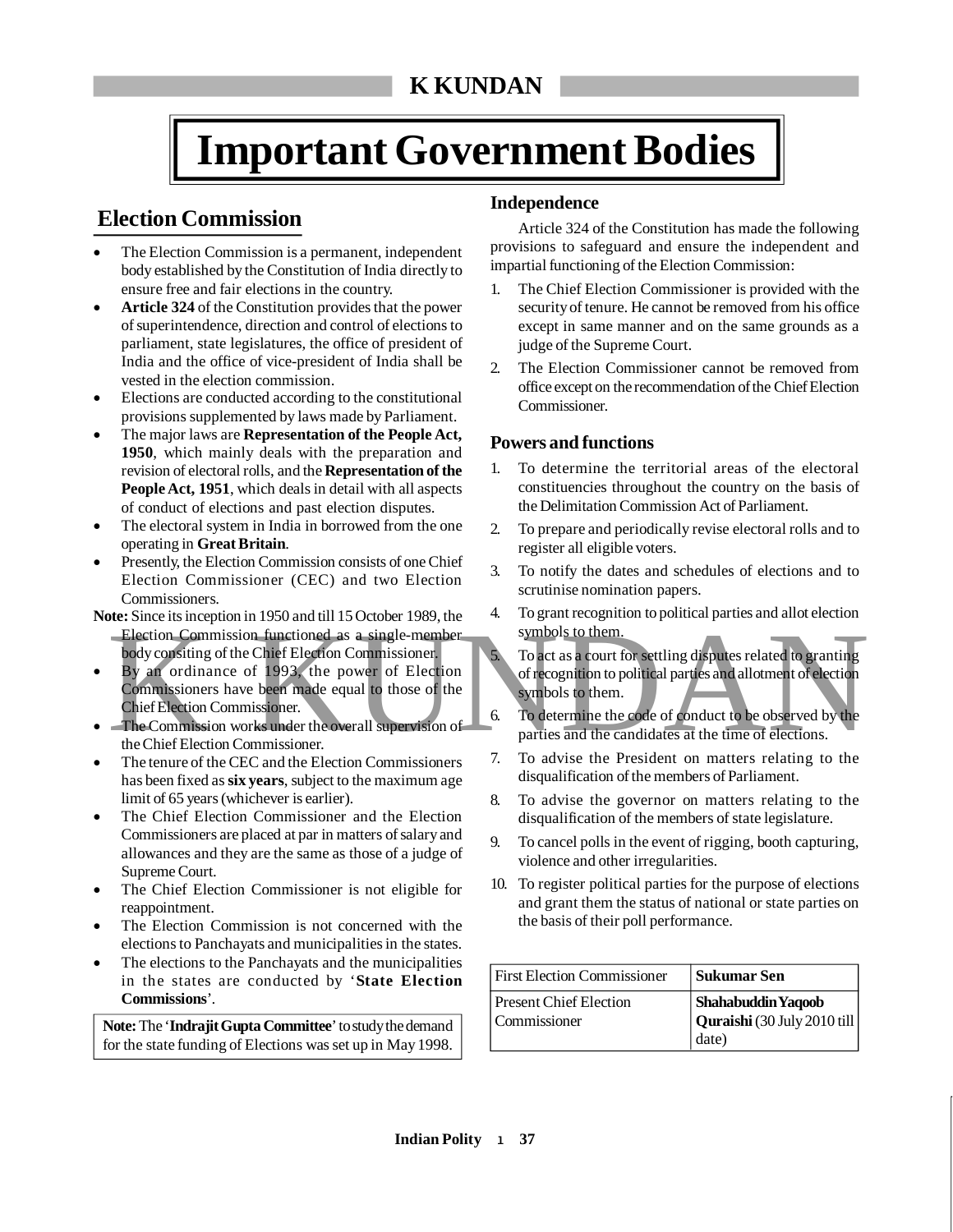## **Union Public Service Commission**

- The first Public Service Commission was set up on **October 1st, 1926**.
- However, its limited advisory functions failed to satisfy the people's aspirations and the continued stress on this aspect by the leaders of our freedom movement resulted in the setting up of the **Federal Public Service Commission** under the Government of India Act 1935.
- Under this Act, for the first time, provision was also made for the formation of Public Service Commissions at the provincial level.

The Constituent Assembly, after independence, saw the need for giving a secure and autonomous status to Public Service Commissions both at Federal and Provincial levels for ensuring unbiased recruitment to Civil Services. With the promulgation of the new Constitution for independent India on 26th January, 1950, the Federal Public Service Commission was accorded a constitutional status as an autonomous entity and given the title – **Union Public Service Commission**.

- The UPSC has been established under **Article 315** of the Constitution of India. The Commission consists of a Chairman and ten Members.
- The chairman and members of the commission hold office for a term of six years or until they attain the age of 65 years, whichever is earlier.
- It is an independent constitutional body.

#### **Main function of the UPSC**

 Recruitment to services and posts under the Union through conduct of competitive examinations.

#### **State Public Service Commission**

- A state public service commission consists of a chairman and other members appointed by the governor of the state. But they can be removed only by the President.
- It is an independent constitutional body.
- The chairman and members of the commission hold office for a term of six years or until they attain the age of 62 years, whichever is earlier.

#### **Main function of the SPSC**

 To conduct examinations for appointments to the services of the state.

#### **Joint State Public Service Commission**

- The Constitution makes a provision for the establishment of a Joint State Public Service Commission (JSPSC) for two or more states.
- for a term of six years or until they attain the age of 65<br>Tyears, whichever is earlier.<br>It is an independent constitutional body.<br>The chairman of JSPSC is appointed by the President. A JSPSC can be created by an act of Parliament on the request of the state legislatures concerned. Thus, a JSPSC is a statutory and not a constitutional body.
	- The chairman of JSPSC is appointed by the President.

## **Finance Commission**

**Article 280** of the Constitution of India provides for a Finance Commission as a quasi-judicial body. It is constituted by the President of India every fifth year or at such earlier time as he considers necessary.

#### **Composition**

The Finance Commission consists of a chairman and four other members to be appointed by the president.

#### **Main functions of Finance Commission**

1. The distribution of the net proceeds of taxes to be shared

between the Centre and the states, and the allocation between the states of the respective shares of such proceeds.

2. Determination of the factors that should govern the grants-in-aid to the states by the Centre.

The commission submits its report to the President. He lays it before both the Houses of Parliament along with an explanatory memorandum as to the action taken on its recommendations.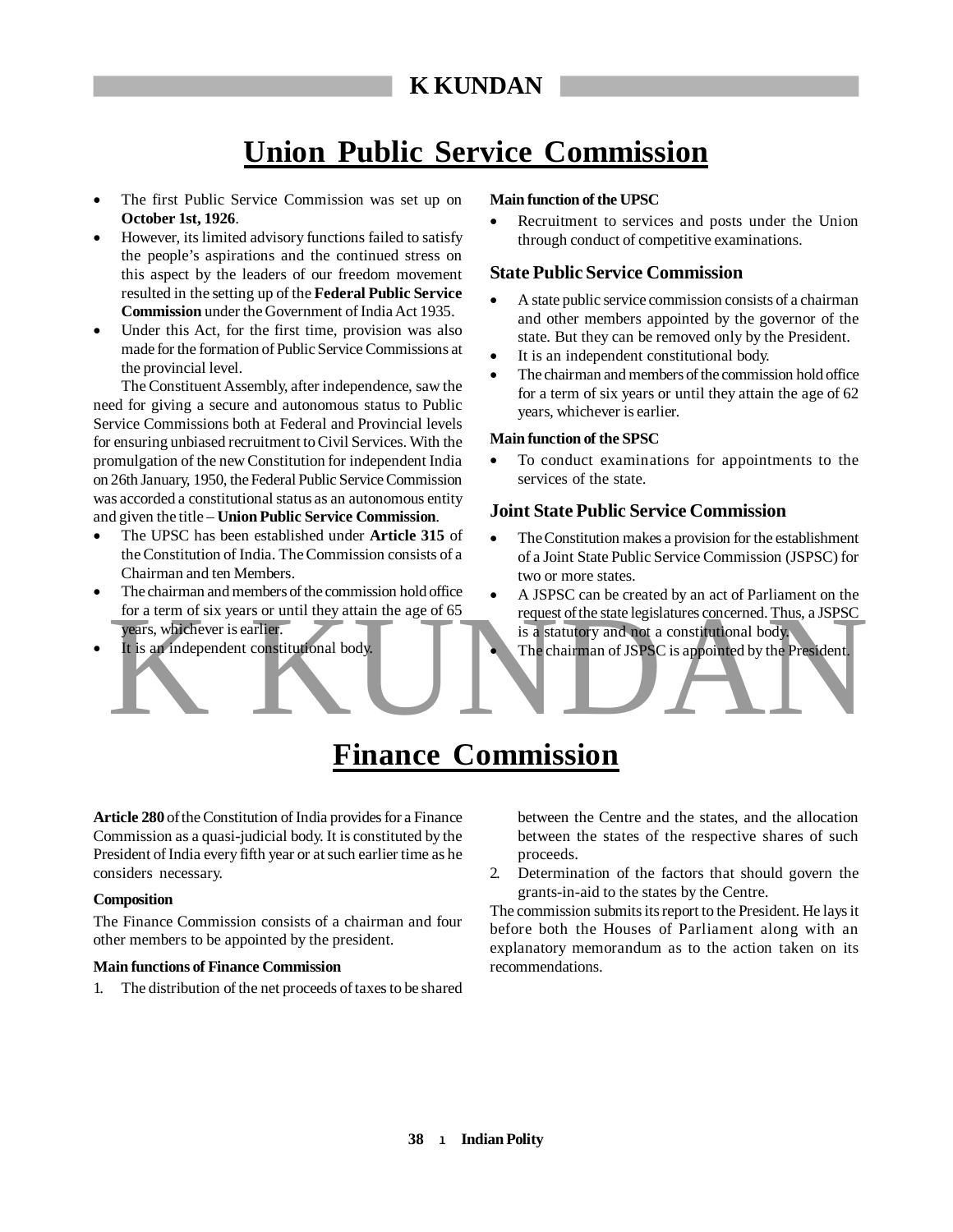| -- 1 - 1 - -              |                              |                      |                             |
|---------------------------|------------------------------|----------------------|-----------------------------|
| <b>Finance Commission</b> | <b>Year of Establishment</b> | Chairman             | <b>Operational Duration</b> |
| First                     | 1951                         | K.C. Neogy           | 1952-57                     |
| Second                    | 1956                         | K.Santhanam          | 1957-62                     |
| Third                     | 1960                         | A.K. Chanda          | 1962-66                     |
| Fourth                    | 1964                         | P.V. Rajamannar      | 1966-69                     |
| Fifth                     | 1968                         | Mahaveer Tyagi       | 1969-74                     |
| Sixth                     | 1972                         | K. Brahmananda Reddy | 1974-79                     |
| Seventh                   | 1977                         | J.M. Shellet         | 1979-84                     |
| Eighth                    | 1983                         | Y. B. Chavan         | 1984-89                     |
| Ninth                     | 1987                         | N.K.P. Salve         | 1989-95                     |
| Tenth                     | 1992                         | K.C. Pant            | 1995-2000                   |
| Eleventh                  | 1998                         | A.M. Khusro          | 2000-2005                   |
| Twelfth                   | 2003                         | C. Rangarajan        | 2005-2010                   |
| Thirteenth                | 2007                         | Vijay Kelkar         | 2010-2015                   |

#### **Finance Commissions appointed so far**

## **National Commission for SCs**

On the 89th Amendment of the Constitution coming into<br>
To investigate and monitor all matters relating to the<br> **Kanding Constitution of the Constitution**<br> **Kanding Constitution** of the Constitution and monitor all matters On the 89th Amendment of the Constitution coming into force on 19th February, 2004, the **National Commission for Scheduled Castes** has been set up under Article 338 on the bifurcation of the erstwhile National Commission for Scheduled Castes and Scheduled Tribes to oversee the implementation of various safeguards provided to Scheduled Castes under the Constitution.

**Main Function of the Commission**

To investigate and monitor all matters relating to the safeguards provided for the Scheduled Castes under the Constitution or under any order of the Government and to evaluate the working of such safeguards.

**Note:** The present chairman of NCSC is Mr. **P.L. Punia** (since October 15, 2010 till date).

## **National Commission for STs**

The **National Commission for Scheduled Tribes (NCST**) was established by amending Article 338 and inserting a new Article 338A in the Constitution through the Constitution (89th Amendment) Act, 2003.

#### **Main Function of the Commission**

To investigate and monitor matters relating to safeguards

provided for STs under the Constitution or under other laws or under Govt. order, to evaluate the working of such safeguards.

 Union and every State Govt. to consult the Commission on all major policy matters affecting Scheduled Tribes.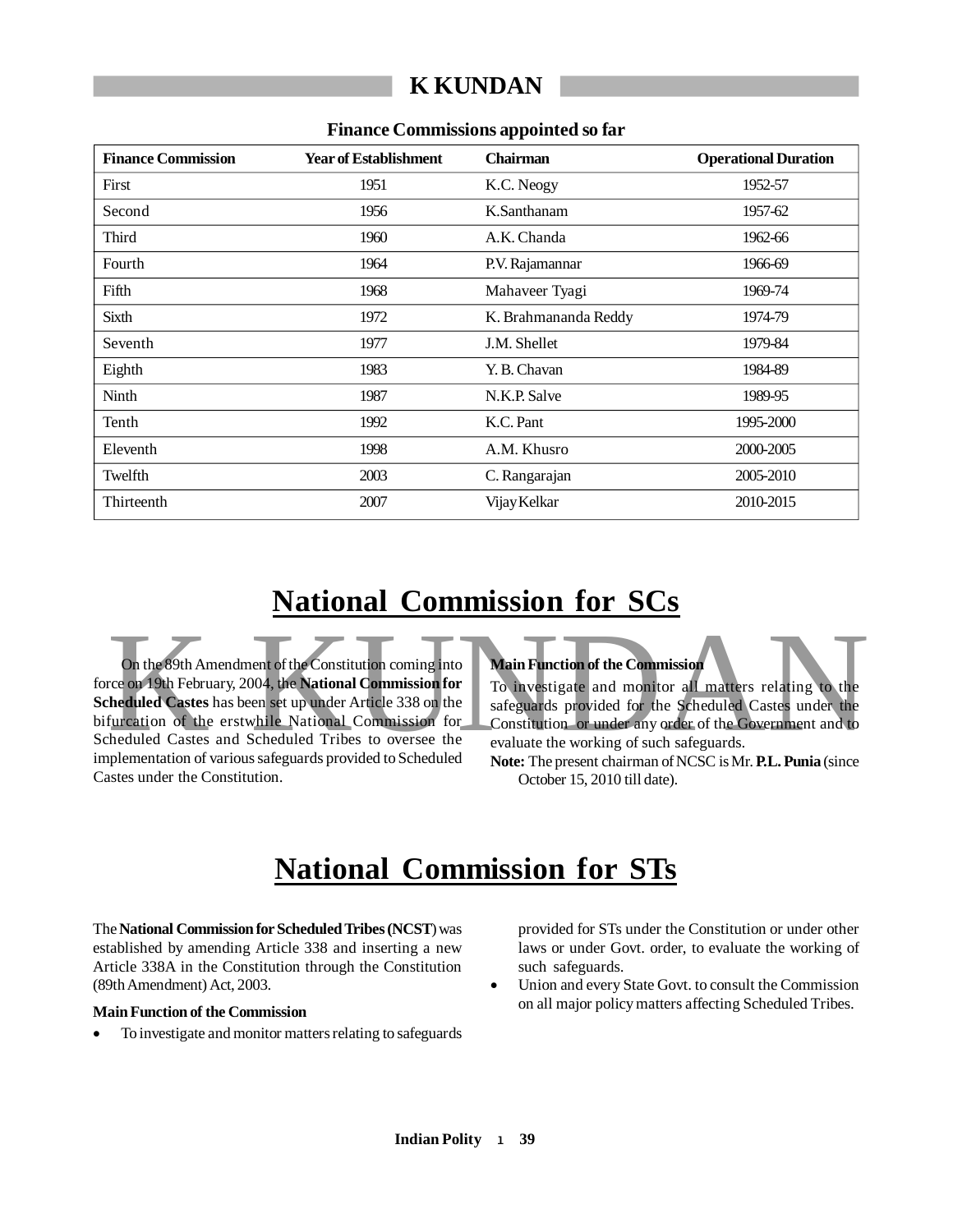## **Comptroller and Auditor General**

- The Constitution of India (**Article 148**) provides for an independent office of the Comptroller and Auditor General of India (CAG).
- It is the supreme audit institution of India.
- He is the head of the **Indian Audit and Accounts Department** and the guardian of the public purse and controls the entire financial system of the country at both the levels—the Centre and the state.

#### **Appointment and term**

- The CAG is appointed by the President of India. He holds office for a period of six years or up to the age of 65 years, whichever is earlier.
- He can resign any time from his office by addressing the resignation letter to the president. He can also be removed by the President on same grounds and in the same manner as a judge of the Supreme Court.

#### **Main function of the CAG**

1. He audits the accounts related to all expenditure from

the Consolidated Fund of India and consolidated fund of each state.

- 2. He audits all expenditure from the Contingency Fund of India and the Public Account of India as well as the contingency fund of each state and the public account of each state.
- 3. He audits the accounts of any other authority when requested by the President or Governor. For example, the audit of local bodies.
- **Note:** He submits his audit reports relating to the accounts of the Centre to President and relating to the accounts of a state to governor.

| First CAG of India   | V. Narahari Rao<br>$(1948-1954)$                 |
|----------------------|--------------------------------------------------|
| Present CAG of India | <b>Vinod Rai</b><br>(since 7 Jan 2008 till date) |

## **Attorney General of India**

- Attorney General of India<br>Art. 76 states that the President shall apoint a person<br>who is qualified to be appointed as a judge of the Supreme<br>Court to be the Attorney General of India.<br>In the performance of his official dut Art. 76 states that the President shall apoint a person who is qualified to be appointed as a judge of the Supreme Court to be the Attorney General of India.
- He is the fist legal officer of the Govt. of India.
- The term of office of the AGI is not fixed by the Constitution of India.
- He holds office during the pleasure of the President and receives remuneration as the President may determine.
- Although he is not a member of either House of Parliament, he enjoys the right to attend and speak in the Parliamentary deliberations and meeting (of both the Lok Sabha and the Rajya Sabha), without a right to vote.
- He advises the Government of India on any legal matter.
- He performs any legal duties assigned by the President of India.
- He discharges any functions conferred on him by the Constitution or the President.
- In the performance of his official duties, the Attorney General has the right of audience in all courts in the territory of India.
- He is entitled to all the privileges and immunities as a Member of Parliament.

| First AGI of India   | M.C. Setalvad (1950-1963)     |
|----------------------|-------------------------------|
| Present AGI of India | Goolam Essaji Vahanvati       |
|                      | $\sin$ (since 2009 till date) |

**Note:** The Constitution (**Article 165**) has provided for the office of the advocate general for the states. He is the highest law officer in the state. Thus he cooresponds to the Attorney General of India. He is appointed by the Governor of the state.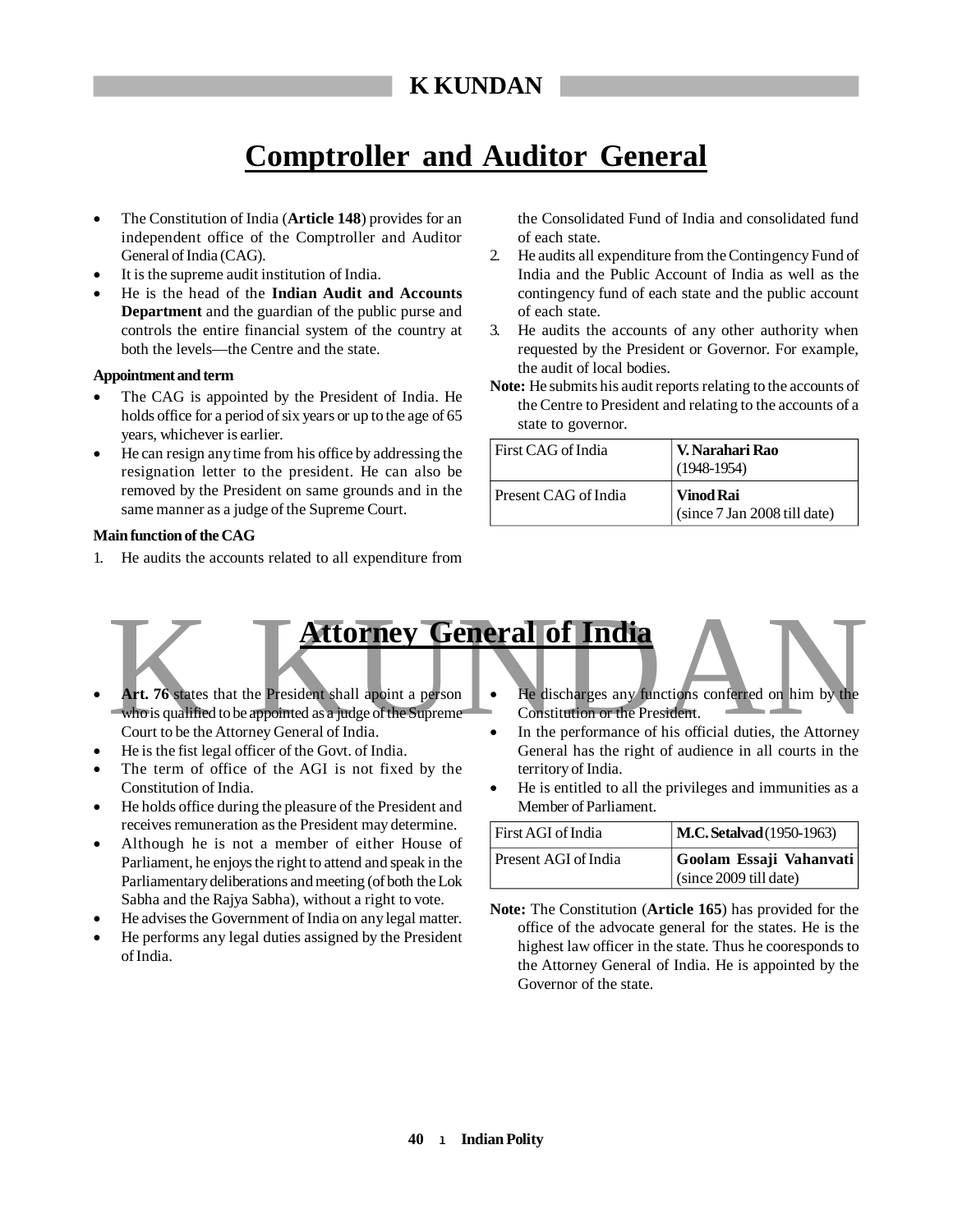## **Planning Commission**

- The Planning Commission was established in **March 1950** by an executive resolution of the Government of India, (i.e.. Union cabinet) on the recommendation of "Advisory Planning Board" constituted in 1946, under the chairmanship of **K.C. Niyogi**.
- The Planning Commission is a non-constitutional body.
- The Prime Minister is the *ex officio* chairman of the Planning Commission, which works under the overall guidance of the **National Development Council**.
- The Deputy Chairman and the full-time members of the Commission, as a composite body, provide advice and guidance to the subject divisions for the formulation of five year plans, state plans, monitoring plan programme, projects and schemes.

| First chairman of<br>Planning Commission        | Pt. J.N. Nehru   |
|-------------------------------------------------|------------------|
| First deputy chairman of<br>Planning Commission | Gulzarilal Nanda |

## **National Development Council**

- The National Development Council (NDC) was established in **August 1952** by an executive resolution of the Government of India on the recommendation of the first five year plan.
- It is a non-constitutional body.
- It is listed as an advisory body to the **Planning Commission** and its recommendations are not binding.
- The NDC is composed of the following members:
	- (1) Prime Minister of India—as its Chairman.
		- (2) All Union Cabinet minsters.
	- (3) Chief ministers of all states.
	- (4) Administrators of all Union Territories.

#### **Main functions of NDC**

To act as a bridge between central government, state

government and the Planning Commission in the field of planning.

- To review the working of the national plan.
- To recommend measures for achievement of the targets set out in the national plan.
- Commission and its recommendations are not binding.<br>
The NDC is composed of the following members:<br>
(1) Prime Minister of India—as its Chairman.<br>
(2) All Union Cabinet ministers.<br>
(3) Chief ministers of all states.<br>
(4) Ad **Note:** The Draft Five Year Plan prepared by the Planning Commission is first submitted to the Union Cabinet. After its approval, it is placed before the NDC, for its acceptance. Then, the Plan is presented to the Parliament for its approval.

Therefore, **the NDC is the highest body below the Parliament responsible for policy matters with regard to planning for social and economic development**.

## **National Human Rights Commission**

- The National Human Rights Commission (NHRC) is a statutory body.
- It was established in **1993** under a legislation enacted by the Parliament, namely, the **Protection of Human Rights Act, 1993**.
- The Commission is the watchdog of human rights in the country.
- The NHRC consists of a Chairman and four members. The Chairman should be a retired Chief Justice of India.
- The Chairman and members are appointed by the President.
- Chairman—Hon'ble Justice Shri **K.G. Balakrishnan** (7th June, 2010 to 11th May, 2015).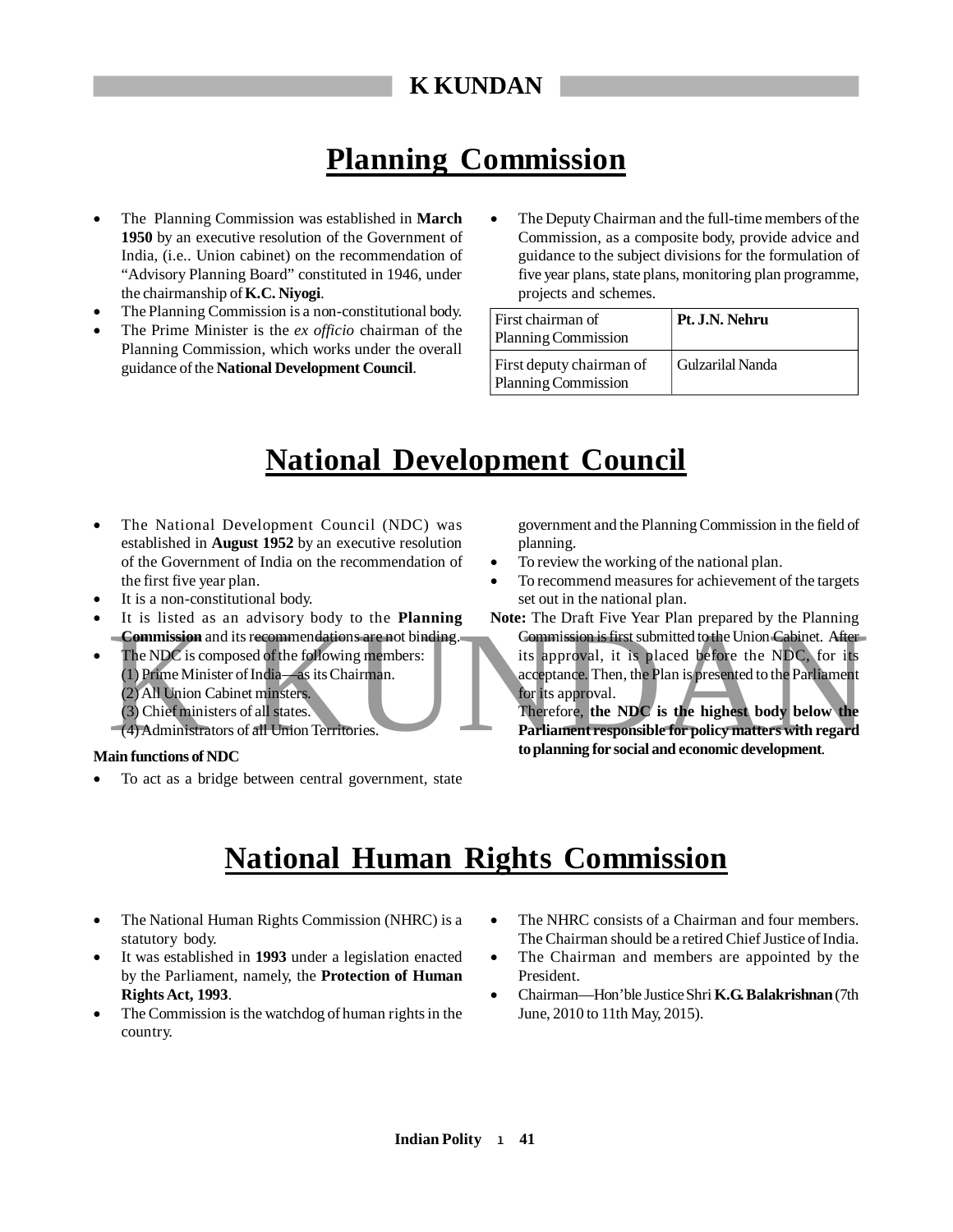## **National Commission for Women**

- The National Commission for Women was set up as a statutory body in **January 1992** to review the Constitutional and legal safeguards for women.
- The first Commission was constituted on 31st January 1992 with Mrs **Jayanti Patnaik** as the Chairperson.
- All the members of the Commission are nominated by

the Central government.

 Present Chairman of the Commission—Ms. **Mamta Sharma** (since 2nd August 2011 till date).

#### **Function of the Commission**

 Investigate and examine all the matters relating to the safeguards provided for women under the Constitution.

## **Central Vigilance Commission (CVC)**

- The Central Vigilance Commission is the main agency for preventing corruption in the Central government.
- It was established in 1964 by an executive resolution of the Central government on the recommendation of the "**Santhanam Committee**".
- In September 2003, the Parliament enacted a law conferring statutory status on the CVC.
- The CVC is a multi-member body consisting of a Central Vigilance Commissioner and not more than two vigilance commissioners. They are appointed by the President of India.

**Nittor Srinivasa Rau was the first Chief Vigilance Commissioner of India.**

## National Commission for Minorities **National Commission for Minorities**

- In 1992, the Parliament enacted the National Commission for Minorities Act.
- Under this act, a National Commission for Minorities was established in 1993 with a statutory status. This commission replaced the erstwhile non-statutory Minorities Commission, which was established in 1978.
- The new Commission consists of a chairman, a vice-

chairman and five members nominated by the Central government for a term of three years.

- The Central government notified five communities, namely, **Muslims, Sikhs, Christians, Buddhists and Zoroastrians (Parsis)** as religious minorities at the national level.
- The Commission evaluates the progress of the development of minorities under Union and states.

## **National Commission for Backward Classes**

- "Backward Classes" means such backward classes of citizens other than the Scheduled Castes and the Scheduled Tribes as may be specified by the Central Government in the lists.
- In 1993, a National Commission for Backward Classes was established as permanent statutory body.
- It consists of **five members** (including the chairman) nominated by the Central government for a term of three years.

#### **Functions of the Commission**

- 1. The Commission shall examine requests for inclusion of any class of citizens as a backward class in the lists and hear complaints of over-inclusion or under-inclusion of any backward class in such lists and tender such advice to the Central Government as it deems appropriate.
- 2. The advice of the Commission shall ordinarily be binding upon the Central Government.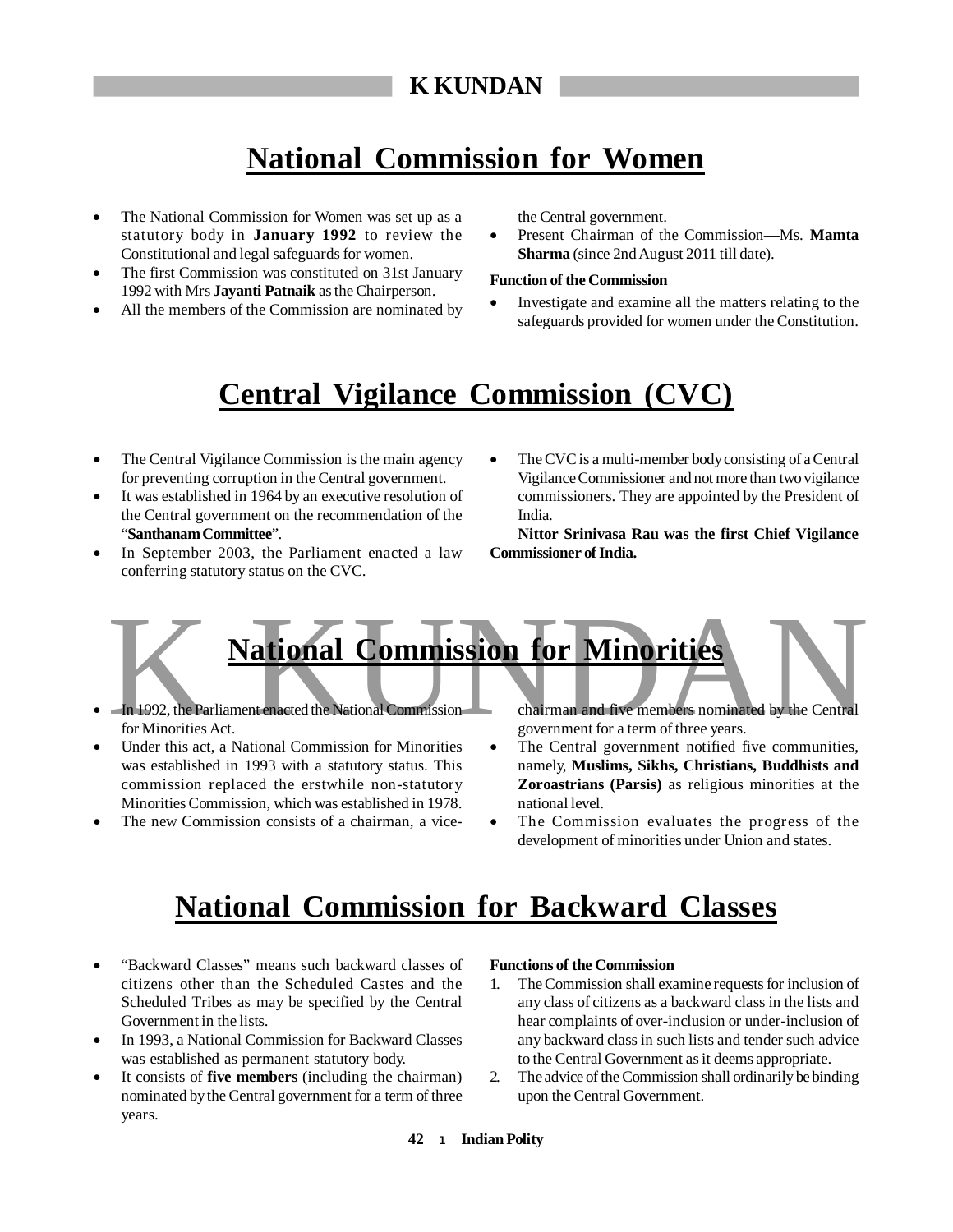- **Note:** 1. The first Backward Classes Commission was appointed in 1953 under the chairmanship of **Kaka Kalelkar**.
	- 2. The second Backward Classes Commission was appointed in 1979 with **BP Mandal** as chairman. It submitted its report in 1980. Its recommendations

wre also lying unattended till 1990 when the **VP Singh Government** declared reservation of 27 percent government jobs for the OBCs.

3. The present commissioner of National Commission for Backward Classes is **Justice M.N. Rao** (since June 7, 2010).



**Article 368** in Part XX of the Constitution deals with the powers of Parliament to amend the Constitution and its procedure.

#### **Procedure for amendment**

The procedure for amendment to the Constitution:

- An amendment to the Constitution can be initiated only by the introduction of a bill for the purpose in either House of Parliament and not in the state legislatures.
- The bill can be introduced either by a minister or by a private member and does not require prior permission of the President.
- After the President's assent, the bill becomes an Act (i.e., a constitutional amendment act) and the Constitution stands amended in accordance with the terms of the Act.

#### **Types of amendment**

The Constitution can be amended in three ways:

- 1. Amendment by simple majority of the Parliament,
- 
- 2. Amendment by special majority of the Parliament, and<br>3. Amendment by special majority of the Parliament and Amendment by special majority of the Parliament and the ratification of half of the state legislatures.

#### **1. By simple majority of Parliament**

A number of provisions in the Constitution can be amended by a simple majority of the two Houses of Parliament outside the scope of **Article 368**. These provisions include, among others, creation or reorganization of states, abolition or creation of legislative councils in states, Second Schedule related to pay and privileges to some constitutional posts, conferment of more powers to the Supreme Court, use of official languages, citizenship, etc.

#### **2. By special majority of Parliament**

The majority of provisions in the Constitution need to be amended by a special majority of the Parliament, that is, a majority (that is, more than 50 per cent) of the total membership of each House and a majority of two-thirds of the members of each House present and voting.

The provisions which can be amended by this way includes: (i) Fundamental Rights; (ii) Directive Principles of State Policy; and (iii) All other provisions which are not covered by the first and third categories.

#### **3. By special majority of Parliament and consent of states**

The sof amendment<br>
The sof amendment<br>
Le constitution can be amended in three ways:<br>
Amendment by simple majority of the Parliament,<br>
Amendment by special majority of the Parliament,<br>
Amendment by special majority of the P Those provisions of the Constitution which are related to the federal structure of the polity can be amended by a special majority of the Parliament and also with the consent of half of the state legislatures by a simple majority. The following provisions can be amended in this way:

- Election of the President and its manner.
- Extent of the executive power of the Union and the states.
- Supreme Court and high courts.
- Distribution of legislative powers between the Union and the states.
- Any of the lists in the Seventh Schedule.
- Representation of states in Parliament.
- Power of Parliament to amend the Constitution and its procedure (Article 368 itself).

#### **Ingredients of 'Basic Structure'**

The present position is that the Parliament under Article 368 can amend any part of the Constitution including the Fundamental Rights but without affecting the 'basic structure' of the Constitution. However, the Supreme Court is yet to define or clarify as to what constitutes the 'basic structure' of the Constitution.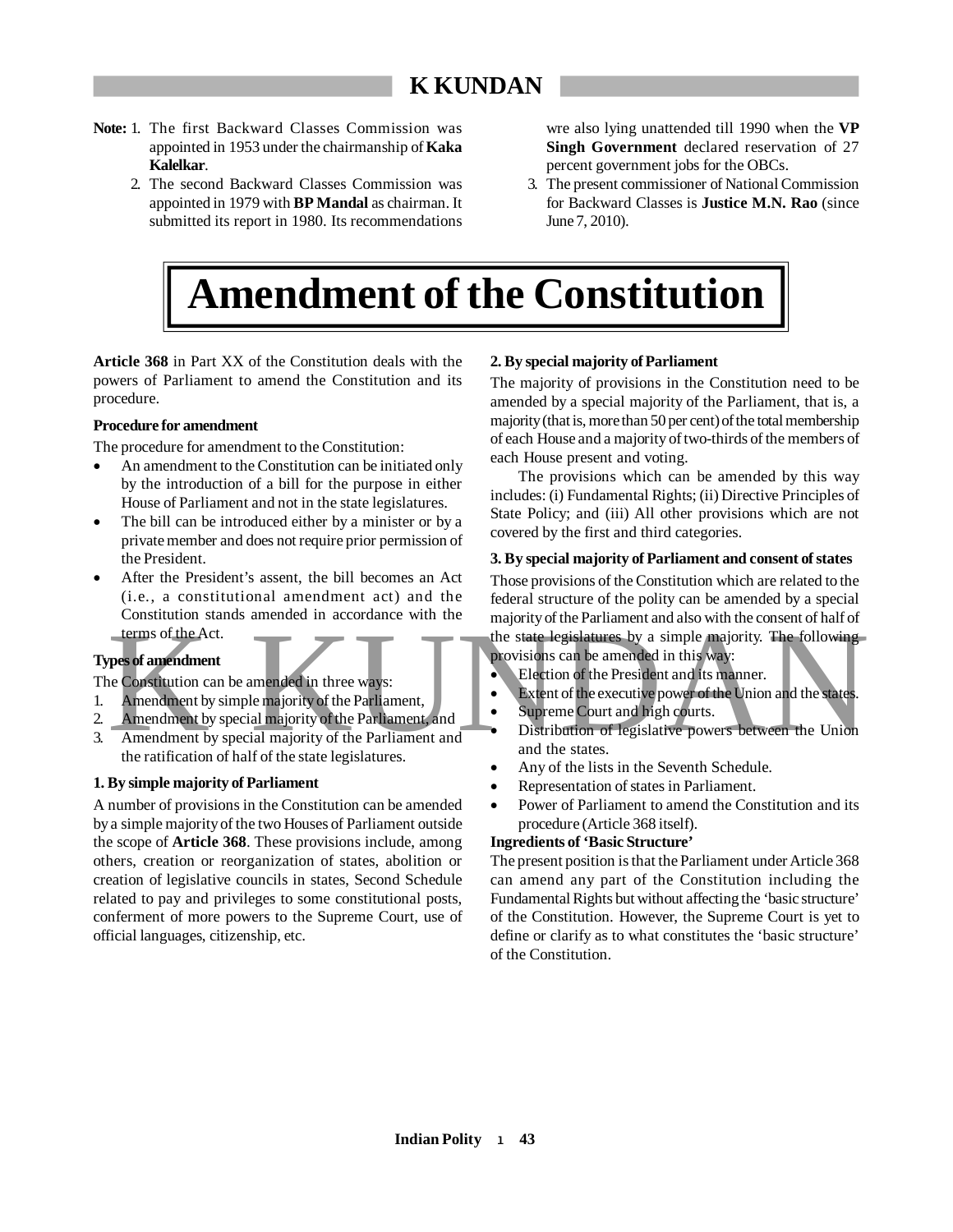## **Official Language**

- Part XVII of the Constitution deals with official language in **Art. 343 to 351**.
- **Hindi** in Devanagari script is the official language of the Union. The form of numerals to be used for official purposes of the Union is the international form of Indian numerals {**Article 343 (1)** of the Constitution}. In addition to Hindi language, English language may also be used for official purposes. (**Section 3 of the Official Languages Act**)
- Business in Parliament may be transacted in English or in Hindi. However, the Hon'ble Chairman of the Rajya Sabha or the Hon'ble Speaker of the Lok Sabha may permit any Member to address the House in his/her mothertongue under special circumstances (**Article 120** of the Constitution).
- The official language commission was appointed in 1955 under Shri **B.G. Kher** as chairman.
- Subsequently, the Parliament enacted the **Official Language Act** in 1963.
- The act provides for the continued use of English (even after 1965), in addition to Hindi, for all official purposes of the Union and also for the transaction of business in Parliament.
- Further, this act was amended in 1967 to make the use of English, in addition to Hindi, compulsory in certain cases.
- The languages included in the 8th schedule of the Constitution are: **Assamese, Bengali, Gujarati, Hindi, Kannada, Kashmiri, Konkani, Malyalam, Manipuri, Marathi, Nepalese, Oriya, Punjabi, Sanskrit, Sindhi, Tamil, Telugu, Urdu, Maithili, Santhali, Dogri and Bodo**.

## **Glossary of Constitutional Terms**

#### **Question Hour**

The first hour of every parliamentary sitting is slotted for this. During this time, the members ask questions and the ministers usually give answers. The timing is from 11 to 12 noon. The questions are of three kinds, namely, starred, unstarred and short notice.

**A starred question** (distinguished by an asterisk) requires an oral answer and hence supplementary questions can follow.

An **unstarred question**, on the other hand, requires a written answer and hence, supplementary questions cannot follow.

**A short notice question** is one that is asked by giving a notice of less than ten days. It is answered orally. **Zero Hour**

It is an Indian innovation and has been in existence since 1962. The zero hour starts immediately after the question hour, i.e., 12 noon to 1 pm. The members raise any issue of public importance on very short or even without notice. **Motions**

The House expresses its decisions or opinions on various issues through the adoption or rejection of motions moved by either ministers or private members.

**Calling Attention Motion:** It is introduced in the Parliament by a member to call the attention of a minister to a matter of urgent public importance, and to seek an authoritative statement from him on that matter.

**Adjournment Motion:** It is introduced in the Parliament<br>
is first hour of every parliamentary sitting is slotted for<br>
is. During this time, the members ask questions and the<br>
inisters usually give answers. The timing is f **Adjournment Motion:** It is introduced in the Parliament to draw attention of the House to a definite matter of urgent public importance, and needs the support of 50 members to be admitted. It involves an element of censure against the government and hence Rajya Sabha is not permitted to make use of this device.

**No-Confidence Motion:** The Lok Sabha can remove the ministry from office by passing a no-confidence motion. The motion needs the support of 50 members to be admitted.

**Guillotine:** Certain "Demands for Grants" of various ministers are accepted by the Lok Sabha without any discussion. This is basically done due to paucity of time.

**Closure** is the Parliamentary procedure by which a debate is closed and a measure under discussion brought up for an immediate vote.

#### **Consolidated Fund of India (CFI)**

 The existence of the Consolidated Fund of India (CFI) flows from **Article 266** of the Constitution. All revenues received by Government, loans raised by it, and also its receipts from recoveries of loans granted by it from the Consolidated Fund. All expenditure of Government is incurred from the Consolidated Fund of India and no amount can be drawn from the Consolidated Fund without authorisation from Parliament.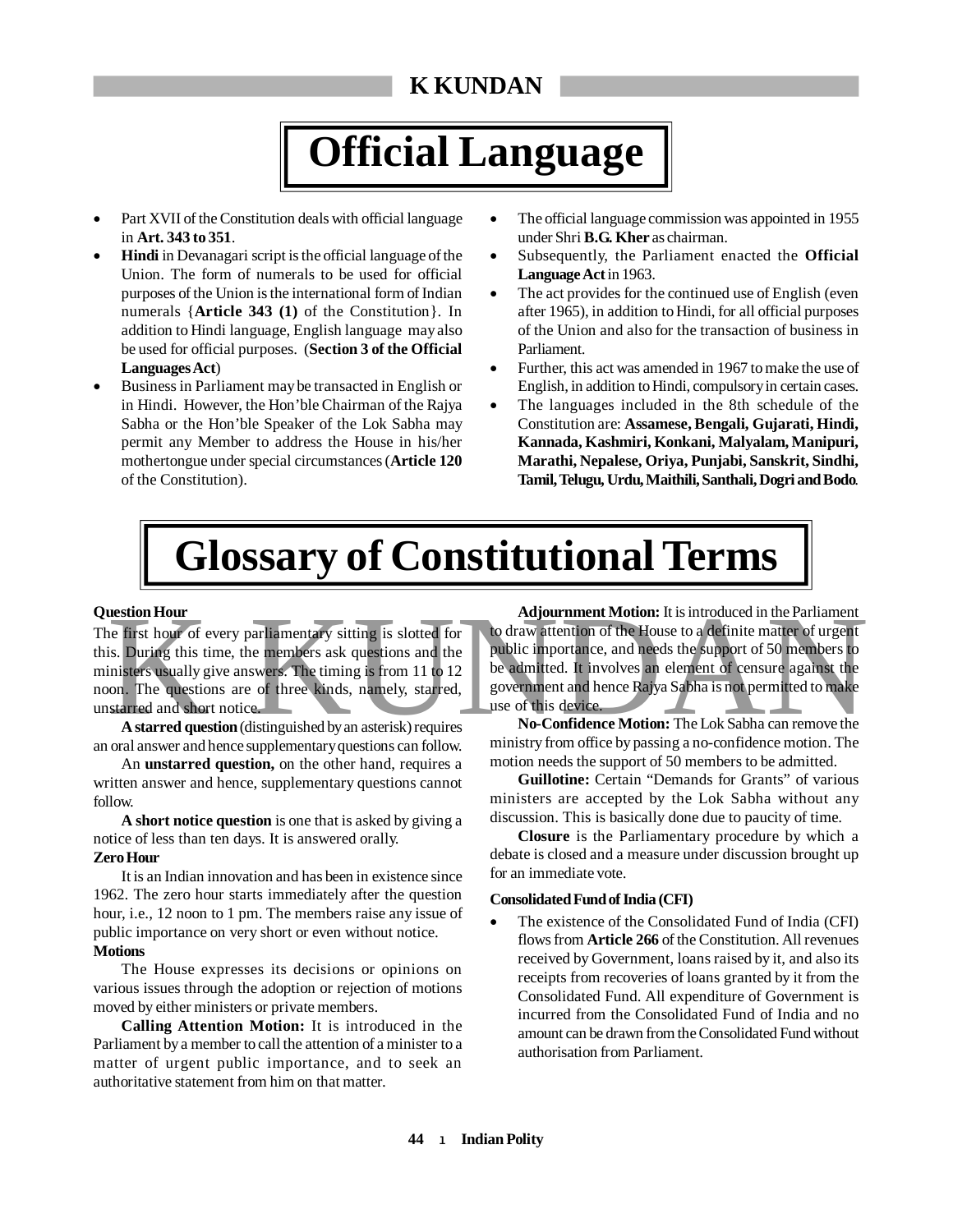#### **Contingency Fund of India**

 **Article 267** of the Constitution authorises the Contingency Fund of India, which is an imprest placed at the disposal of the President of India, to facilitate Government to meet urgent unforeseen expenditure pending authorization from Parliament. Parliamentary approval for such unforeseen expenditure is obtained *post facto*, and an equivalent amount is drawn from the Consolidated Fund to recoup the Contingency Fund.

#### **Public Account**

 Moneys held by Government in Trust as in the case of Provident Funds, Small Savings collections, income of Government set apart for expenditure on specific objects like road development, primary education, Reserve/ Special Funds etc. are kept in the Public Account. Public Account funds do not belong to Government and have to be finally paid back to the persons and authorities who deposited them. Parliamentary authorisation for such payments is, therefore, not required, except where amounts are withdrawn from the Consolidated Fund with the approval of Parliament and kept in the Public Account

for expenditure on specific objects, in which case, the actual expenditure on the specific object is again submitted for vote of Parliament for drawing from the Public Account for incurring expenditure on the specific object.

#### **Table of Precedence (published on July 26, 1979)**

- 1. President
- 2. Vice President
- 3. Prime Minister
- 4. Governors of States within their respective States
- 5. Former Presidents
- 6. Deputy Prime Minister
- 7. Chief Justice of India
- 8. Speaker of the Lok Sabha
- 9. Cabinet Ministers of the Union
- 10. Chief Ministers of States within their respective States
- 11. Deputy Chairman, Planning Commission
- 12. Former Prime Ministers (amendment made after July 26, 1979) (leaders of opposition in the Rajya Sabha and the Lok Sabha)

## **Important Amendments to the Constitution**

#### **1st Constitutional Amendment (1951)**

- Experience de Constitutional Amendment (1971)<br>
Right to equality, Right to liberty and Right to property<br>
were restricted in public interest.<br>
The Land Reform Acts were put into Ninth Schedule to<br>
The Land Reform Acts were Right to equality, Right to liberty and Right to property were restricted in public interest.
- The Land Reform Acts were put into Ninth Schedule to make them out of jurisdiction of the Courts.
- The sessions of legislatures, appointment of judges and provision of seats were also affected.

#### **7th Constitutional Amendment (1956)**

- State reorganisation in 14 States and 6 Union Territories. Reallocation of seats in the House of the People, the Council of States and the State legislatures.
- Provision for the appointment of acting and additional judges and jurisdiction of High Courts.
- Provisions for Union Territories.
- Special provisions for the States of Andhra Pradesh, Punjab, and Bombay.

#### **15th Constitutional Amendment (1963)**

- Provision for the re-employment of the retired judge of the High Courts.
- Extension to the jurisdiction of the High Courts.

#### **20th Constitutional Amendment (1966)**

Provisions regarding appointment to District Judges.

#### **27th Constitutional Amendment (1971)**

Reorganisation of North-Eastern States.

#### **42nd Constitutional Amendment (19)**

- It is also known as Mini Constitution.
- The words 'Secular', 'Socialist' and 'Integrity' added in the Preamble.
- The validity of the Constitutional Amendment can not be questioned in any Court - 368 (4)
- Extension of the Directive Principles of State Policy.
- Primacy given to the Directive Principles of State Policy over the Fundamental Rights.
- Fundamental Duties added.
- Restriction on the Fundamental Rights widened.
- The power of Judicial Review of the Courts was restricted.
- The duration of the House of the People and the Legislative Assemblies of the State extended to 6 years.
- Provisions were made for the participation of the workers in the management of industries.
- Provisions for the protection of environment, forests and wildlife.
- Provisions for the protection of the children and the youth against exploitation.
- No quorum shall be required for conducting the meeting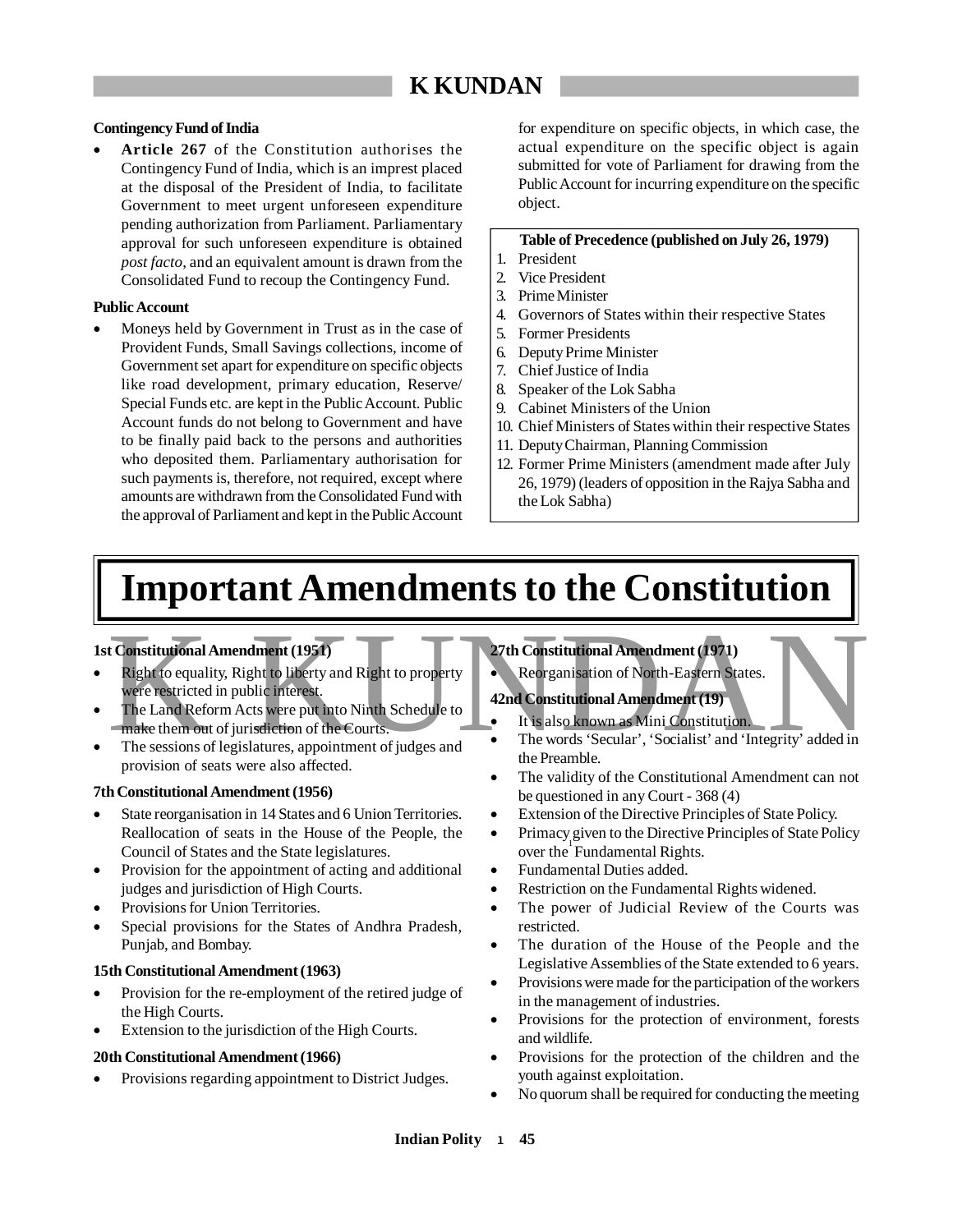of the House of the People and the Legislative Assemblies of the States.

- The Right of the Supreme Court to examine the validity of the laws of the State under Art. 32A abolished.
- The Jury System was given importance in the functioning of the Courts.
- The President shall be bound by the advice of the Council of Ministers.
- The Central Government was given the power to send Central Forces in any State or part of State to control the law and order in that State and the control of such forces shall rest with the Central Government.
- Emergency Provisions : (a) National Emergency may be proclaimed in a part of the Territory of India; (b) The one time duration of the President rule in a State under Art. 356 was extended from 6 months to one year.
- Some subjects protection of the forest and the wildlife, education, weight and measures, population control and judicial administration — shifted to the Concurrent List.
- Provisions for the establishment of the administrative tribunals for public servants.

#### **44th Constitutional Amendment (1978)**

- The Fundamental Right to Property was abolished.
- The term of the Lok Sabha and the Legislative Assemblies of the States reduced to 5 years.
- The disputes relating to the qualifications of the members of the Parliament and the State Legislature shall be decided by the President and the Governors, respectively.
- The provisions regarding quorum in the legislatures was changed to as these were before the 42nd Amendment.
- The unspires relating to the qualitientations of the members<br>
of the Partiament and the State Legislature shall be<br>
decided by the President and the Governors, respectively.<br>
The provisions regarding quorum in the legislat It was provided that disputes relating to the election of the President and the Vice-President shall be decided by the Supreme Court and those of the election of the member of the Parliament and the State legislature shall be decided by the High Courts.
- A national emergency shall not be proclaimed except on the written recommendation of the cabinet.

#### **52nd Constitutional Amendment (1985)**

 It added Tenth Schedule of the Constitution containing the modes for disqualification in case of defection from the Parliament or State Legislature.

#### **61st Constitutional Amendment (1988)**

 The minimum age limit prescribed to get the Voting Right was reduced to 18 years from 21 years.

#### **65th Constitutional Amendment (1990)**

 The National Commission for the Scheduled Castes and the Scheduled Tribes was given a Constitutional Status.

#### **69th Constitutional Amendment (1991)**

 The Union Territory of Delhi was named as the National Capital Territory of Delhi. It also provided for a 70-member State Assembly for Delhi.

#### **73rd Constitutional Amendment (1992)**

 Provisions relating to the Constitution, elections, finance and functions of the Panchayati Raj bodies.

#### **74th Constitutional Amendment (1992)**

 Provisions relating to the Constitution, election, finance and functions of the municipalities.

#### **75th Constitutional Amendment (1994)**

 Provisions for the establishment of a Special Administrative Tribunal for the speedy disposal of the disputes between the householders and the tenants.

#### **83rd Constitutional Amendment (2000)**

 It provides that no reservation in Panchayats need to be made in favour of the Scheduled Castes in Arunachal Pradesh wholly inhabited by the tribal population.

#### **84th Constitutional Amendment (2001)**

 Creation of the new States of Chhattisgarh, Uttaranchal and Jharkhand.

#### **85th Constitutional Amendment (2001)**

 It provided for consequential seniority in the case of promotion by virtue of rule of reservation for the Government Servants belonging to the SCs & STs with retrospective effect from June 1995.

#### **86th Constitutional Amendment (2002)**

- It made elementary education a fundamental right for the children of age of 6 to 14 years.
- It changed the subject matter of Art. 45 in Directive Principles.
- It added a new Fundamental Duty under Art. 51 A.

#### **87th Constitutional Amendment (2003)**

 It provided for the readjustment and rationalization of territorial constituencies in the States on the basis of the population figures of 2001 Census and not 1991 Census.

#### **88th Constitutional Amendment (2003)**

 It made a provision for service tax by inserting Art. 268 A. Taxes on services are levied by the Centre but their proceeds are collected as well as appropriated by both the Centre and the States in accordance with the principles formulated by the Parliament.

#### **89th Constitutional Amendment (2003)**

 It bifurcated the National Commission for SCs and STs into two separate bodies, namely National Commission for SCs (Art. 338) and National Commission for STs (Art. 338 A)

#### **90th Constitutional Amendment (2003)**

 It provided for maintaining the erstwhile representation of the STs and non STs in the Assam Legislative Assembly from the Bodoland Territorial Areas District [Art. 332(6)].

**46 <sup>l</sup> Indian Polity**